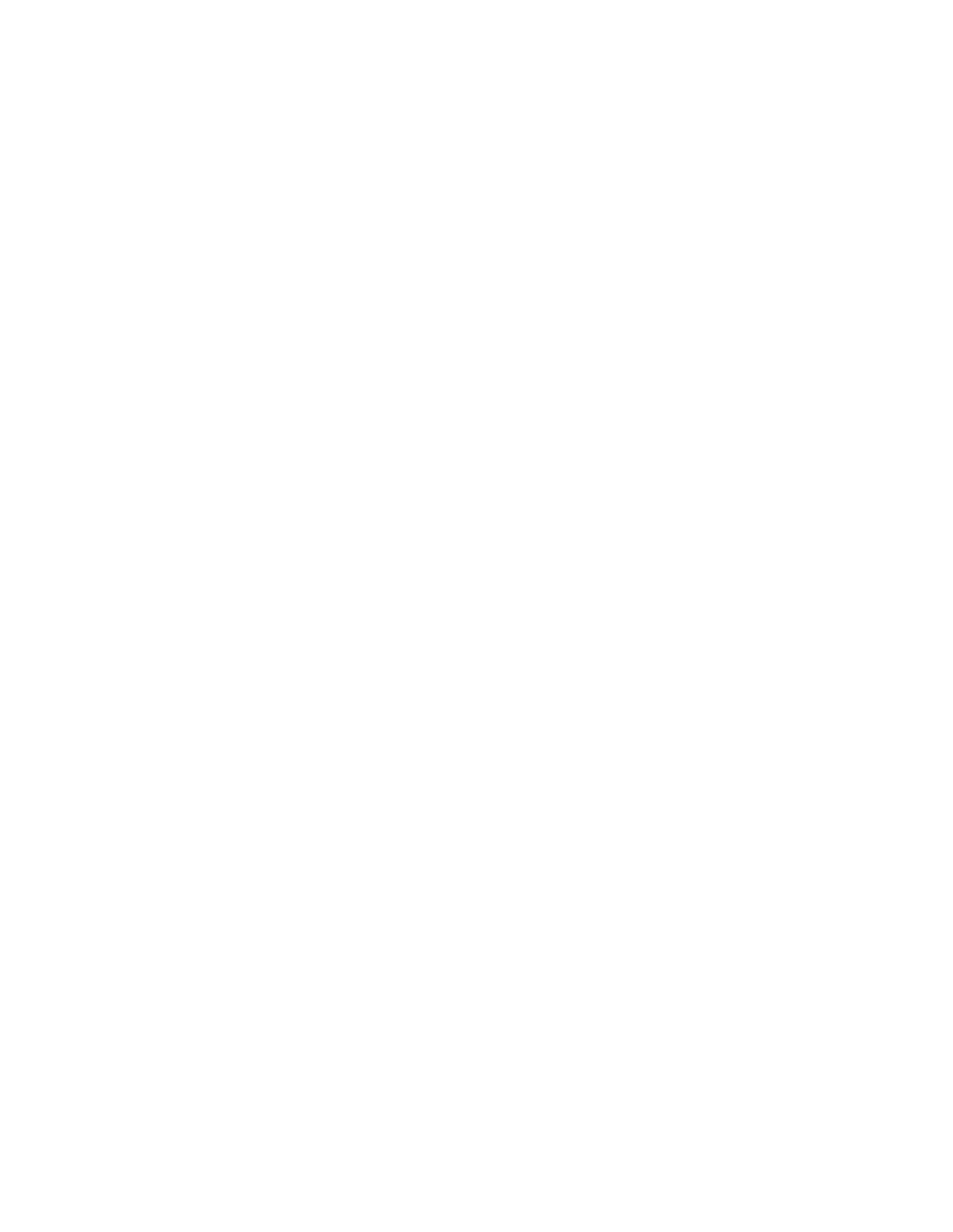# **UNIVERSIDAD SAN FRANCISCO DE QUITO COLEGIO DE CIENCIAS SOCIALES Y HUMANIDADES**

**The Universal Declaration of Animal Welfare:**

**The potential as a non-binding proposal to contribute as an international** 

**framework for Animal Welfare.**

**Verónica Francisca Navas Brito**

**Tamara Trownsell, Ph.D., Director de Tesis**

Tesina de grado presentada como requisito para la obtención del título de Licenciado en Relaciones Internacionales

Quito, enero 2015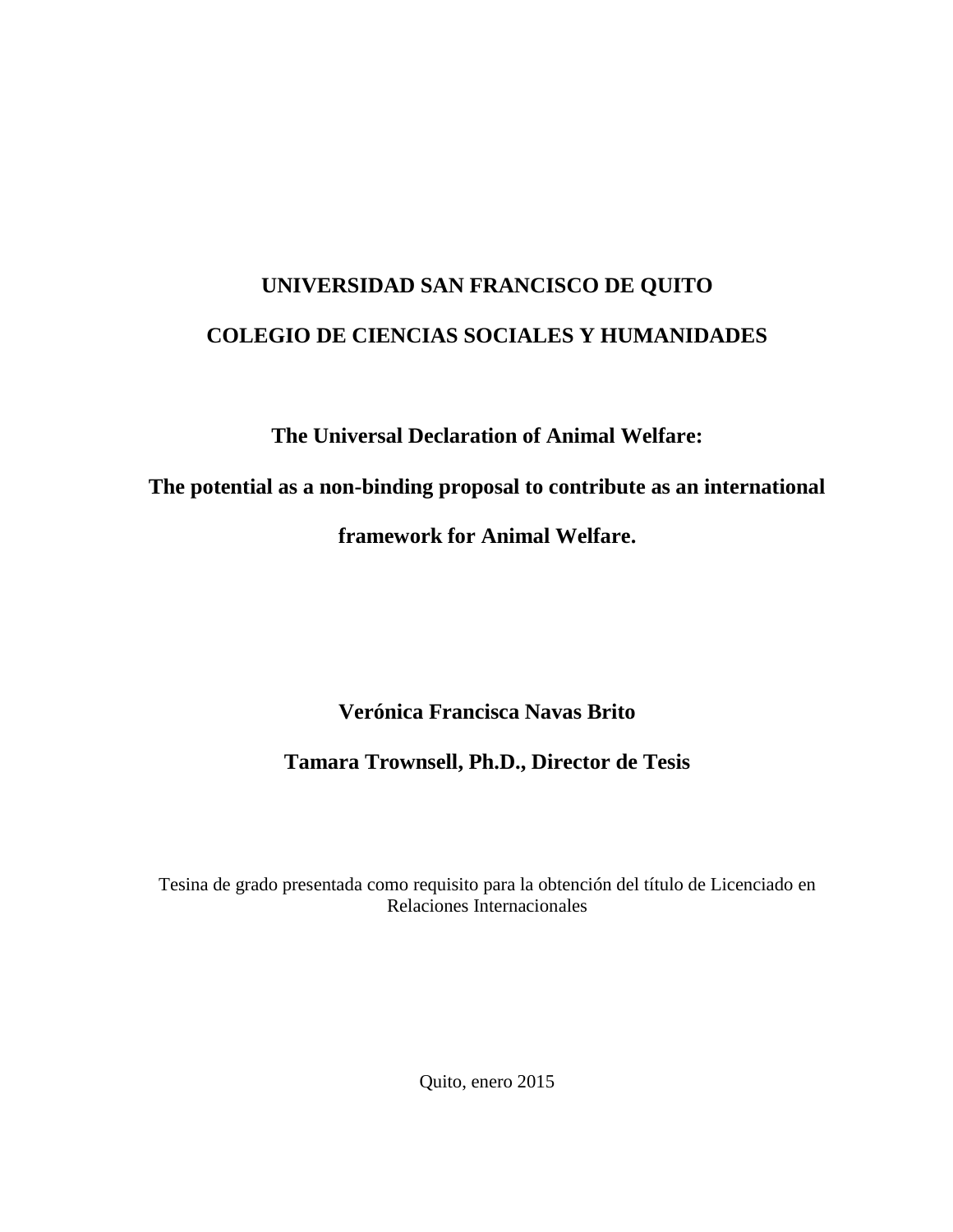# **UNIVERSIDAD SAN FRANCISCO DE QUITO COLEGIO DE CIENCIAS SOCIALES Y HUMANIDADES**

# **APROBACION DE TESIS**

**The Universal Declaration of Animal Welfare:**

# **It's potential as a non-binding proposal to contribute as an international**

**framework for Animal Welfare**

**Verónica Francisca Navas Brito**

Tamara Trownsell, PhD Director de Tesis

Andrés Gonzales, PhD Comité de Tesis

Carmen Fernández Salvador, PhD Decano Colegio de Artes Liberales \_\_\_\_\_\_\_\_\_\_\_\_\_\_\_\_\_\_\_\_\_\_\_\_\_\_\_\_\_\_\_

Quito, enero 2015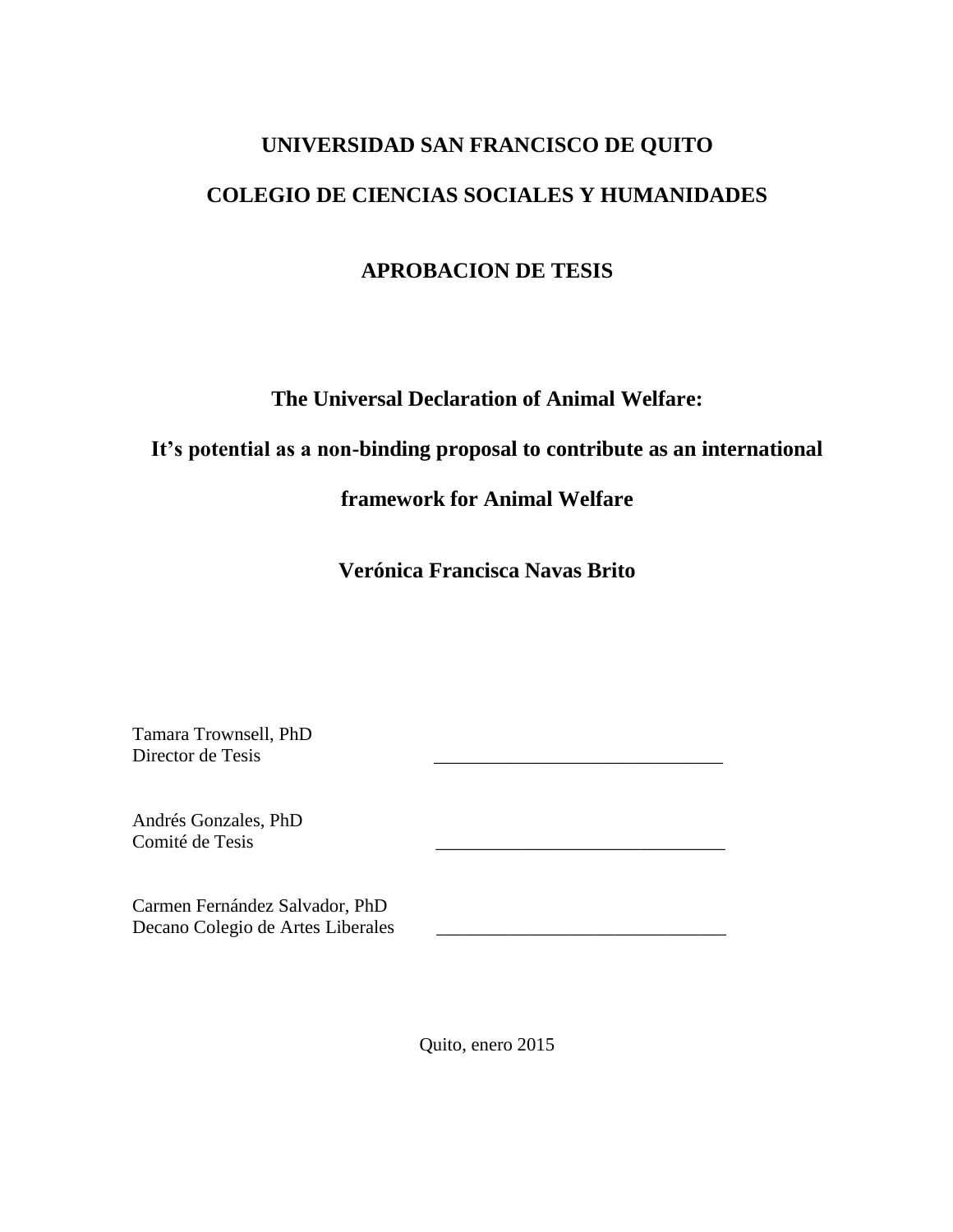# **© DERECHOS DE AUTOR**

Por medio del presente documento certifico que he leído la Política de Propiedad Intelectual de la Universidad San Francisco de Quito y estoy de acuerdo con su contenido, por lo que los derechos de propiedad intelectual del presente trabajo de investigación quedan sujetos a lo dispuesto en la Política.

Asimismo, autorizo a la USFQ para que realice la digitalización y publicación de este trabajo de investigación en el repositorio virtual, de conformidad a lo dispuesto en el Art. 144 de la Ley Orgánica de Educación Superior.

Firma:

-------------------------------------------------------

Nombre: Verónica Francisca Navas Brito

C. I.: 0603185166

Fecha: Quito 04 de febrero 2015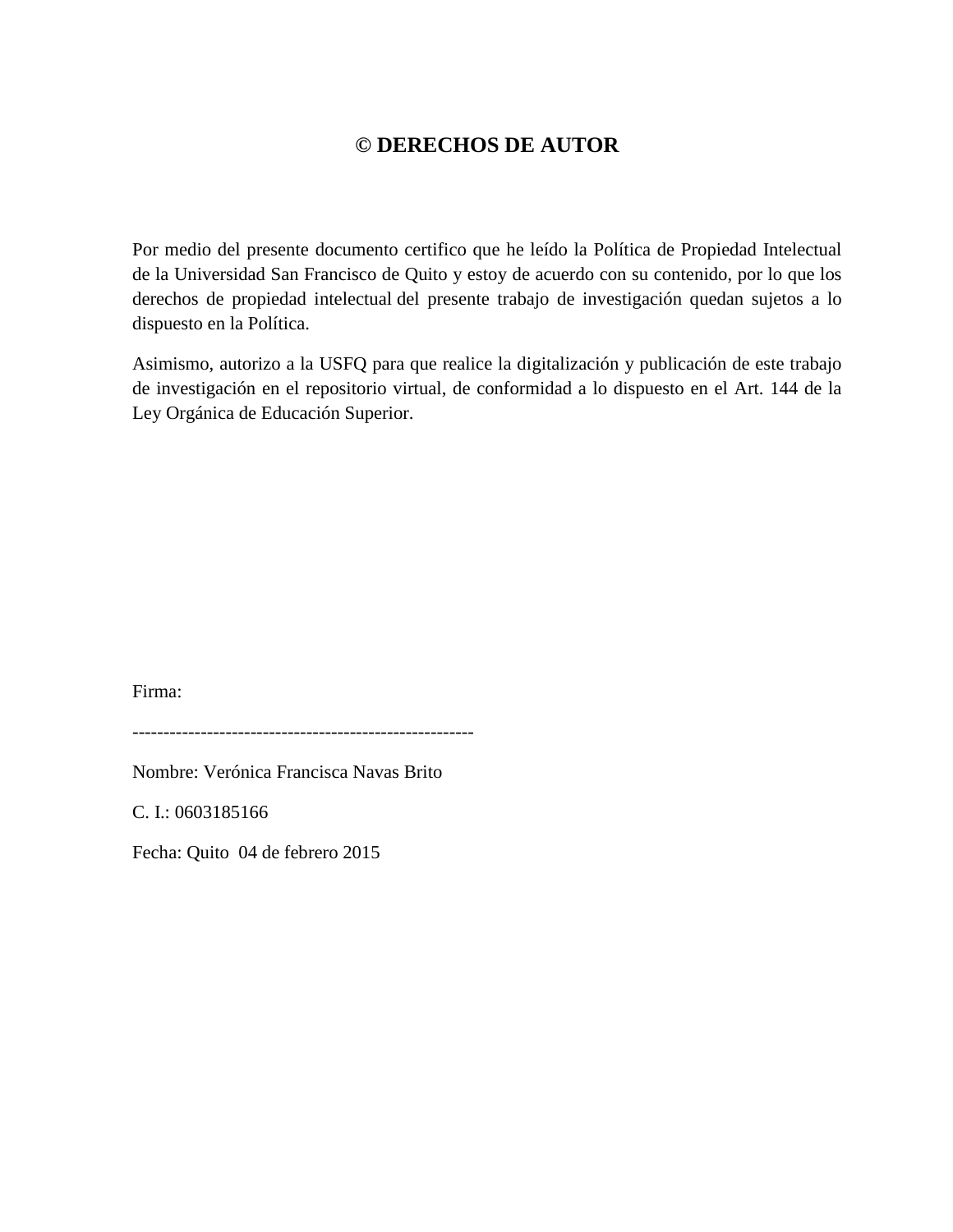# **Dedicated to**

All the animals around the world.

Otto my very own special friend and companion.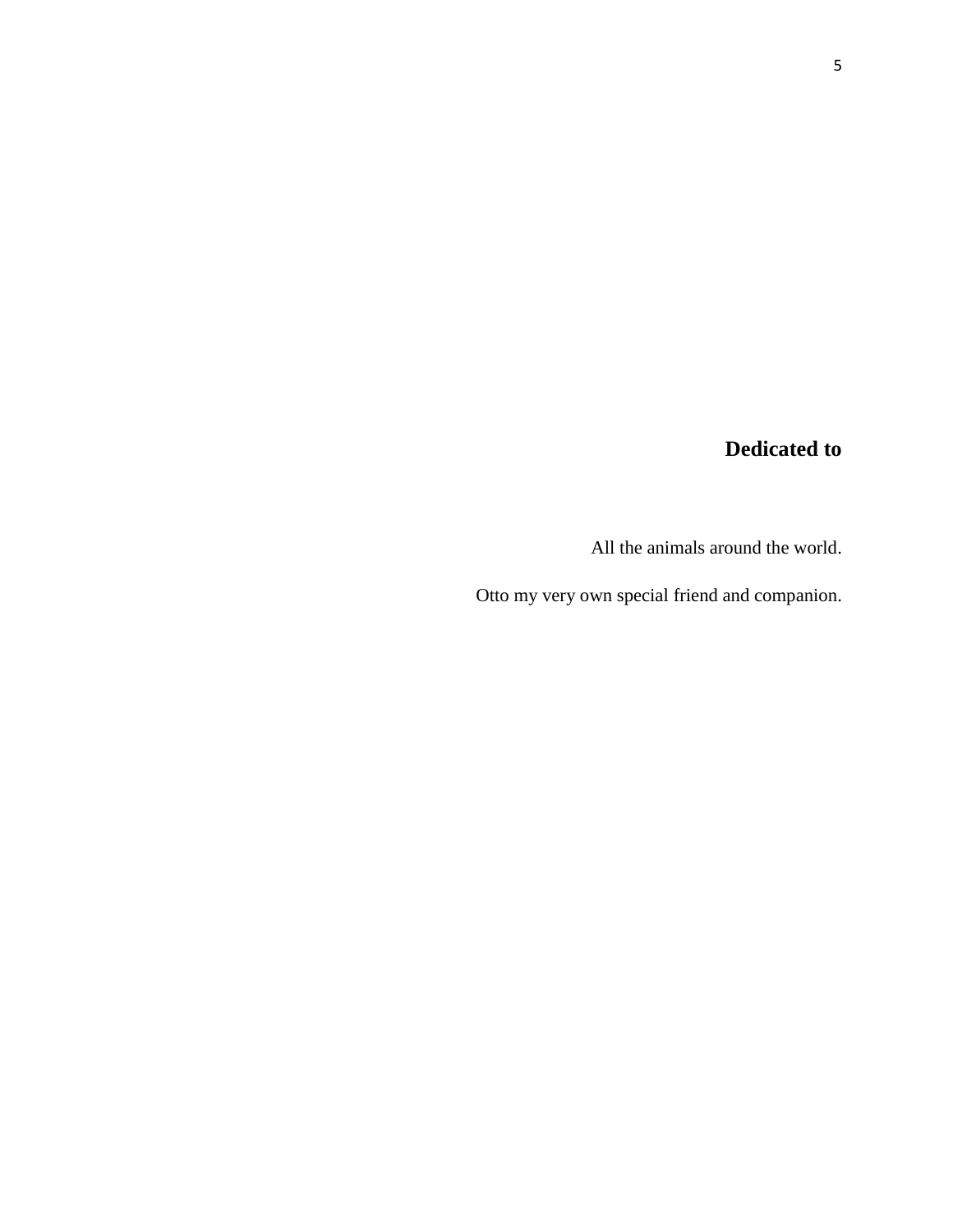# **Acknowledgment**

This work represents the culmination of an important deferred phase in my life. I have invested in this work a great deal of effort in hopes to contribute in some way to animal protection. I hope that it will mean a direct first step into a personal and passionate wish, to able to help animals.

I would like to thank my family for their patience, specially my two little ones. I hope you feel the happiness and love one feels in taking care of animals.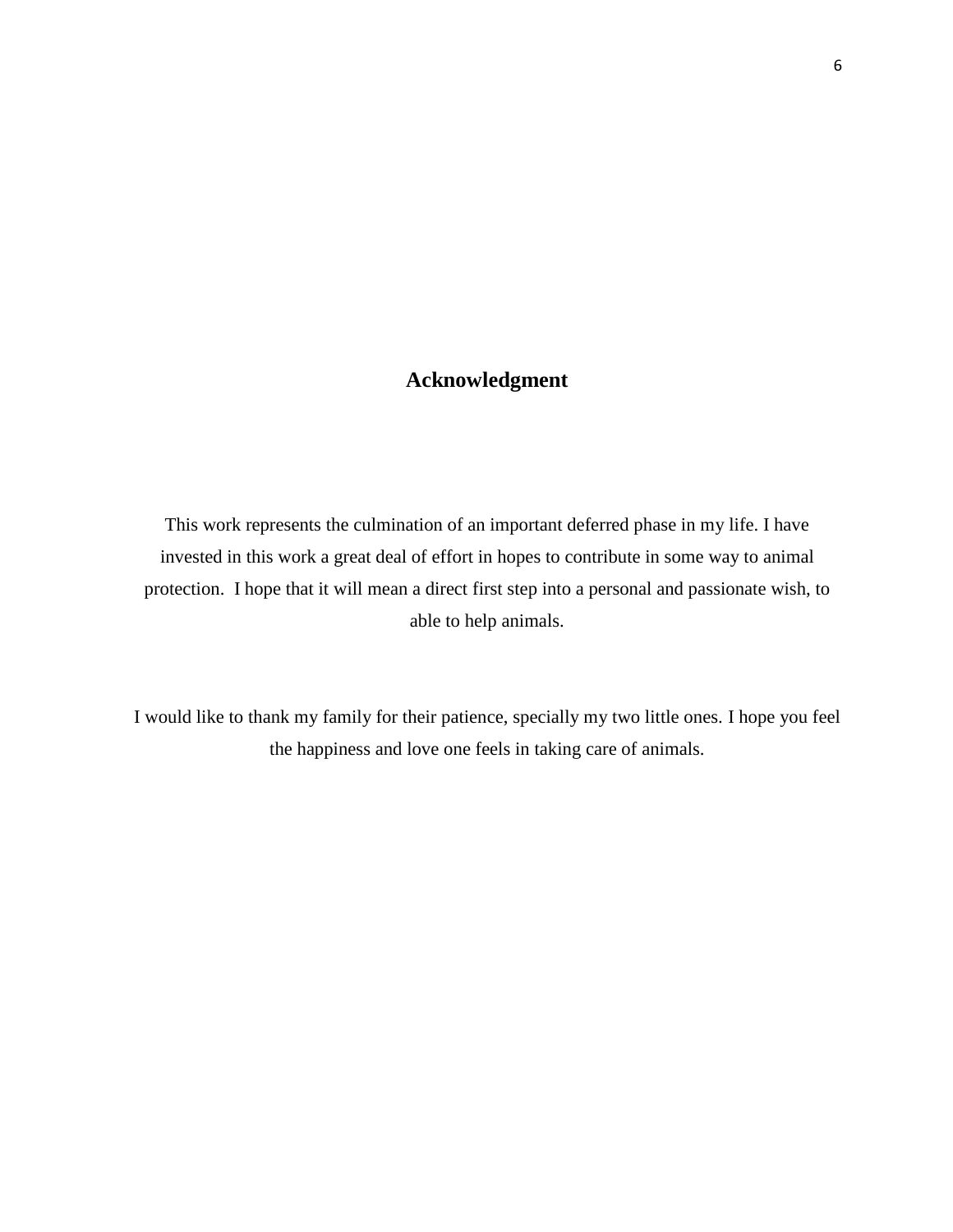#### **RESUMEN**

El siguiente documento analiza la potencial contribución de la Declaración Universal de Bienestar Animal (UDAW); como una propuesta no-vinculante en el contexto de un marco internacional para el Bienestar Animal. La iniciativa de la Declaración Universal de Bienestar Animal fue iniciada por la antes llamada Sociedad Mundial para la Protección de los Animales (WSPA) y en la actualidad se lleva a cabo por organización Protección Animal Mundial (WAP). Adicionalmente, la Organización Mundial de Sanidad Animal (OIE) y algunos estados han aceptado y promueven la propuesta.

El proyecto presenta información relevante en relación a la creación, evolución, postura y estado de la Declaración Universal de Bienestar Animal. El análisis de los temas antes mencionados indica que Declaración Universal de Bienestar Animal podría ser una oportunidad propicia para contribuir al movimiento de Bienestar Animal en general, a fin de lograr el objetivo final de la declaración. El carácter vinculante que necesita la declaración para estar a la altura de un marco internacional también se encuentra expuesta en el análisis. Por último, el proyecto concluye con la esperanza de que la Declaración, incluya el bienestar animal en la agenda mundial.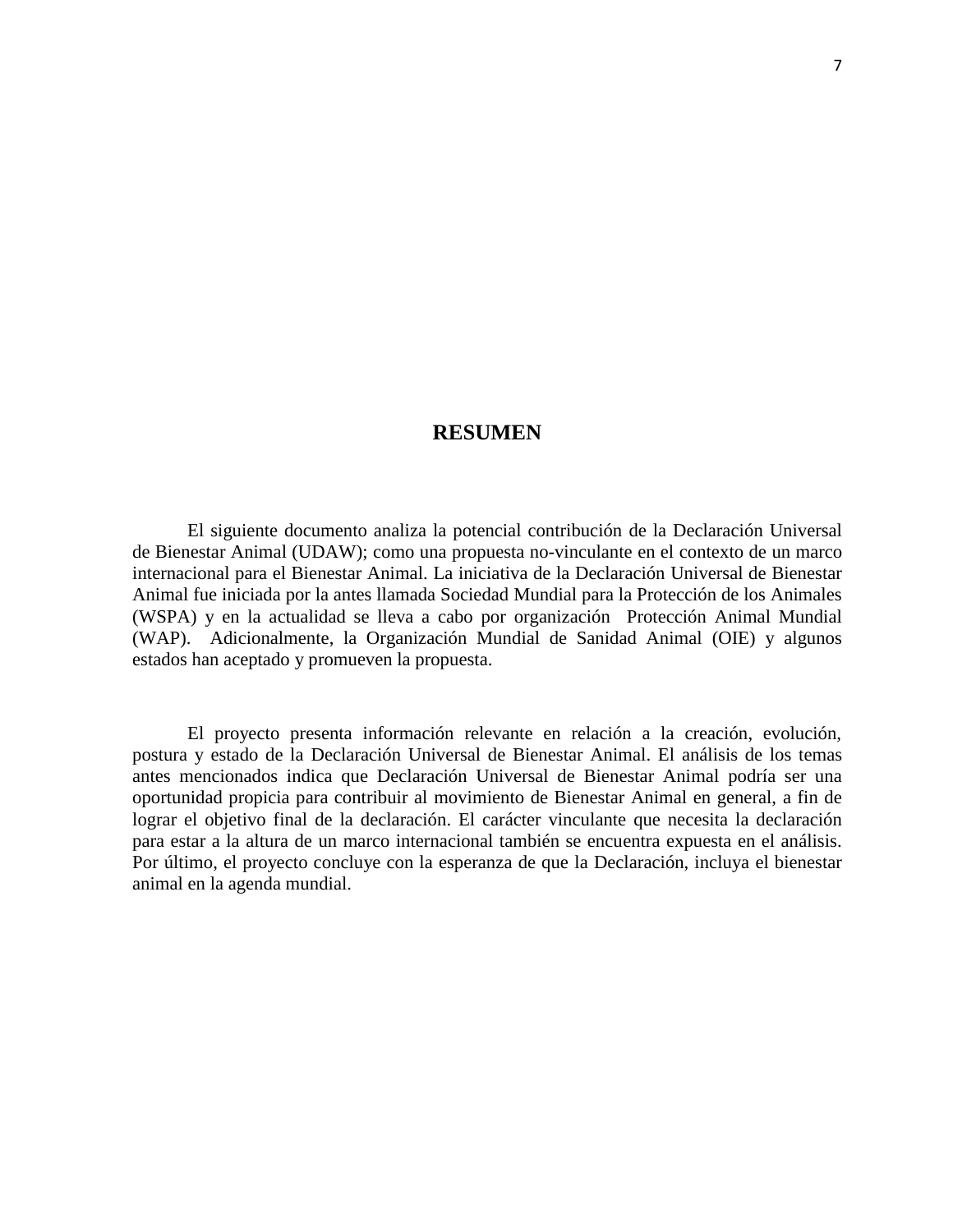# **ABSTRACT**

The following document analyzes the potential contribution of the Universal Declaration of Animal Welfare (UDAW) as a non-binding proposal as an international framework for Animal Welfare. The initiative of the UDAW was launched by the former World Society for the Protection of Animals (WSPA) and currently is carried out by the World Animal Protection (WAP). Additionally, the World Animal Health (OIE) and some states have endorsed and are promoting the proposal.

The project presents relevant information regarding the creation, evolution, stance and status of the UDAW. The analysis of the before mentioned subjects indicates that the UDAW could be a favorable opportunity to contribute to the Animal Welfare movement, and to achieve the final purpose of the UDAW. The binding character needed to raise it to the level of international framework for Animal Welfare is also discussed in the analysis. Finally, the project concludes with high hopes that the UDAW will place Animal Welfare in the global agenda.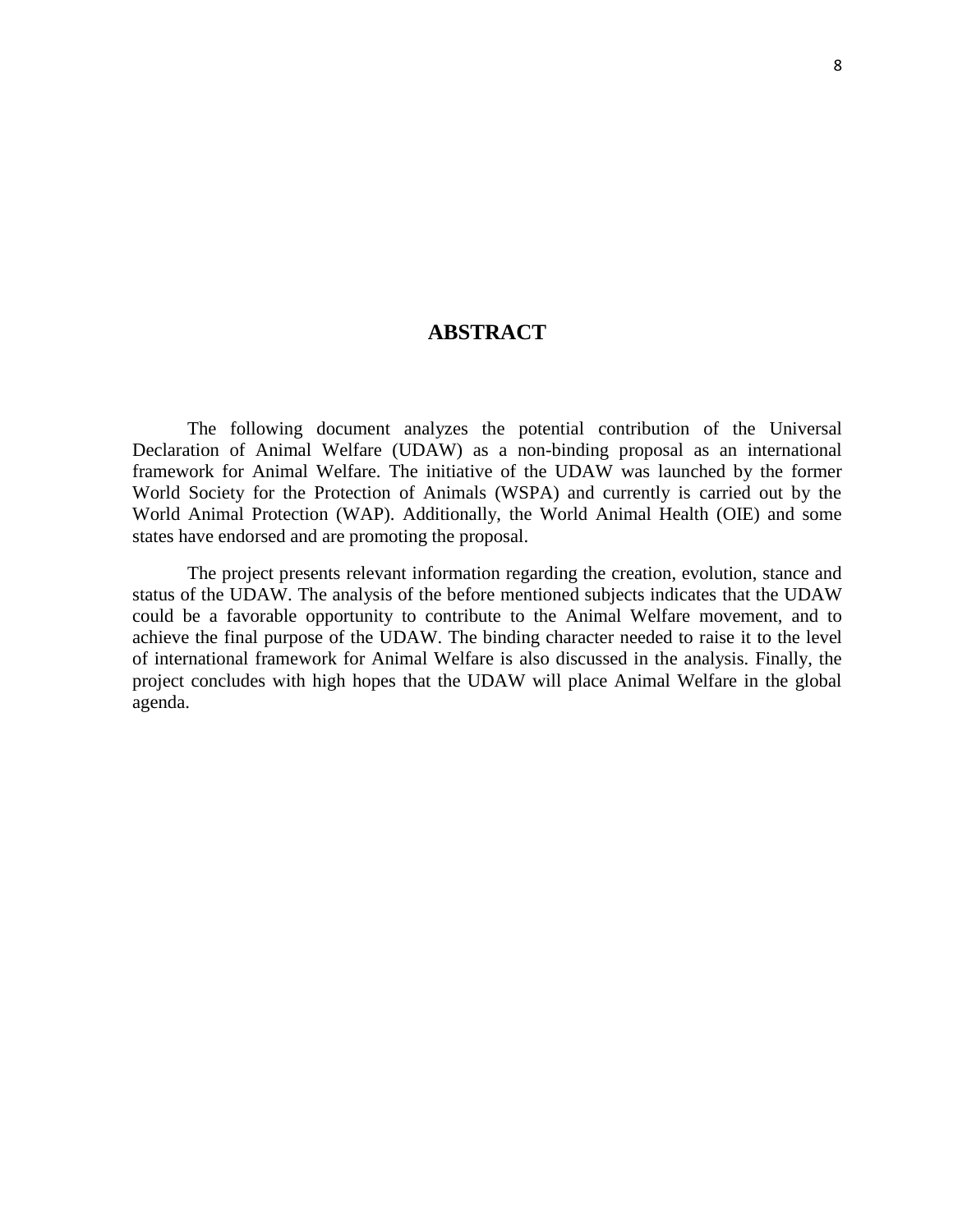| 2.                                                                                |      |
|-----------------------------------------------------------------------------------|------|
| 3.                                                                                |      |
| 4.                                                                                |      |
|                                                                                   |      |
|                                                                                   |      |
| 6.                                                                                |      |
| 7.                                                                                |      |
| 8.                                                                                |      |
| 2.6 The Cooperation of the WAP, OIE and states in the UDAW endorsement.  36<br>9. |      |
|                                                                                   |      |
|                                                                                   |      |
| 11. Figure 1. Country Performance on Animal Protection Scoring Chart.  45         |      |
|                                                                                   |      |
|                                                                                   |      |
|                                                                                   | . 50 |

<span id="page-8-0"></span> $\omega_{\rm c}$ 

# **Table of Contents**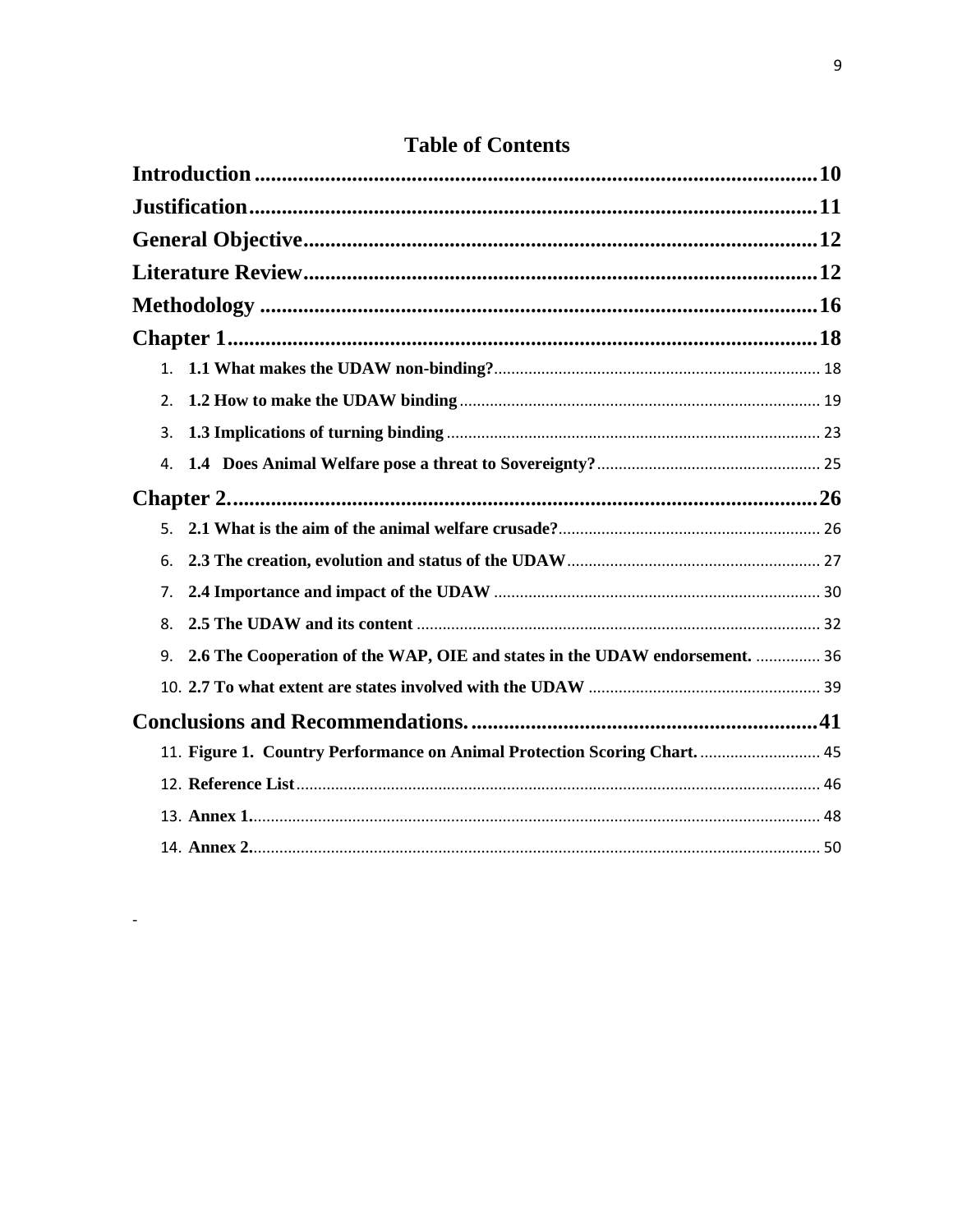# **Introduction**

To date, no international agreement sufficiently binding to safeguard animal welfare exists. In this context and according to the former World Society for the Protection of Animals (WSPA) currently World Animals Protection WAP, the Universal Declaration of Animal Welfare (UDAW), would demonstrate a global vow to making the protection of animals a priority in the global agenda. The UDAW represents a great effort to achieve International legal recognition for Animal Welfare principals.

From this perspective, the aim of the UDAW is well intended. Still the UDAW is only a declaration and as such, it is a non-binding deed and cannot legally oblige countries to implement any action towards achieving animal welfare in their nations. The tangible potential of the UDAW lies in its conception, evolution and actual standing. Additionally the role played by the World Society for the Protection of Animals and the World Organization for Animal Health as international non-governmental organizations have contributed too in the initiative. *The influence of the before mentioned international organizations on the UDAW has subsidized its non-binding nature.* Through these phases and the roles played by the participants of the UDAW, a better comprehension of the agreement can be reached in turn an appropriate international framework for animal welfare could be developed.

This capstone project analyzes the potential of the UDAW as a non-binding proposal to contribute as an international framework for Animal Welfare. In this analysis, I will explore terms, definitions and procedures in the legal jurisdiction of international law regarding the possibility of legalizing the UDAW. In addition, I will explore its creation, evolution, status,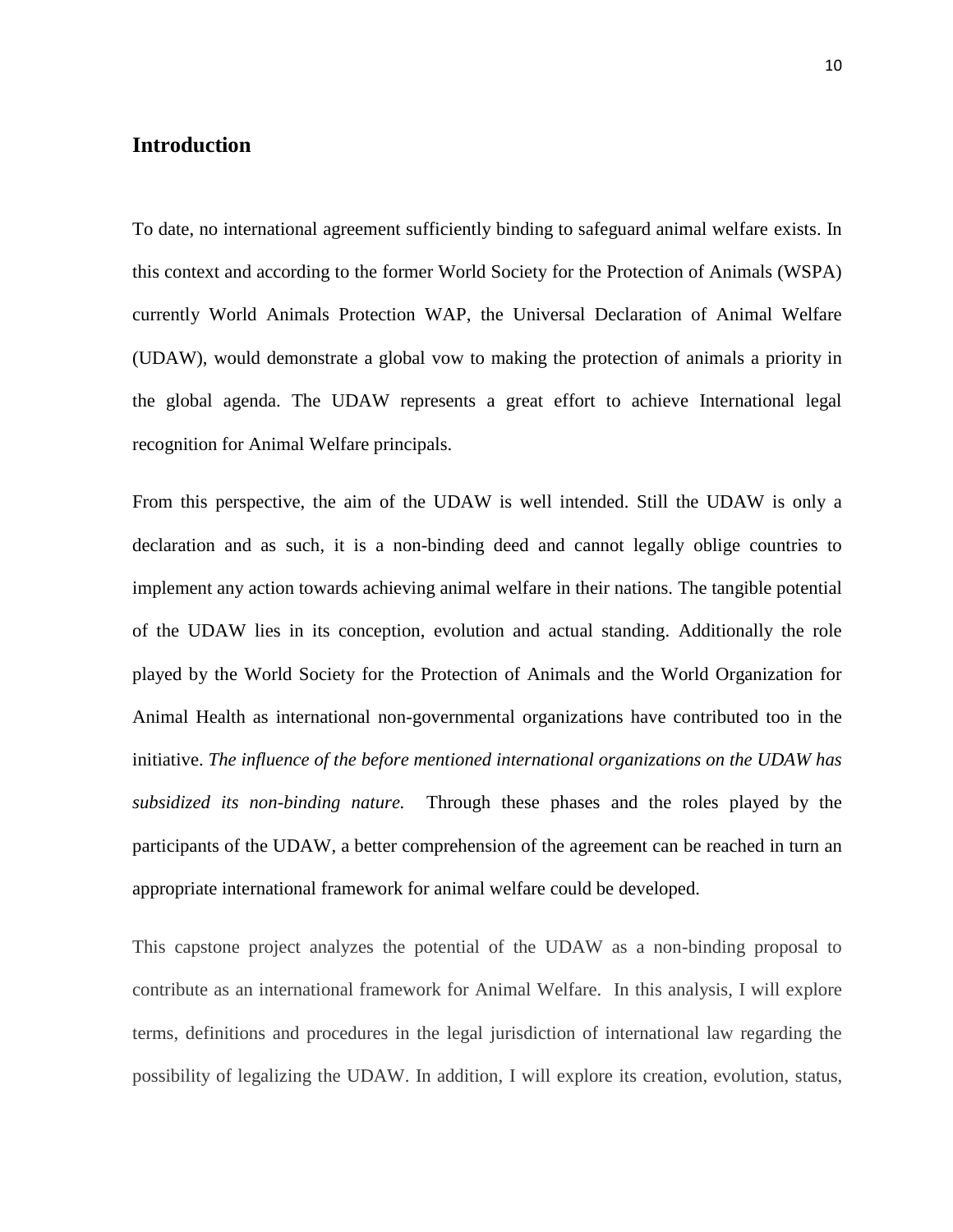stance along with the forces at work of the WAP and OIE. Finally, I will discuss the findings as to comprehend the potentials and obstacles of the UDAW as a whole. Subsequently, I will weigh the possibility of the UDAW as international framework for Animal Welfare.

# <span id="page-10-0"></span>**Justification**

In my research, I have realized the virtual inexistence of debate (at least not academic) about the UDAW. This lack of discussion drives my research in hopes of contributing to animal welfare in an academic manner, by analyzing and summarizing its potential with its positive, uncertain and negative aspects. The value of the UDAW to animal welfare and to the public in general is based on the principle of ethics or the moral belief of compassionate treatment towards animals.

Despite the fact that through time, the animal welfare movement has gradually moved towards its goal, the recalling and activating of compassionate treatment towards the other inhabitants of our world remains a persistent action to be taken. Through the analysis of the UDAW, activation and backing from an International Relations perspective will hopefully contribute to the understanding and importance of animal protection in the academic sphere, in society as well as in the states of the international system. A great way of summarizing the importance of an international framework for animal welfare is through Gandhi's quote: "The greatness of a nation and its moral progress can be judged by the way its animals are treated."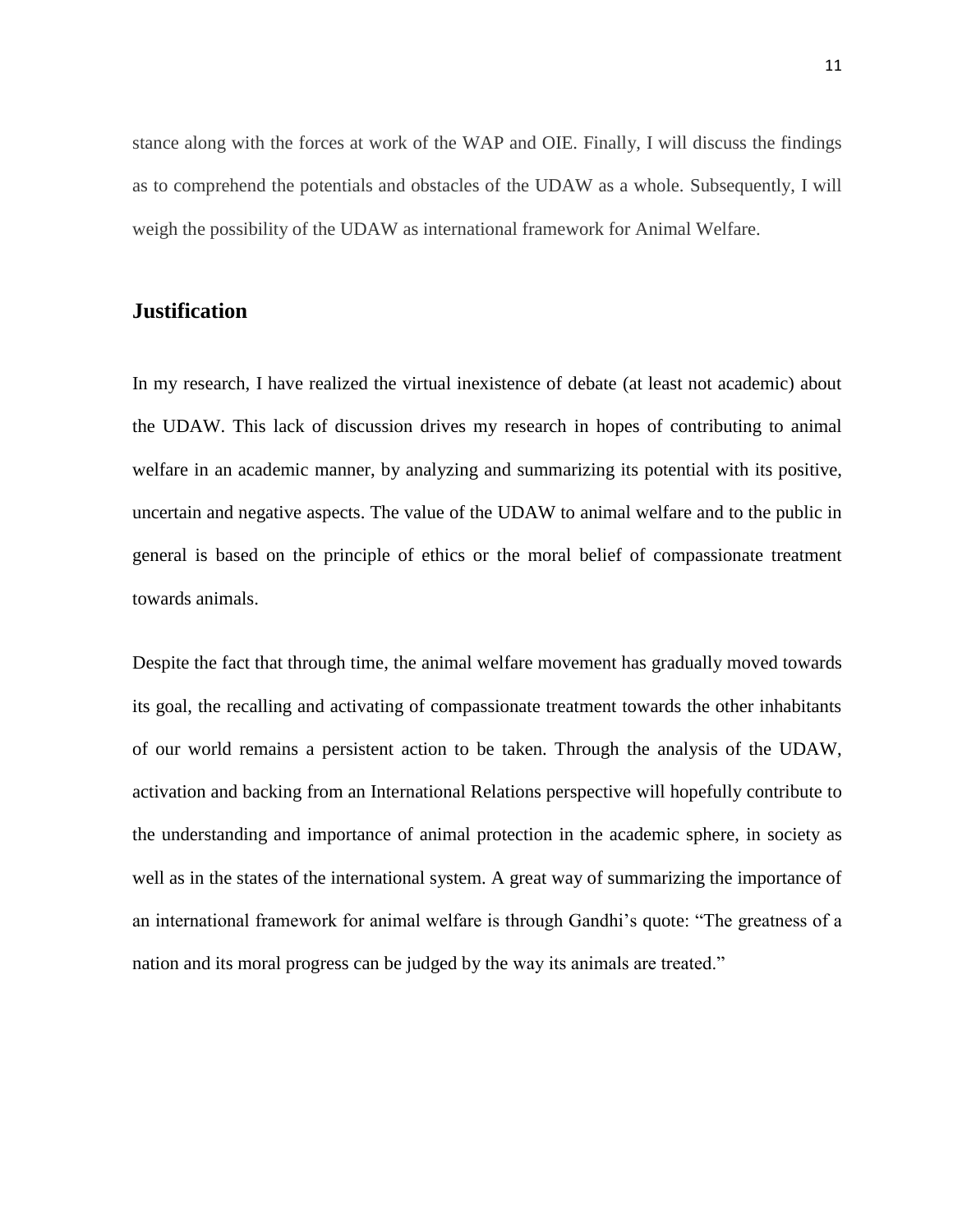### <span id="page-11-0"></span>**General Objective**

The general objective of this capstone project is to examine the potentials and obstacles of the Universal Declaration of Animal Welfare as a non-binding proposal as an international framework for Animal Welfare, *through the research of its creation, evolution, current status and stance.* In the research of the UDAW, and as a part of the general objective, I will analyze the role of a specific NGO and International Organization such as the World Animal Protection (WAP) and the World Organization for Animal Health (OIE) respectively, in the call for the UDAW. Additionally, this project is to revise the possibility of legalizing the UDAW and the significances involved in this process.

# <span id="page-11-1"></span>**Literature Review**

The Animal Welfare movement as we recognize it today has formally developed since the 1970s when industrialized farming, animal lab testing, among other animal issues brought to our attention the ways humans interact with animals, the conditions of animal life and especially the ethical responsibility humans have towards animals and their care. Both states and humans responsibility for the protection of animals and its implications have greatly changed in the last decades. However it has always been characteristically linked to culture, social change, economics and politics.

Since the rise of concerns about various animal issues around the world, the animal welfare movement has presented and developed an important proposal. The UDAW and the creation of international organizations focused on animal protection are all efforts that have emerged in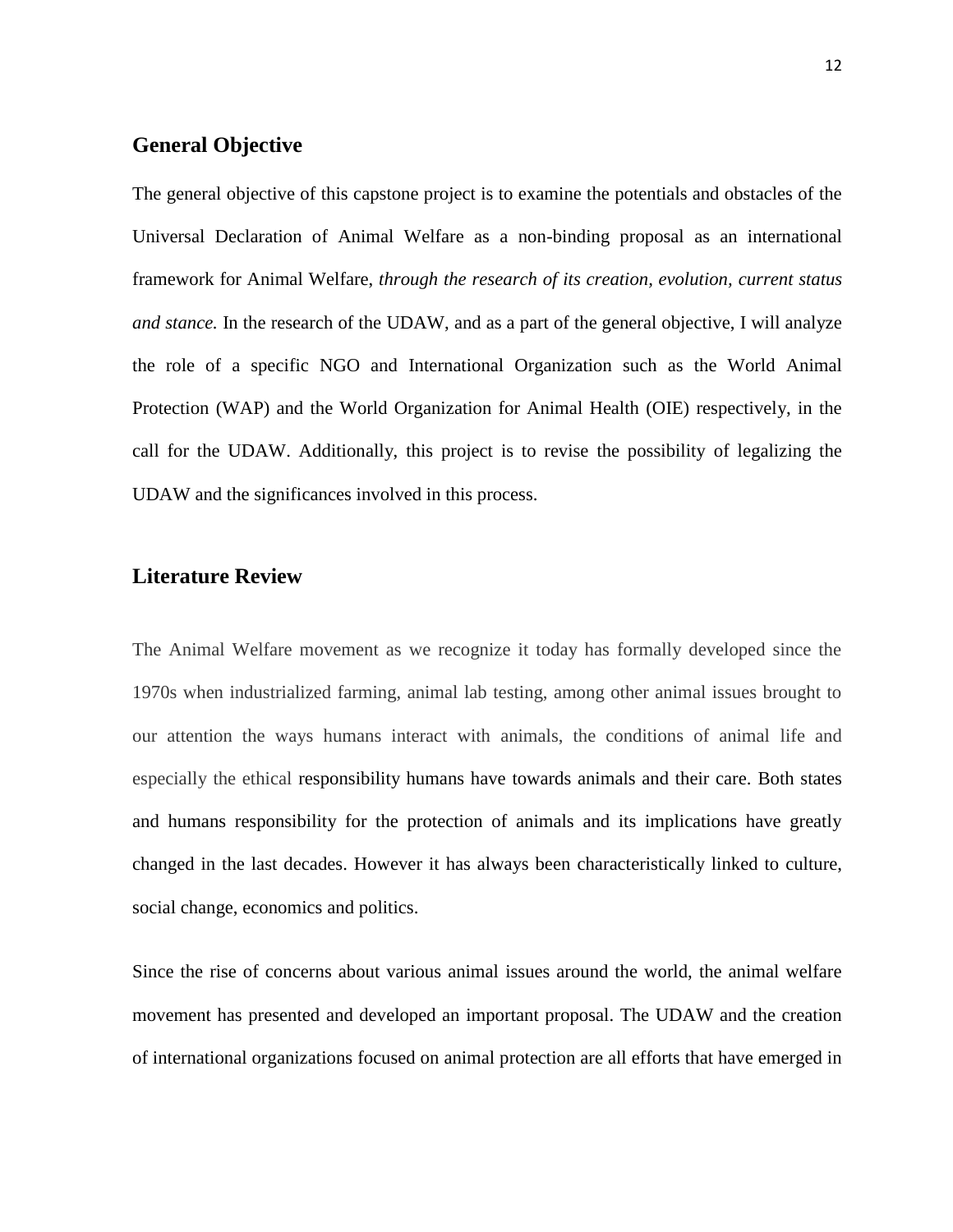some way as a stand for animals and their wellbeing. The emergence of the before-mentioned actors and initiative are a reflection of human responsibility towards animal protection.

Around the world, the animal welfare movement has led writers, journalists, critics and activists to generate literature on Animal Welfare. Even though the movement is international, research shows that the UK is the leader and holder of the movement's flag. Literature production suggests that the USA, Canada and Australia are countries that have greatly developed the issue of animal welfare. Nevertheless the UDAW was created in the UK and other countries such as Australia, Canada and USA have played only small or ambiguous roles as supporters of the UDAW. Take for instance Australian author Miah Gibson who infers that Australia's animal welfare laws "would probably not undergo any significant amendments even if the Australian government were to support the UDAW"<sup>1</sup>. In the Australian case according to the world animal protection index, Australia scored a C regarding the extent of involvement and specifically the endorsement of the UDAW.

It is not a coincidence that British authors and activists are the ones who understand and are profoundly interested not only in animal welfare but in animal rights too. Texts regarding animal welfare and animal rights always cite John Lawrence, Henry Salt and Richard Martin as the forefathers of the movements. However, most authors chosen for this research are from the USA or Australia. They have highlighted the importance of moral and ethical concern but

<sup>&</sup>lt;sup>1</sup> Miah Gibson, "The Declaration of Animal Welfare." Deakin Law Review 16, no. 2. (July 2011): 542,

Accessed June 29, 2014,<http://www.austlii.edu.au/au/journals/DeakinLawRw/2011/22.pdf>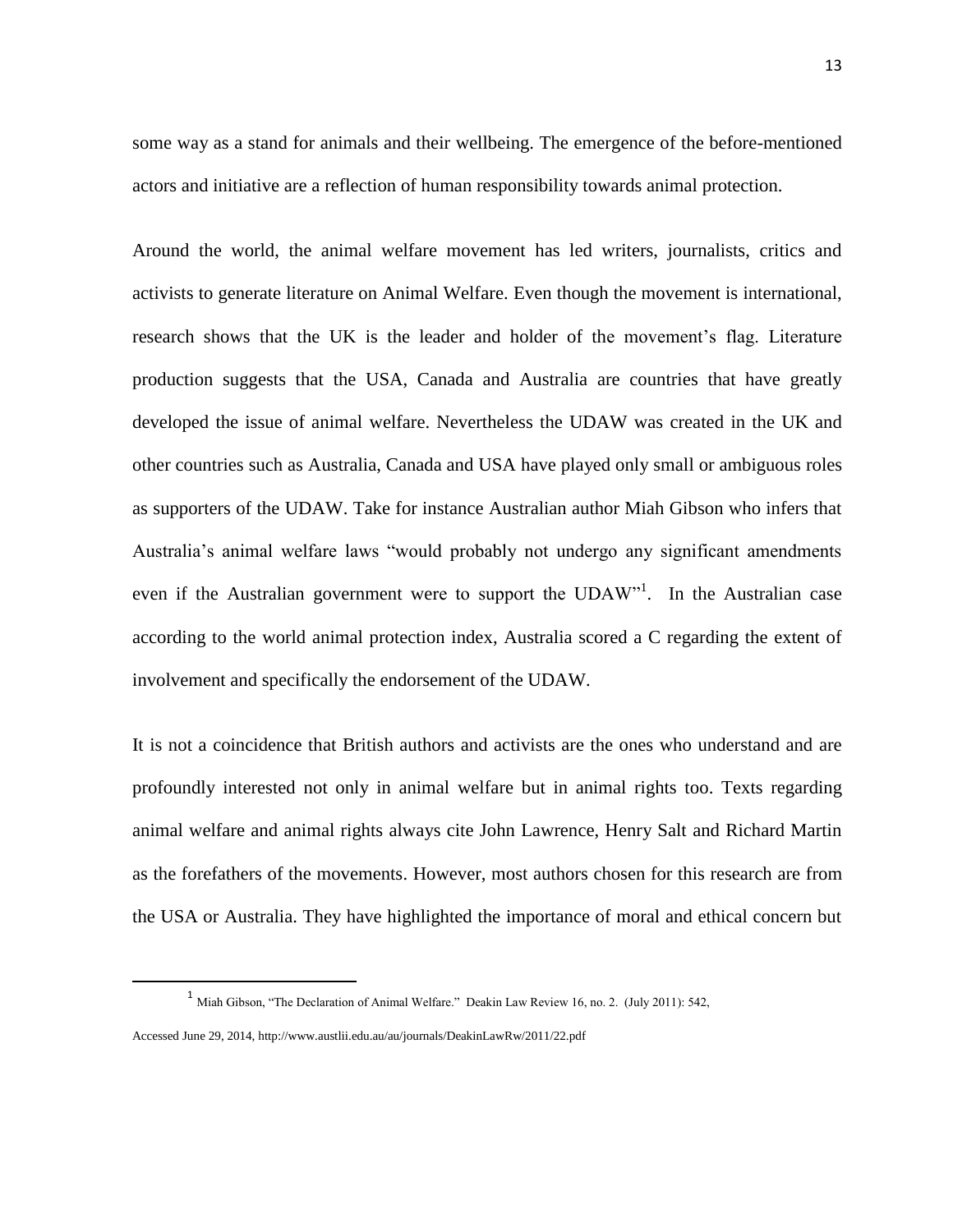have also raised the importance of political and legislative reform along with economic issues for the animal welfare movement.

In his Protection for the Powerless: *Political Economy History Lessons for the Animal Welfare Movement, Jerry L. Anderson has concisely presented the importance of scholars paying* attention to the need of understand how law is made, or how reform maybe achieved. Animal protection will benefit from both legislative reform and moral concern, without one another the principals of Animal Welfare cannot be accomplished. In other words the UDAW needs to raise moral consciousness at all levels in order to legalize its principals.

Through the collected works of authors and information from the WAP´s official website, an appraisal of the story of the UDAW and its evolution was possible (*unfortunately, little of the actual status was found).* The WAP has taken some actions regarding the socialization of the UDAW. For example, the World Animal Protection Organization formerly WSPA has launched the World Animal Protection Index in which there is a ranking and indicators of animal welfare of 50 countries. "The ground-breaking Animal Welfare Index assesses animal welfare around the world"<sup>2</sup> and it includes the status of UDAW recognition of each state. Additionally, it created the Animals Matter, "Back a Universal Declaration for Animal Welfare campaign<sup>33</sup>, in which you sign a petition to make a case for the United Nations to back the UDAW.

<sup>&</sup>lt;sup>2</sup> "News," Ground-breaking Animal Protection Index assesses animal welfare around the world, Released November 24,2012, accessed November 26,2014, [http://www.worldanimalprotection.org/news/ground-breaking-animal-protection-index-assesses-animal-welfare-around](http://www.worldanimalprotection.org/news/ground-breaking-animal-protection-index-assesses-animal-welfare-around-world)[world](http://www.worldanimalprotection.org/news/ground-breaking-animal-protection-index-assesses-animal-welfare-around-world)

<sup>&</sup>lt;sup>3</sup> "Take Action," Back a Universal Declaration on Animal Welfare, accessed November 26,2014, [http://www.worldanimalprotection.org/take](http://www.worldanimalprotection.org/take-action/back-universal-declaration-animal-welfare)[action/back-universal-declaration-animal-welfare](http://www.worldanimalprotection.org/take-action/back-universal-declaration-animal-welfare)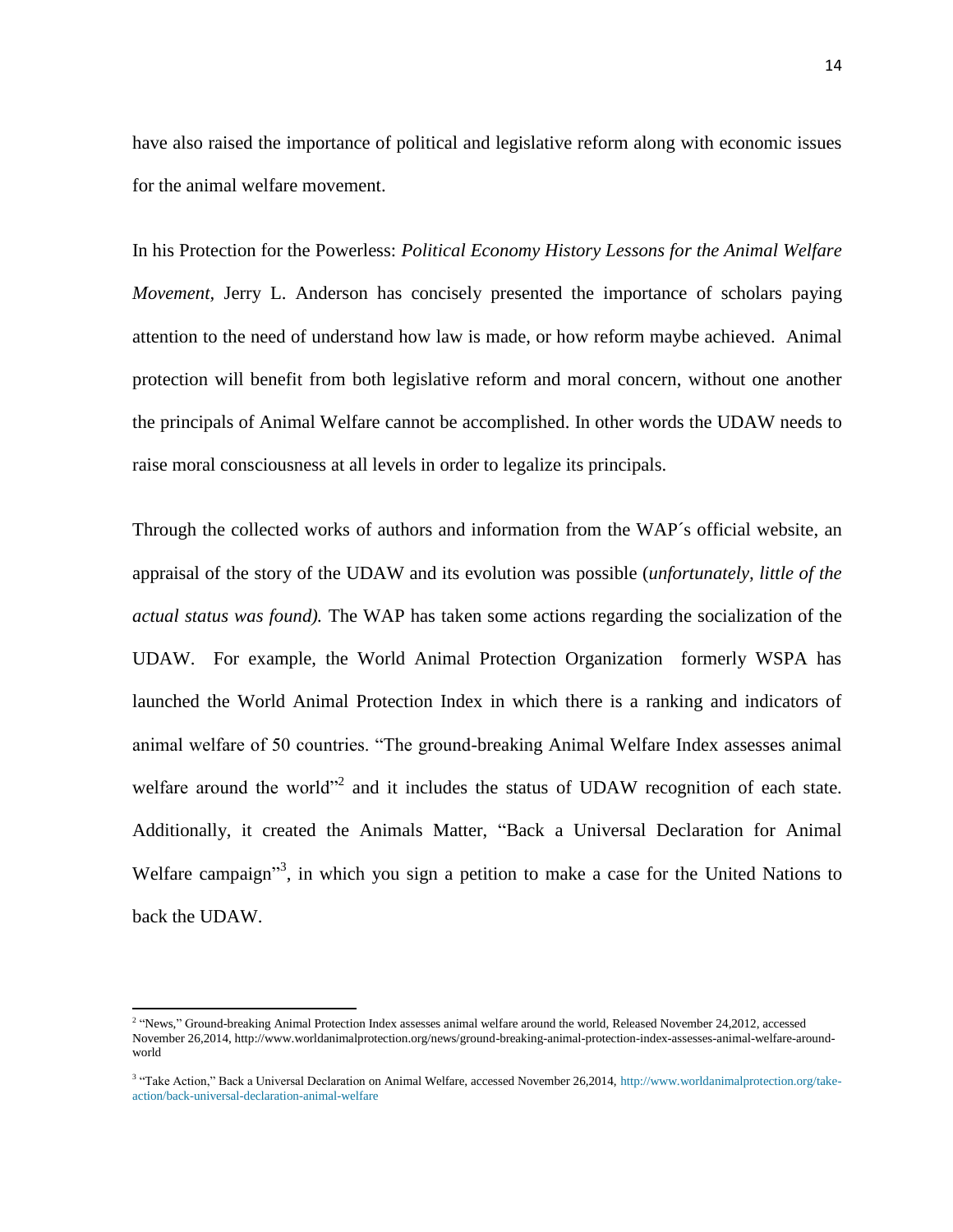Finally, the literature review on different International Relations, animal rights and animal welfare authors facilitated the identification of some gaps and opportunities on the issue, a better comprehension of the proposals stance and its potential as a framework of animal welfare. In the Power of Human Rights: International Norms and Domestic Change by Thomas Risse and Kathryn Sikkink, a comparative and complementary framework is provided in regards of why, how and under what circumstances can international norms in general influence the action of countries. Risse and Sikkink pinpoint the potential and importance international norms can have in domestic politics. In the case of the UDAW, converting it into an international norm would surely contribute as an international framework for countries to implement domestically.

Regarding animal rights texts and authors, like Peter Singer and its proclaimed Animal Liberation (1977), it helped detect a breach in animal protection. The breach is contained in the animal rights vs. animal welfare debate, in which the first speak of no cages and the latter, of bigger cages as Tom Regan sums it in his book The Case for Animal Rights. The gap between rights and welfare of animals paved the way for the selection of the UDAW analysis. Animal Welfare principals seem much more attainable in the short run than rights for animals per se.

Journals sources such as the Stanford Journal of Animal Law and the Journal of Animal Law from Michigan State University provided insight of actions and literature different to that of the UDAW. These actions and literature range from the establishment of the animal law movement to the scientific approach to animal welfare and rights, from the Jewish perspective of humane slaughter (kosher/shechita) which include history, religion and culture to scientific articles on animal sentience during mutilation.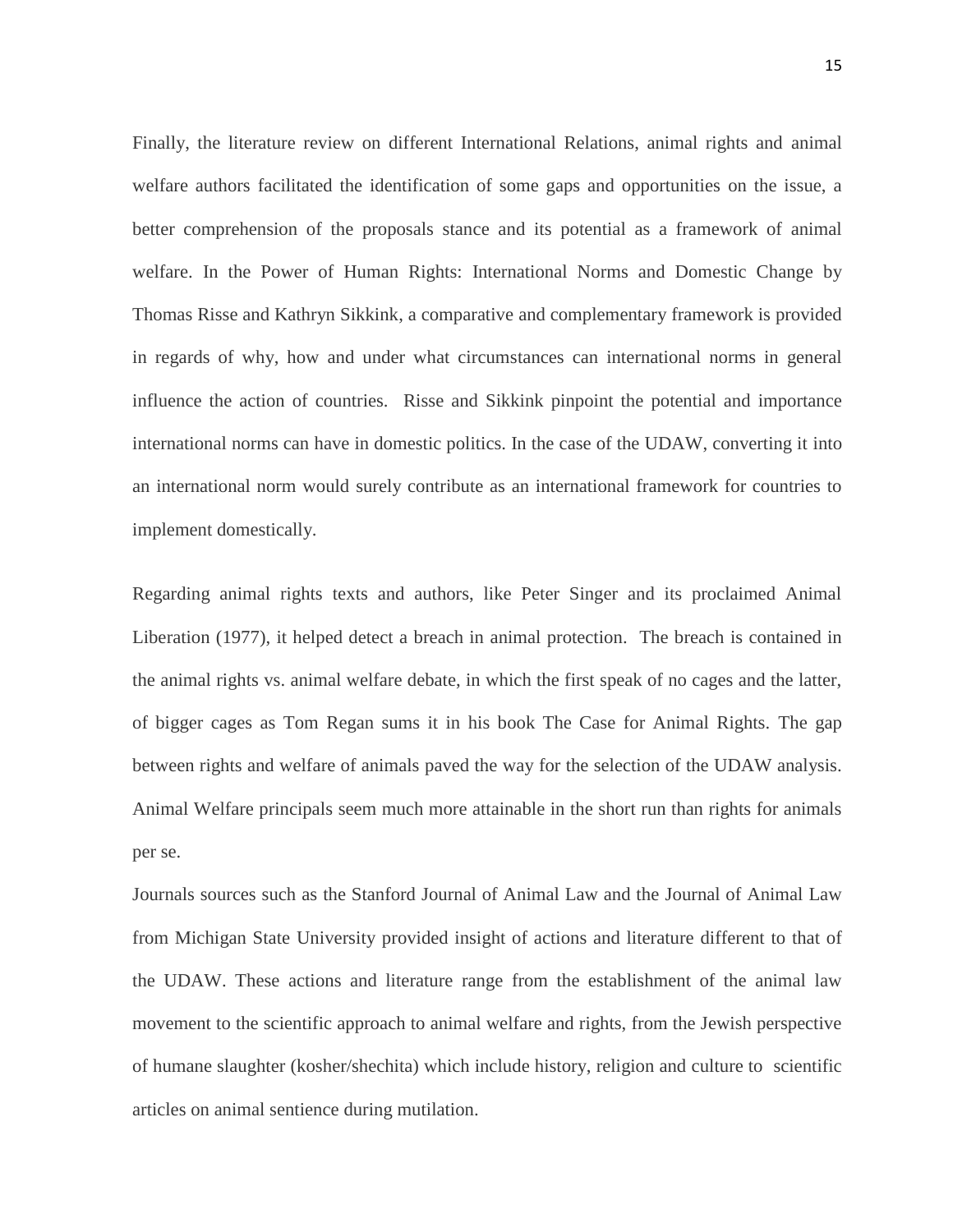In general, Animal Rights communicate the ideal of animals as non-property subjects and the radical abolition of animal use and all its forms. Meanwhile Animal Welfare looks towards ensuring humane ethical treatment and thus eliminating animal suffering and improving animal health. As D. Fraser summarizes in his Scientific Conception of Animal Welfare That Reflects Ethical Concerns (1997), the notion of Animal Welfare should include both animal's feelings and health.

In my analysis, the different views and arguments between these two ideologies serve to justify the creation of the UDAW. As long as any kind of animal is seen to be sentient, emotional, perceptive, conscious, beings, there is room for humanizing their treatment by removing suffering in any form (ill-intentioned or unintended). This is what the UDAW intends to represent, however in its moral intention there are variables to be analyzed before we can reach a verdict or the conclusion of it having or not the potential to actually work as an international framework for animal protection and welfare.

Additionally, literature on international law clarifies the understanding of the procedures on how legalizing agreements, treaties and declarations work. In this case, how UDAW sponsors proceeded as to give it its actual form and could possibly advance into a binding agreement through international law.

## <span id="page-15-0"></span>**Methodology**

This capstone project is a descriptive and analytical study. It examines the UDAW in its different phases and as a whole. In the analysis, comparison between general frameworks of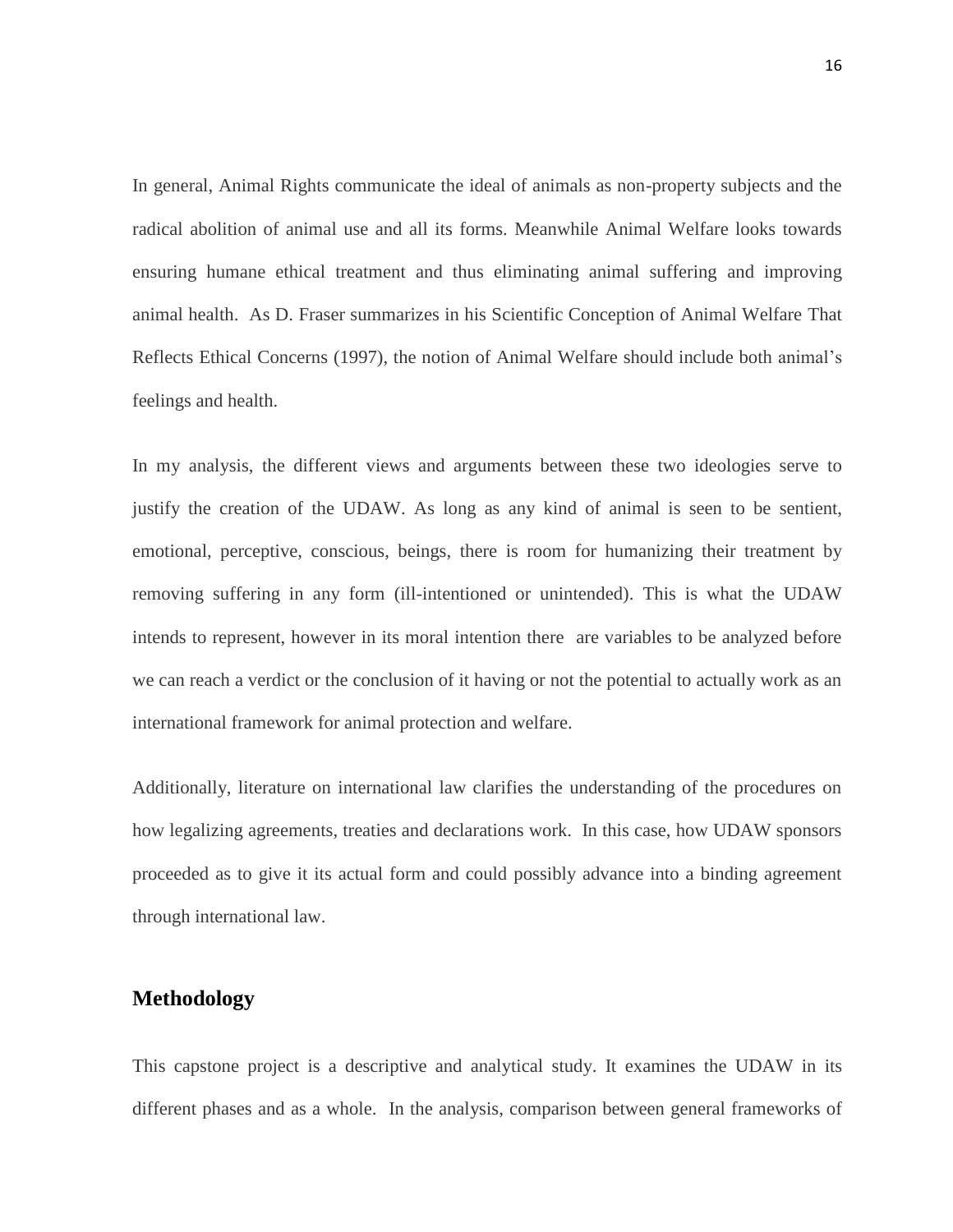the UDAW and the Universal Declaration of Human Rights UDHR identifies the circumstances, processes and time needed to create, develop and implement principled ideas contained in both declarations.

The main method applied for this case was documentary analysis and the principle sources for this method consisted of international academic journals, international organization web sites and international relations related texts. These sources provided the information necessary to fulfill the general and the specific objectives.

Researching international academic journals allowed me to ascertain the amount of available academic information regarding the UDAW and to determine to what extent the declaration was debated internationally. Information from journals shaped my inquiry as to the UDAW's potential in the international context.

The use of the web and specifically of the international organizations official websites led to the insight as to what has been and is being done regarding the UDAW. These websites both reflected the rhetorical stance of these international organizations and contributed to the accessibility and understanding of legal definitions and terms relevant to the analysis.

Finally, international relations texts served as a basis to comprehend how international organizations work, their procedures, purposes and influence in the international system regarding animal welfare. They were also fundamental as a guide for contextualizing the possibility of legalizing the UDAW.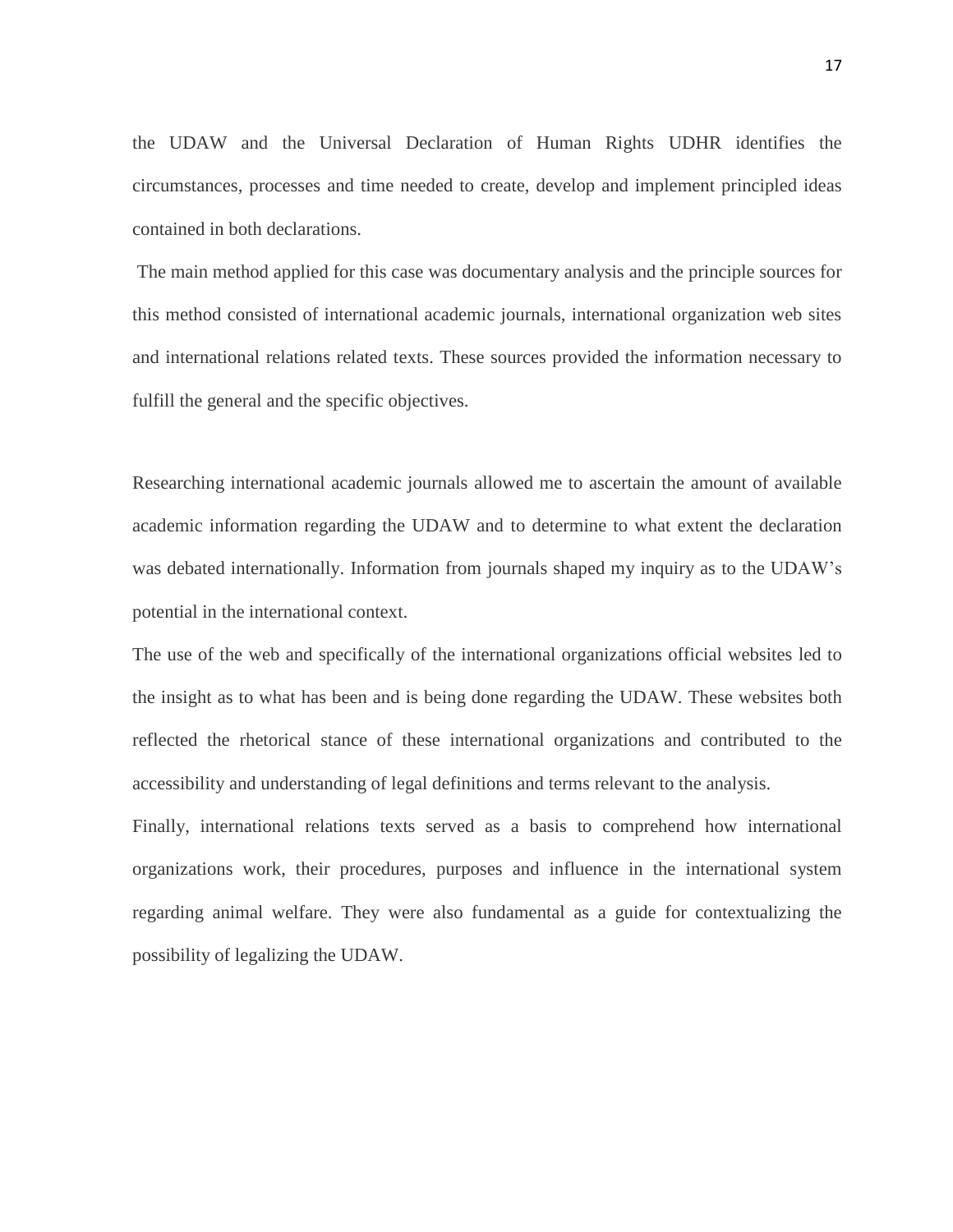# <span id="page-17-0"></span>**Chapter 1**

# <span id="page-17-1"></span>**1.1 What makes the UDAW non-binding?**

In common language, a declaration can mean different things. Nevertheless, it is basically a statement that expresses a principal or belief. In the case of the UDAW, it represents an announcement that expresses the intention of universal principals on Animal Welfare. More bluntly, the UDAW is a proposal that contains certain aspirations.

The term declaration according to the UNESCO is a document of intent.<sup>4</sup> A letter of intent is commonly known as a document that comprises an intention or commitment to do something. The final motive for this kind of document is to establish assurance to certain extent of the object. The extent of the assurance depends of the aim for which the document is used, and on how the documents is used. Thus, in order to evaluate if a declaration is binding or not there are mainly three elements to consider: its content, its purpose and its usage. I will analyze each element in the UDAWs context in this chapter and those that follow.

Regarding the content of the UDAW, the wording employed is purely suggestive. The nature of a declaration and its contents are frequently aspirational and "often deliberately chosen to indicate that the parties do not intend to create binding obligations but merely want to declare certain aspirations." 5

 4 "Social and Human Sciences," Declaration, accessed October 22, 2014, [http://www.unesco.org/new/en/social-and-human](http://www.unesco.org/new/en/social-and-human-sciences/themes/international-migration/glossary/declaration/)[sciences/themes/international-migration/glossary/declaration/.](http://www.unesco.org/new/en/social-and-human-sciences/themes/international-migration/glossary/declaration/)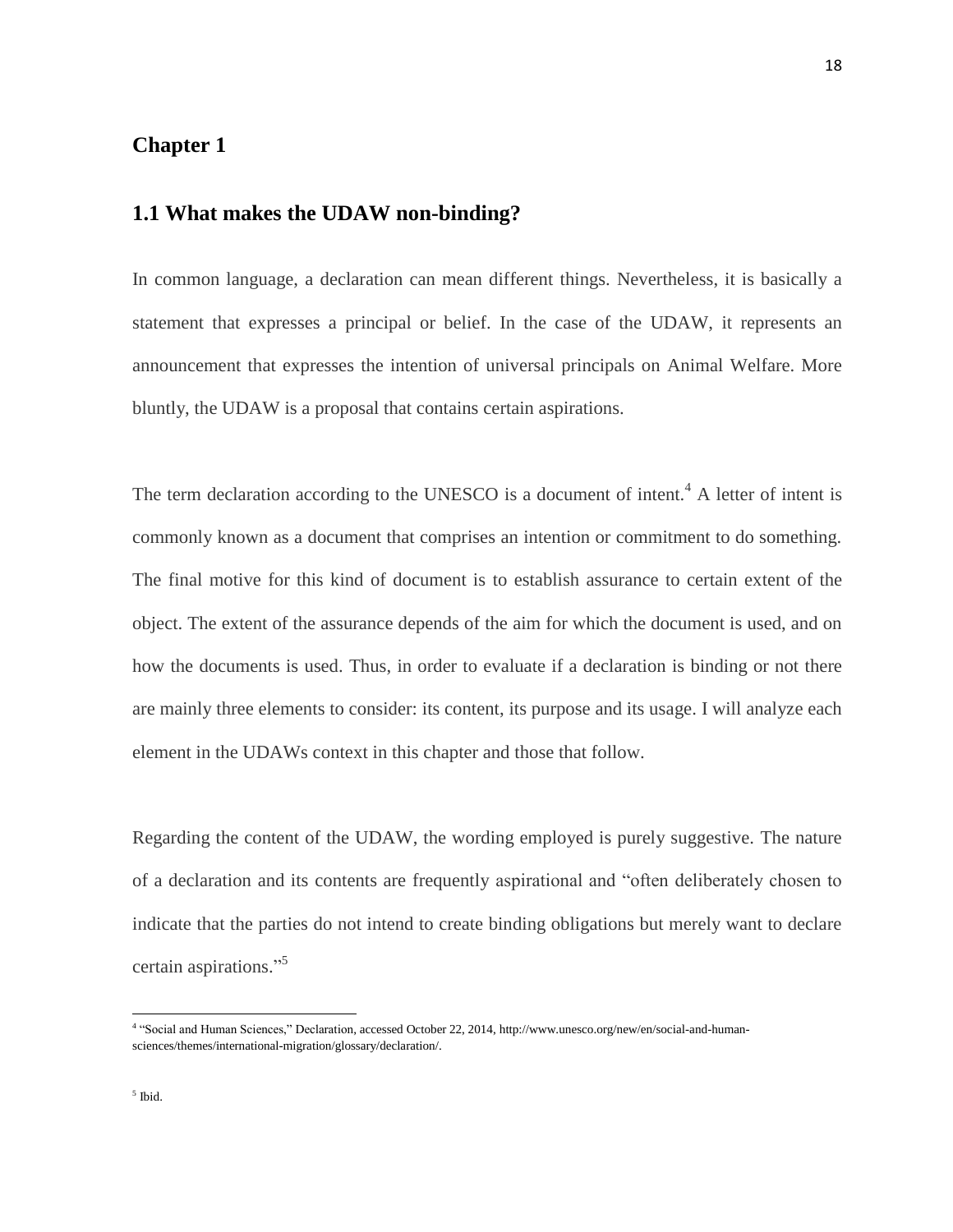## <span id="page-18-0"></span>**1.2 How to make the UDAW binding**

1

What is the value or meaning of a declaration in international law? The UDAW in itself does not create legally binding obligations. As suggested before it is only an informal invitation to states to universally agree to certain principles on animal welfare. Declarations in order to become binding need to be processed go through some stages and then follow formal procedures in order to elevate or change status. Accordingly, in order to make the UDAW binding, five steps are necessary.

The first step has already taken place: the creation of a petition in support of the UDAW. The WAP as the Steering Committee has been responsible for the creation of the petition. The petition is called "Animals Matter to Me" and was first sought to be supported by states at a governmental level. However, on the road the WAP also created an important tool in order to support the petition at an individual level. The campaign "Animals Matter to Me" became electronically globalized and people all over the world can now support it through the internet through WAPs website and lately of course through Facebook, Twitter and YouTube.

The second step, the subject of socialization is the second step and surely the most important. Even though socialization is placed as the second step towards attaining binding character for the UDAW, it follows a logical sequence. After creation and evolution of the proposal, it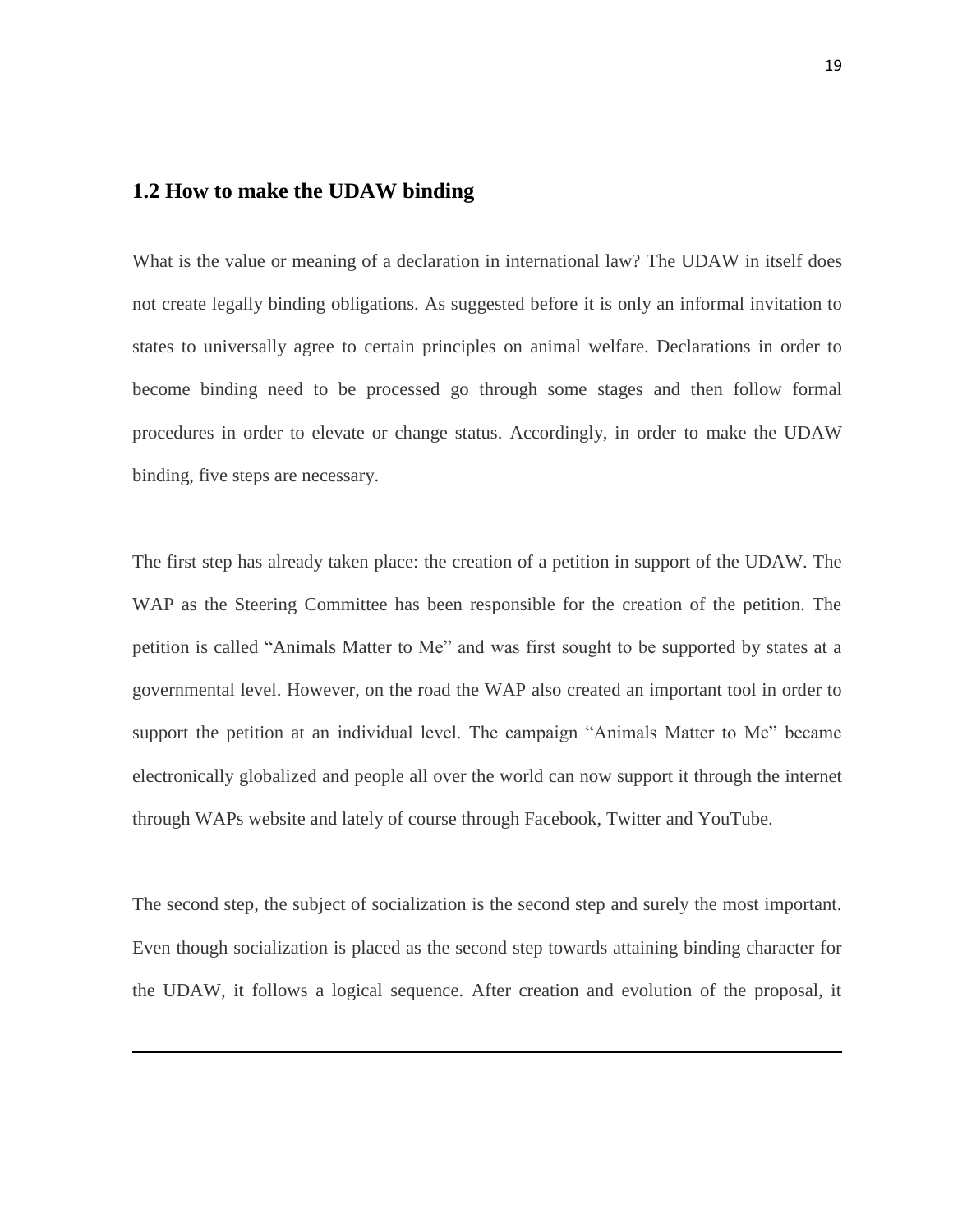imperatively requires socialization. Only through the process of sharing and inquiring with the rest of the world will the UDAW, attain a binding nature. Socialization is a process that contains different aspects and it has different reactions among its participants.

The definition of socialization applied in this analysis was borrowed from a theoretical framework concerning Human Rights. Socialization of both UDHR and UDAW can mean "the induction of new members....into the ways of behavior that are preferred in a society."<sup>6</sup> This definition makes sense when applied to the international system setting of the UDAW. However, the process of socialization in any matter is used to present and share certain norms with the relevant groups or participants, and, in the context of this analysis, it helps to "understand how the international society transmits norms to its members."<sup>7</sup> Additionally, the process of socialization which is extremely useful in the possibility of the UDAW becoming a framework, has a couple of stages.

For the UDAW to turn binding, it necessitates massive worldwide support and this is where the stage of moral consciousness rises. People all over the world need to be conscious of animal protection. The need for consciousness can only be reached through the socialization process, as long as the UDAW is massively socialized, people around the world will gain moral consciousness of the importance of animal welfare. Therefore when people have been exposed to the socialization and to the moral consciousness campaign, most surely support for the UDAW will be provided. Animal welfare education is another form of moral consciousness, but that is a longer subject not analyzed in this project.

<sup>6</sup> Thomas Risse and Kathryn Sikkink, *The Socialization of International Human Rights Norms into Domestic Practices*. (Cambridge.University Press 1990), 11.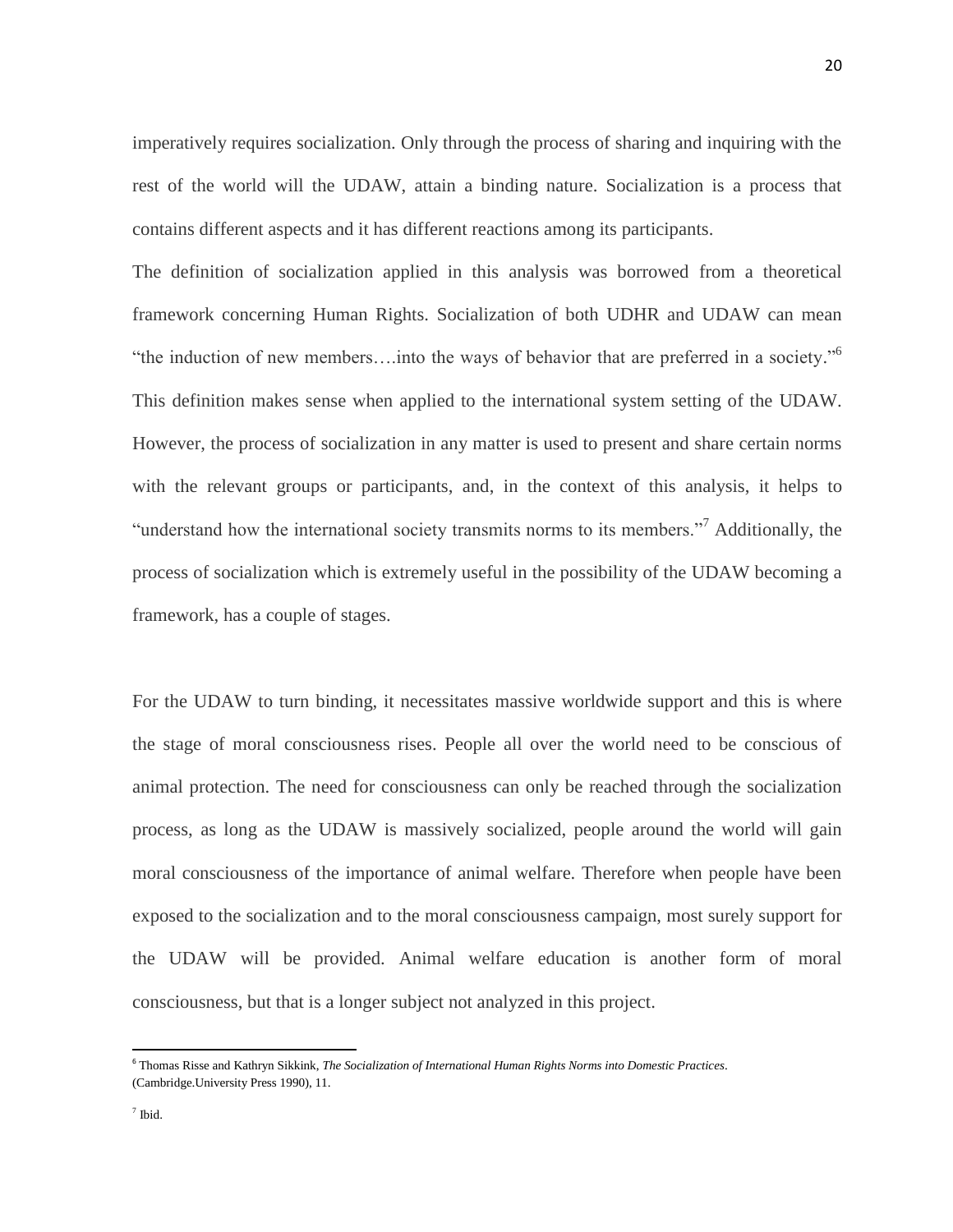Argumentation and dialogue in any socialization process is fundamental. Trough strong pillars of argumentation and dialogue among the participants of the process, a third and important stage can be reached, the persuasion of the unresolved participants. In the case of the UDAW, I believe argumentation should not only be based on moral issues but on more scientific grounds. People also require scientific back up in which to believe, and in animal welfare there is not enough accessible evidence out there for people. Regarding dialogue, in the process of socialization of the UDAW, it has only been worked on a state level, which is great but let's not forget dialogue at the individual or group level that are basic to the process of the UDAW.

So far I have mentioned three stages in the process of socialization of the UDAW. As a result of these three stages there are two resulting phases, acceptance and implementation of the objective, crucial to the process. Acceptance and implementation of the UDAW is the aim for animal welfare, which takes us back to the *steps* that need to be followed in order to make the UDAW binding.

The third step, UN demands to be provided with a *formal* petition in order to deliberate any issue. In the case of the UDAW, the formal petition needs to be backed through the "achievement of governmental consensus on the text of the final draft."<sup>8</sup> The latest attempt to

<sup>8</sup> Miah Gibson**, "**The Declaration of Animal Welfare." *Deakin Law Review* 16, no. 2. (July 2011): 542,

accessed June 29, 2014, http://www.austlii.edu.au/au/journals/DeakinLawRw/2011/22.pdf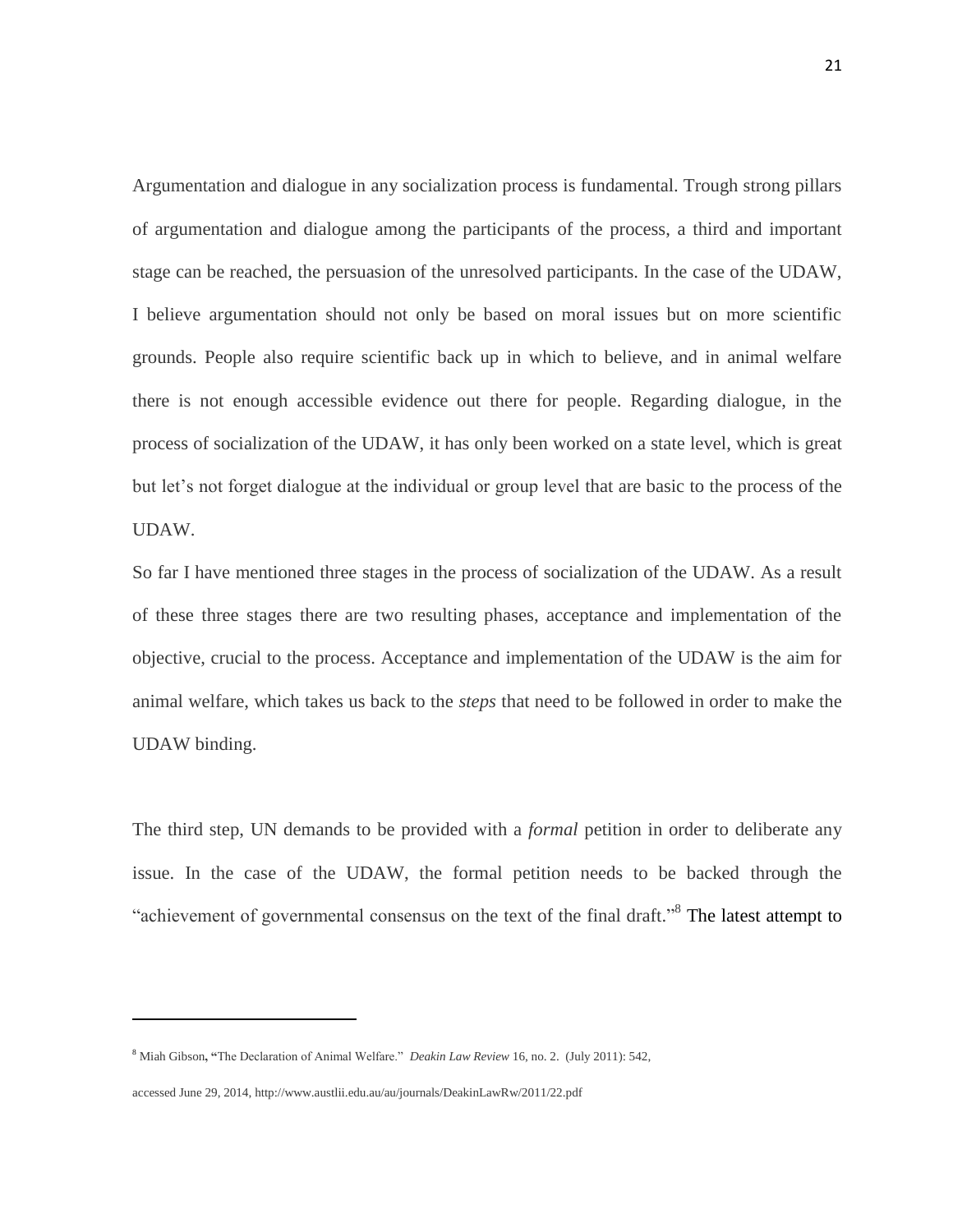gain governmental consensus is expressed in the 2011 draft text. Again the Steering Committee is responsible for this action.

The third step is to present the final draft and "to table the UDAW at the UN Economic and Social Council (ECOSOC)"<sup>9</sup>. When speaking of the term "to table" in the UDAW context specifically, it regards the issue of presenting the proposal for consideration to the ECOSOC. The ECOSOC is the UN Council responsible for "international economic, social, cultural, educational, health and related matters."<sup>10</sup> The UDAW falls into all the afore mentioned categories as will be shown in the following chapters.

According to the UN Charter, Chapter X, the ECOSOC is in charge of making or initiating studies and reports with respect to issues related to the aforementioned categories. Additionally, the ECOSOC is authorized "to make recommendations with respect to any such matters to the General Assembly to the Members of the United Nations, and to the specialized agencies concerned."11 Furthermore, the ECOSOC is trusted to "draft conventions and call for international conferences in accordance with the rules prescribed by the United Nations and within its competence for submission to the General Assembly."<sup>12</sup> Therefore, the UDAW needs to be channeled through and approved by the ECOSOC in order to follow road of becoming a binding agreement.

 $\overline{a}$ <sup>9</sup> Ibid.

 $^{\rm 11}$  Ibid.

<sup>&</sup>lt;sup>10</sup> "Chapter X: The Economic and Social Council," Functions and Powers, Article 62,1, accessed October 22,2014, [http://www.un.org/en/documents/charter/chapter10.shtml.](http://www.un.org/en/documents/charter/chapter10.shtml)

 $12 \text{ }$  Ibid.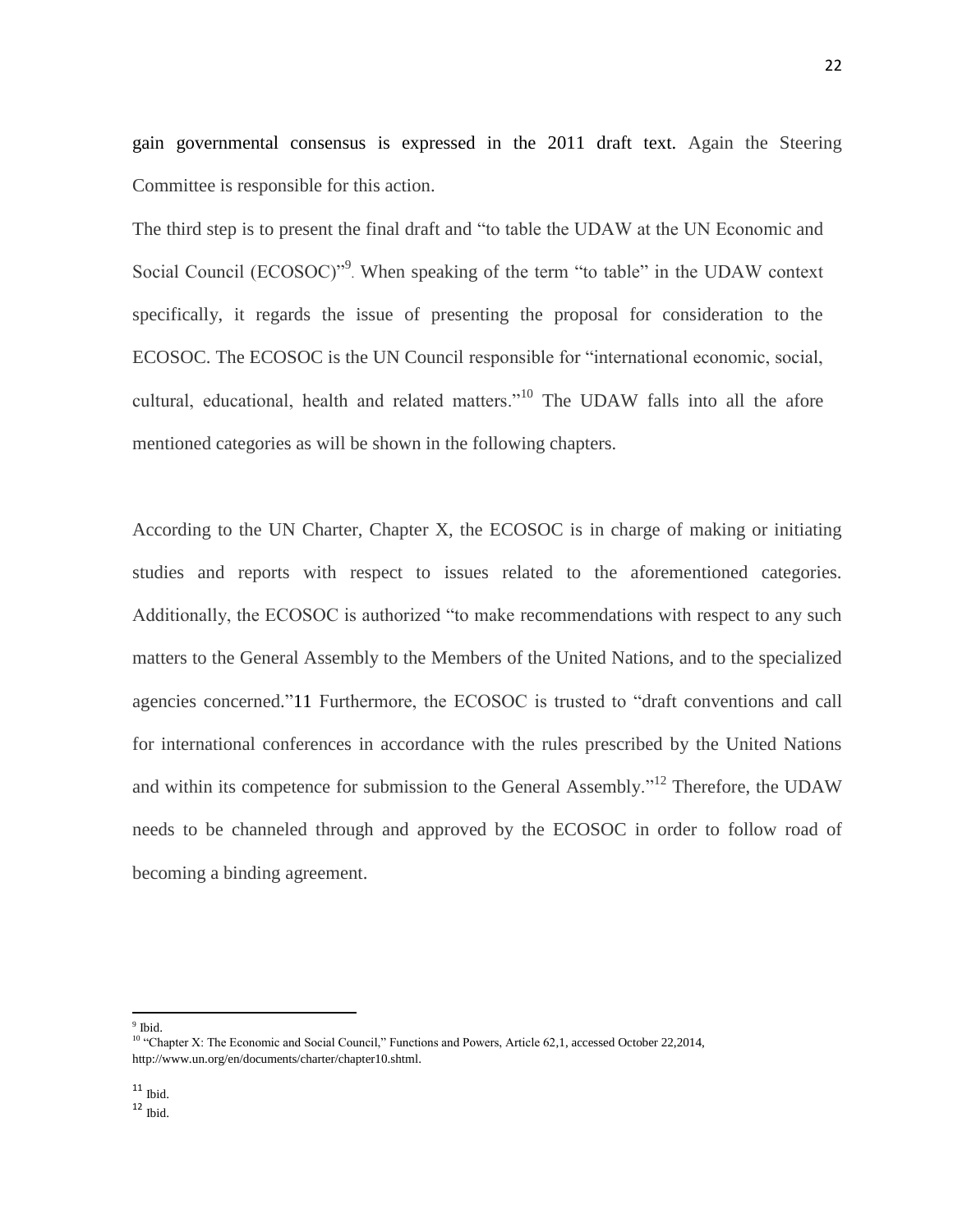The fourth step for the UDAW in the UN binding world is to be tabled before the General Assembly (GA). The GA has the power in general "to promote international co-operation in the political, economic, social, cultural, educational, health fields, and to encourage the development of international law."<sup>13</sup> Once presented to the General Assembly, the UDAW will need to be approved by the member states. The approval of the UDAW depends on the level of previous socialization.

Declarations turn binding over a period of time and after some stages, such was the case of the Universal Declaration of Human Rights (UDHR). The period for the UDHR to turn binding is another story but it needs some attention in the analysis of the UDAW. As instruments in international law, declarations are not "intended to have binding force.<sup>14</sup> Nevertheless, declarations might gain mandatory character in later stages and that is the aim for the UDAW.

Binding declarations have certain *characteristics*, but in the context of our analysis, the UDAW falls into "A declaration that can also be an informal agreement with respect to a matter of minor importance".<sup>15</sup> Personally I disagree with the last part of the quote, animal welfare is not a matter of minor importance, but the main idea is the informal agreement between some states and their governments.

# <span id="page-22-0"></span>**1.3 Implications of turning binding**

<sup>&</sup>lt;sup>13</sup> "Chapter IV: The General Assembly," Functions and Powers, Article 13,1, accessed October 22,2014 <http://www.un.org/en/documents/charter/chapter4.shtml>

<sup>14</sup> "Social and Human Sciences," Declaration, accessed October 22, 2014, [http://www.unesco.org/new/en/social-and-human](http://www.unesco.org/new/en/social-and-human-sciences/themes/international-migration/glossary/declaration/)[sciences/themes/international-migration/glossary/declaration/.](http://www.unesco.org/new/en/social-and-human-sciences/themes/international-migration/glossary/declaration/)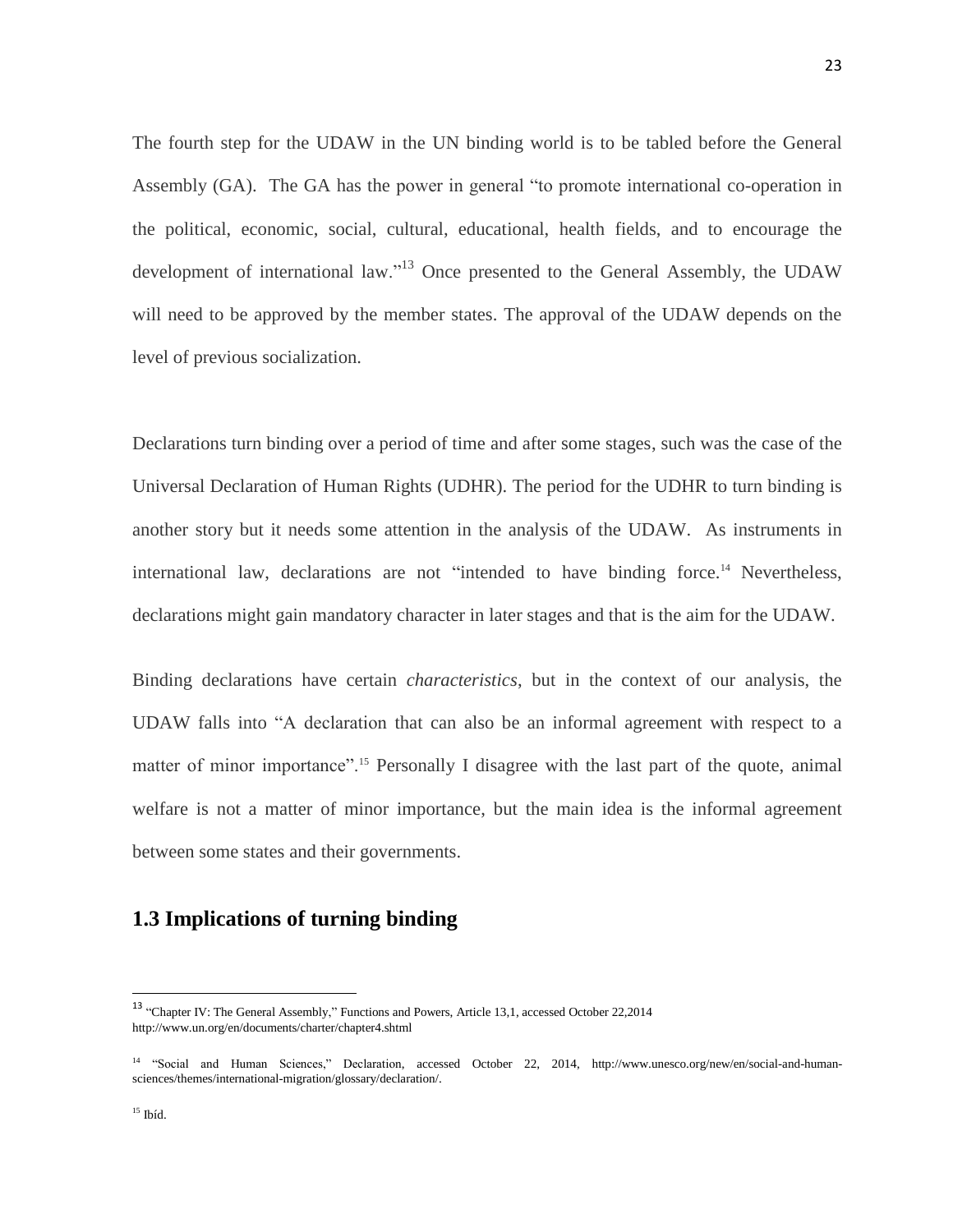How do binding agreements affect states? One of the possible concerns for states about the UDAW turning into a binding agreement could be Sovereignty. I have used the adjective possible because I believe sovereignty does not certainly affect states. To understand this argument it is necessary to define sovereignty in order to examine if it could actually affect states. Considering the UDAW setting, we can view sovereignty, the old realistic Westphalian way or in a more modern way.

The general and Westphalian perception of sovereignty is that of autonomy of power for each nation-state. Power to act and to do as culturally, politically, economically and socially convenient to each state. In this general conception of sovereignty, there are four main issues to be considered: **a)** internal authority, **b)** territory or border control, **c)** non-intervention, and **d)** policy autonomy.<sup>16</sup> In the context of this analysis, internal authority and autonomy in policymaking is crucial to sovereignty concerns for states. When states voluntarily chose to assist and be part of the UDAW initiative, they intrinsically agreed to the declaration and partly to its contents.

Concluding on the question as to if accepting, endorsing or ratifying the UDAW would affect states' sovereignty, the answer would be that it would not because each state has chosen freely to adopt the declaration or treaty, it has used its right of policy autonomy and in later stages it will apply its right of internal authority. In the case of the UDAW the notion of a higher power (UN) is real but also relative in the sense that only members (states) can consent and contradict the idea of sovereignty. Consequently no international law norm is valid unless the state has somehow "consented" to it.

<sup>&</sup>lt;sup>16</sup> Class notes Introduction to International Relations, 2004.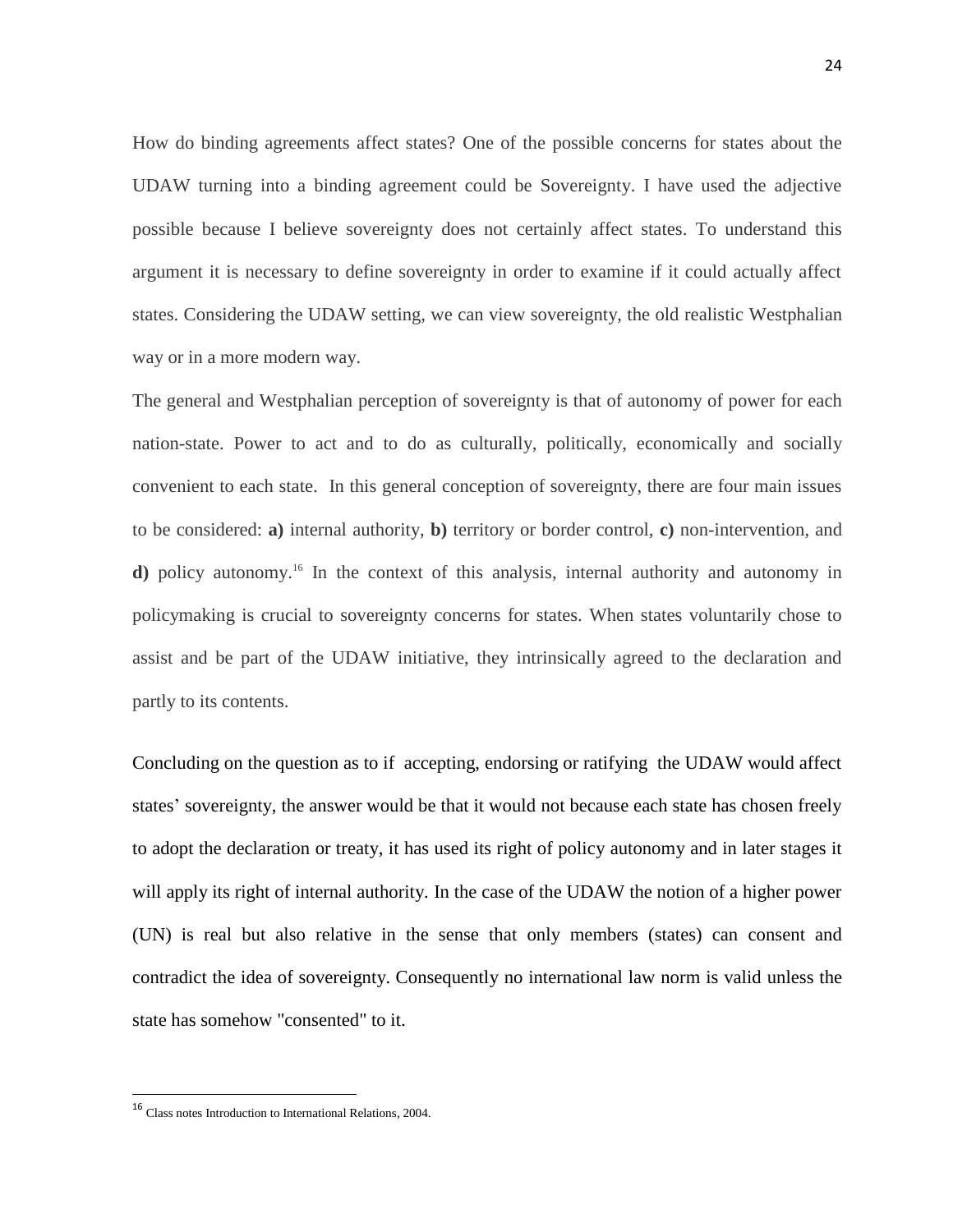## <span id="page-24-0"></span>**1.4 Does Animal Welfare pose a threat to Sovereignty?**

It is necessary to highlight the setting or landscape where the meaning of sovereignty is placed. In the case of Animal Welfare, thought of as an international community, the notion of Sovereignty changes. The UDAW initiative was born in the UK a nation-state par excellence and its growth and evolution have been endorsed by the international community. The principled idea of Animal Welfare is a creation of people in response to moral and ethical responsibility. Hence, as a social notion of responsibility is hard to imagine how it could threaten sovereignty. Animal Welfares is to use international law in order to persuade from the individual through the societal level up to the state level.

Each state *contains* pro animal protection citizens, domestic animal welfare related groups and organizations, regarding sovereignty in this circumstance it would mean that sovereignty is under attack internally, from the inside out. The legitimate right of freedom to express one's preferences and beliefs should not interfere with sovereignty because the same right has the consent of the state. Rights are embedded in states constitutions, consequently should not pose a threat to sovereignty, logically the constitution cannot threat its own creators autonomy. Nevertheless, resistance of preferences and beliefs does exist from the states. Animal Welfare movements domestically are supposed to move and drive animal protection, to domestically thrive so as to oblige or demand at state level the discussion and ideally the adoption of animal welfare through domestic legislature.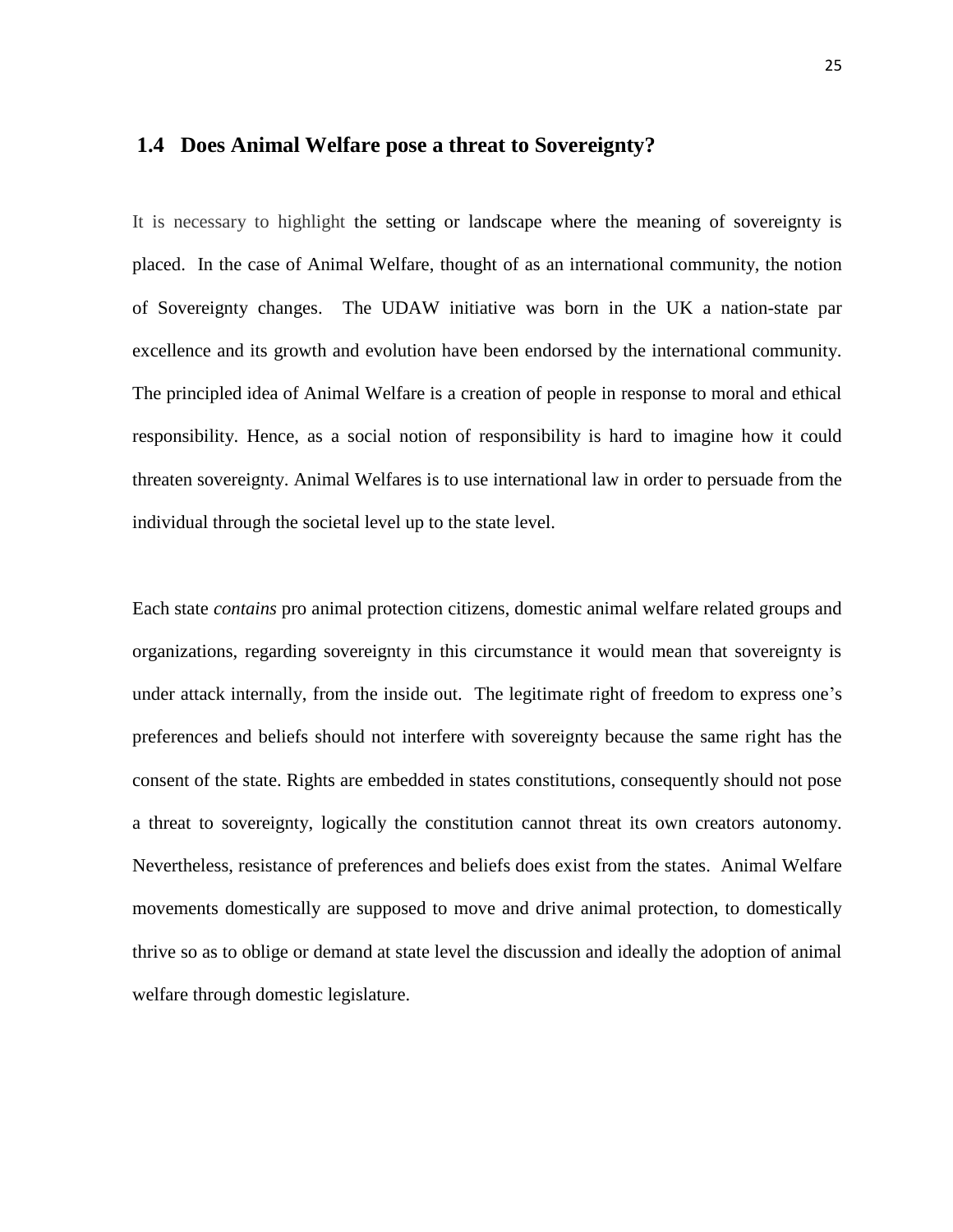In the case of recognition and adoption of the UDAW by the UN, the welfare of animals would not intrinsically threaten sovereignty, internal authority or policy making of each state. The endorsement and ratification of the UDAW directly depends of states sovereignty, their internal authority and policymaking preferences. Therefore, following the logic of the argument, the decision not to endorse or ratify would mean no effects on sovereignty and in the positive case it would also mean no effects on sovereignty for of the reasons already stated above. The UDAW last draft text literally expresses the following: "AGREEING that the term [state] includes people and civil society", it means that the decision is made by the state considering people and civil society. Therefore, animal welfare cannot affect sovereignty because it is a preference and belief of the state including its people and civil society.

## <span id="page-25-0"></span>**Chapter 2.**

# <span id="page-25-1"></span>**2.1 What is the aim of the animal welfare crusade?**

To understand the aim of the animal welfare crusade, it is necessary to recognize its views and beliefs, which are numerous and are not concisely defined but together they make sense of what the animal welfare idea is. Imagine that animal welfare is a tree and at its roots (basis) is well- being of fauna in general, then at the trunk (structure) is the belief that animals are subject to tenure and responsibility of humans. Lastly come its branches (ornamentation), where all human responsibilities over animals are displayed.

The animal welfare perspective gained through the research for this project can be merged in what I like to think as a practical and objective notion. The stewardship of animals by humans, as cold as this might sound, has a natural origin and it dates to the prehistoric era.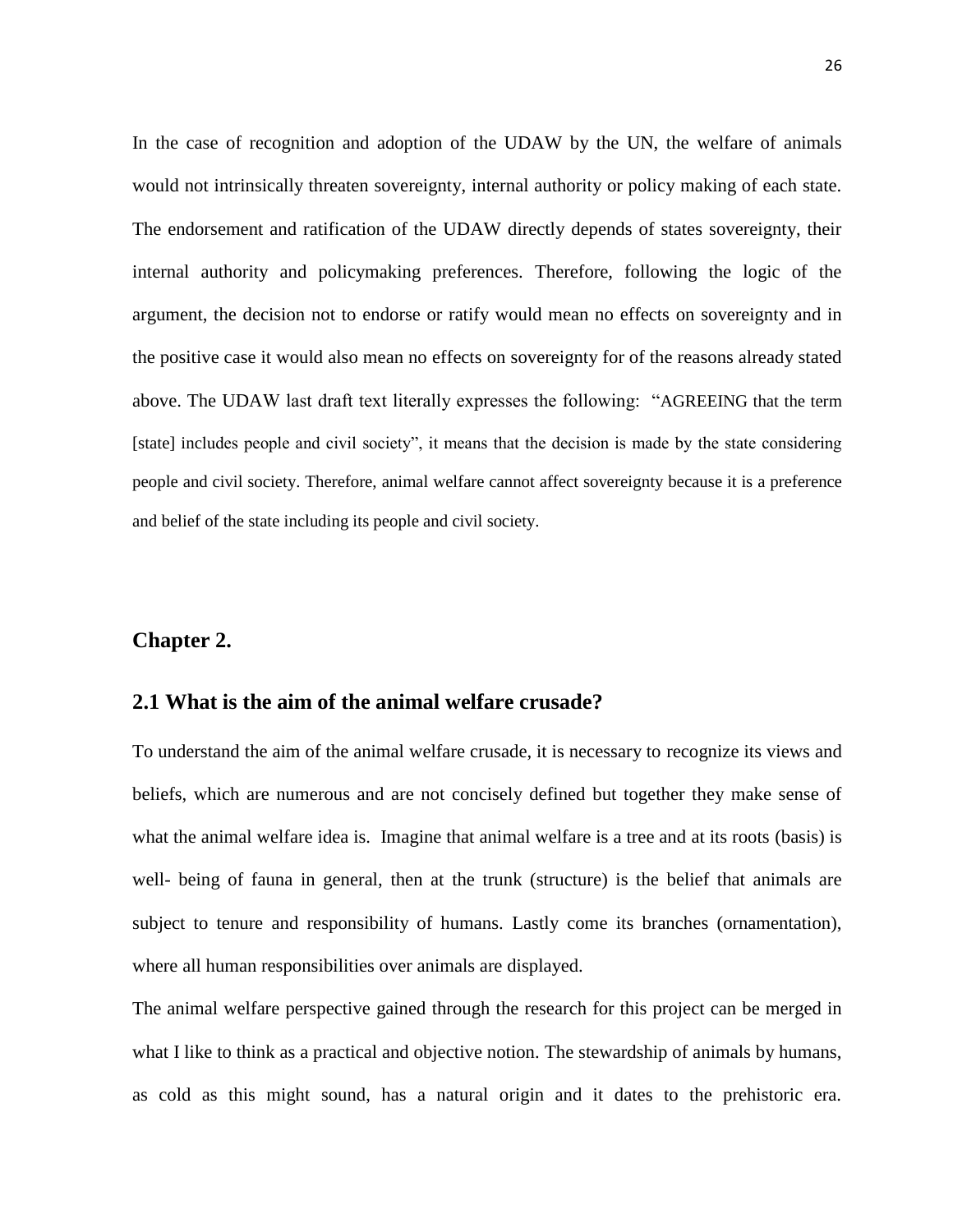Accountabilities come with this stewardship, take for instance farm duties, specifically animal care. Why do farmers or people have animals? Historically animals have represented to humans sources of sustenance and companionship. Subsequently and to follow the argument, is animal care the farmers' duty or peoples responsibility, it may seem obvious but there are two ways of answering this question. If the farmer or people do not care for their animals, then animals would stop being source of sustenance and companionship. Stewardship of all creatures should not be seen as a superiority complex that humans suffer from. It should be seen as a cooperation relationship, as a humane relation.

In order to answer the question on the aim of the animal crusade, we can look into the principles contained in the UDAW. The aim of the animal welfare battle is to provide and defend the integral well-being of animals of all conditions in life, because the well-being of animals is in itself the reflection of the human condition and care. Animal welfare does not have one exclusive aim, it has various aims.

Another goal of animal welfare according to the WAP is building a sustainable future though the protection of animals. "By treating animals well, we can fight poverty, reduce hunger, improve people's health, tackle climate change and protect the biodiversity of our planet."<sup>17</sup> The important purpose of sustainability will be achieved through an additional goal of animal welfare, the inclusion of animal welfare in the international agenda<sup>18</sup>, which brings us to one of the fundamental subjects of this work.

### <span id="page-26-0"></span>**2.3 The creation, evolution and status of the UDAW**

<sup>&</sup>lt;sup>17</sup> "Our Work," Help Protect Animal Globally, accessed October 22, 2014, [http://www.worldanimalprotection.org/our-work/help-protect](http://www.worldanimalprotection.org/our-work/help-protect-animals-globally)[animals-globally](http://www.worldanimalprotection.org/our-work/help-protect-animals-globally)

<sup>&</sup>lt;sup>18</sup> According to WAP inclusion of animal welfare has been attained through the adoption of animal protection language in two General Assembly Resolutions (agriculture and disaster risk reduction). 2013 UN documents were found on this matter.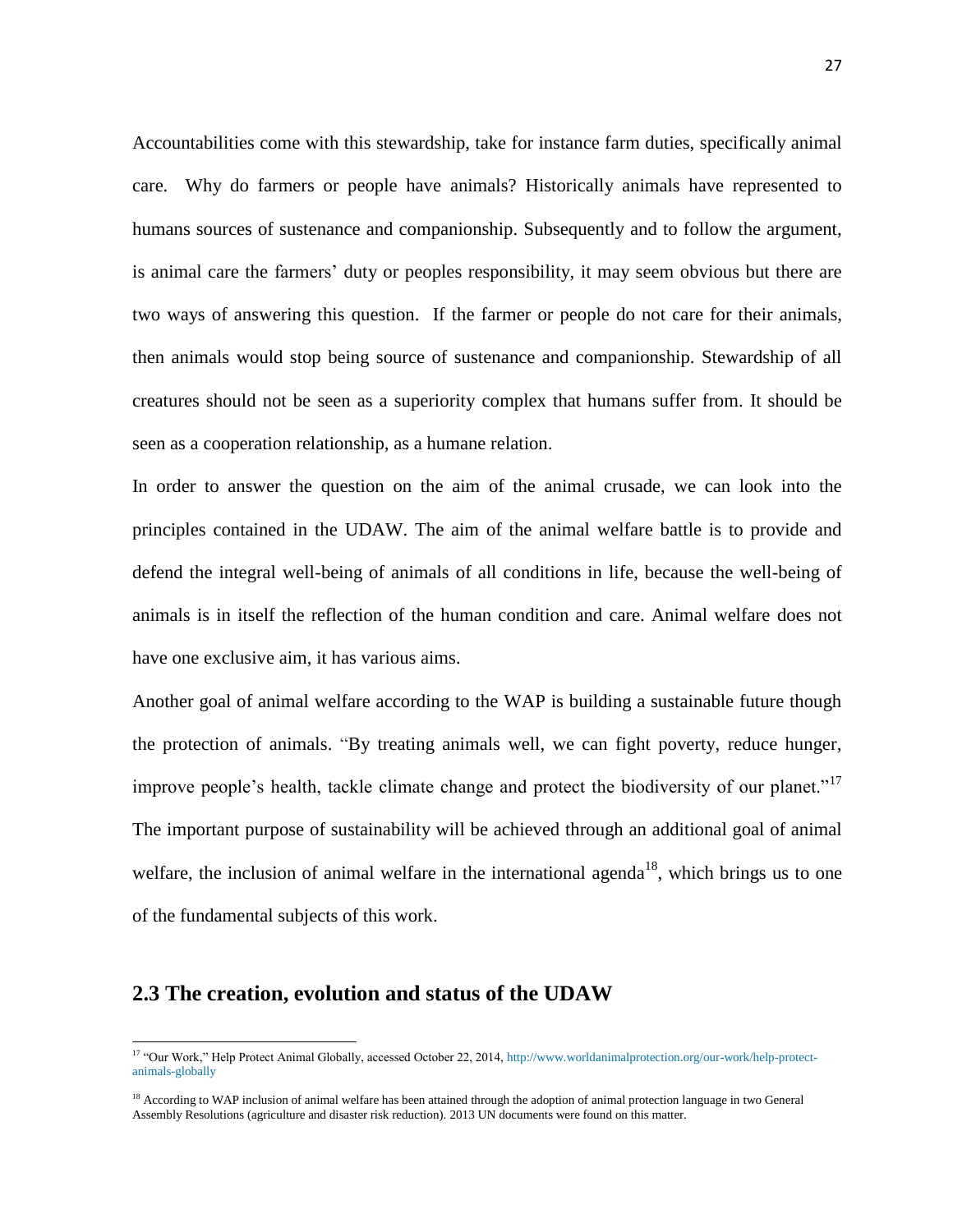The creation of the UDAW traces back to the former WSPA. Even though its authorship is questioned, data shows that its origins start within the WSPA. "The first draft of the UDAW is claimed to have been prepared and unveiled by the WSPA during the Animals 2000 World Congress held in London."<sup>19</sup> The claim tends to make sense if we consider that its presentation was on WSPA soil.

After the unveiling of the UDAWs first draft, there was a redraft produced during an Intergovernmental Conference on Animal Welfare held in Philippines in 2003. "The Manila Conference was sponsored jointly by WSPA and the RSPCA  $(UK)^{320}$  and "the initiative was endorsed and hosted by the Philippines government."<sup>21</sup> The Manila conference established a platform for the development of the UDAW at an international level. Nineteen governmental delegations representing their countries attended. Australia, Bangladesh, Cambodia, China, Czech Republic, Egypt, Germany, India, Indonesia, Israel, Italy, Netherlands, New Zealand, Singapore, Switzerland, Spain, Philippines, Thailand and the United Kingdom and three delegations were observers, the United States, the European Council and Saipan."<sup>22</sup>

The Manila redraft text included specific principals of animal welfare such were "The five freedoms: freedom from hunger, thirst and malnutrition; freedom from physical and thermal discomfort; freedom from pain, injury and disease; freedom from fear and distress and

<sup>&</sup>lt;sup>19</sup> Miah Gibson, "The Declaration of Animal Welfare." Deakin Law Review 16, no. 2. (July 2011): 541, Accessed June 29, 2014, <http://www.austlii.edu.au/au/journals/DeakinLawRw/2011/22.pdf>

 $20$  Last modified July, 2003, accessed October 22, 2014,

[http://centrallobby.politicshome.com/Resources/epolitix/Forum%20Microsites/World%20Society%20for%20the%20Protection%20of%20An](http://centrallobby.politicshome.com/Resources/epolitix/Forum%20Microsites/World%20Society%20for%20the%20Protection%20of%20Animals/UDWA.htm) [imals/UDWA.htm](http://centrallobby.politicshome.com/Resources/epolitix/Forum%20Microsites/World%20Society%20for%20the%20Protection%20of%20Animals/UDWA.htm)

 $21$  Ibid

<sup>&</sup>lt;sup>22</sup> Miah Gibson, "The Declaration of Animal Welfare." Deakin Law Review 16, no. 2. (July 2011): 541, Accessed June 29, 2014, <http://www.austlii.edu.au/au/journals/DeakinLawRw/2011/22.pdf>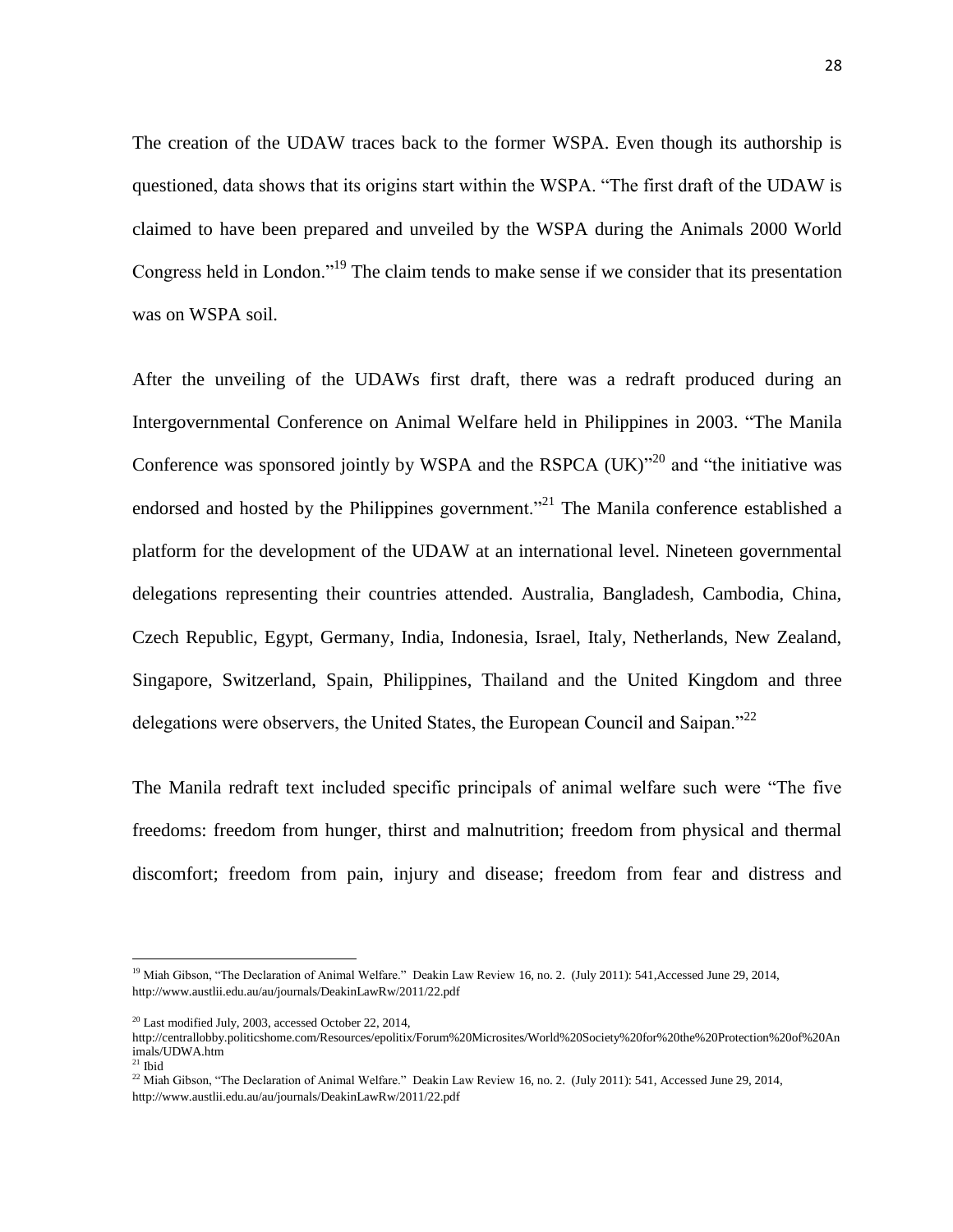freedom to express normal patterns of behavior<sup>323</sup> Additionally from the before mentioned principals, the redraft also paid attention to and included the issue of animal lab testing. The principles of "The Three R's" which were also a "British contribution that goes back to 1959 $^{24}$  and they comprise: the reduction in numbers of animals being used; refinement of experimental methods and replacement of animals with non-animal techniques. $^{25}$ 

Specific issues were targeted in the Manila reevaluation so as to fundament the future endorsement of the proposal. Only two years later (2005), another meeting was organized, this time Costa Rica was the host. The meeting in Costa Rica furthermore represented the seriousness of the UDAW initiative through the creation of a Steering Committee. During the Costa Rica meeting, the UDAW initiative realized the need to manage and monitor its aims and so it involved the governments of Costa Rica, Czech Republic, India, Kenya and the Philippines as the Steering Committee. Again, the text was re-evaluated.

Since its conception up to the Costa Rica meeting five years passed and marked the highest and most enthusiastic times for the UDAW initiative. This period can be considered as the sowing and planting time and a stage of fundamental importance for the future of the declaration and that brings us to the current status of the UDAW.

Through its principal sponsor and actual Secretariat, the World Animal Protection Organization (WSPA) has continued working towards the progress of the UDAW. In this attempt, the UDAW has called for and retrieved over two million signatures around the world

 $23$  The five freedom concept was traced back to 1965 when the UK government commissioned an investigation, led by Professor Roger Brambell regarding the welfare of intensively farmed animals. The Brambell Report stated that animals should have the freedom to "stand up, lie down, turn around, groom themselves and stretch their limbs. This information was obtained at http://webarchive.nationalarchives.gov.uk/20121007104210/http:/www.fawc.org.uk/freedoms.htm

<sup>&</sup>lt;sup>24</sup>"Select Committee on animals in scientific procedures," House of Lords, accessed October 22, 2014, [http://www.publications.parliament.uk/pa/ld200102/ldselect/ldanimal/150/150.pdf,](http://www.publications.parliament.uk/pa/ld200102/ldselect/ldanimal/150/150.pdf) 11-12.

 $^{25}$  Ibid.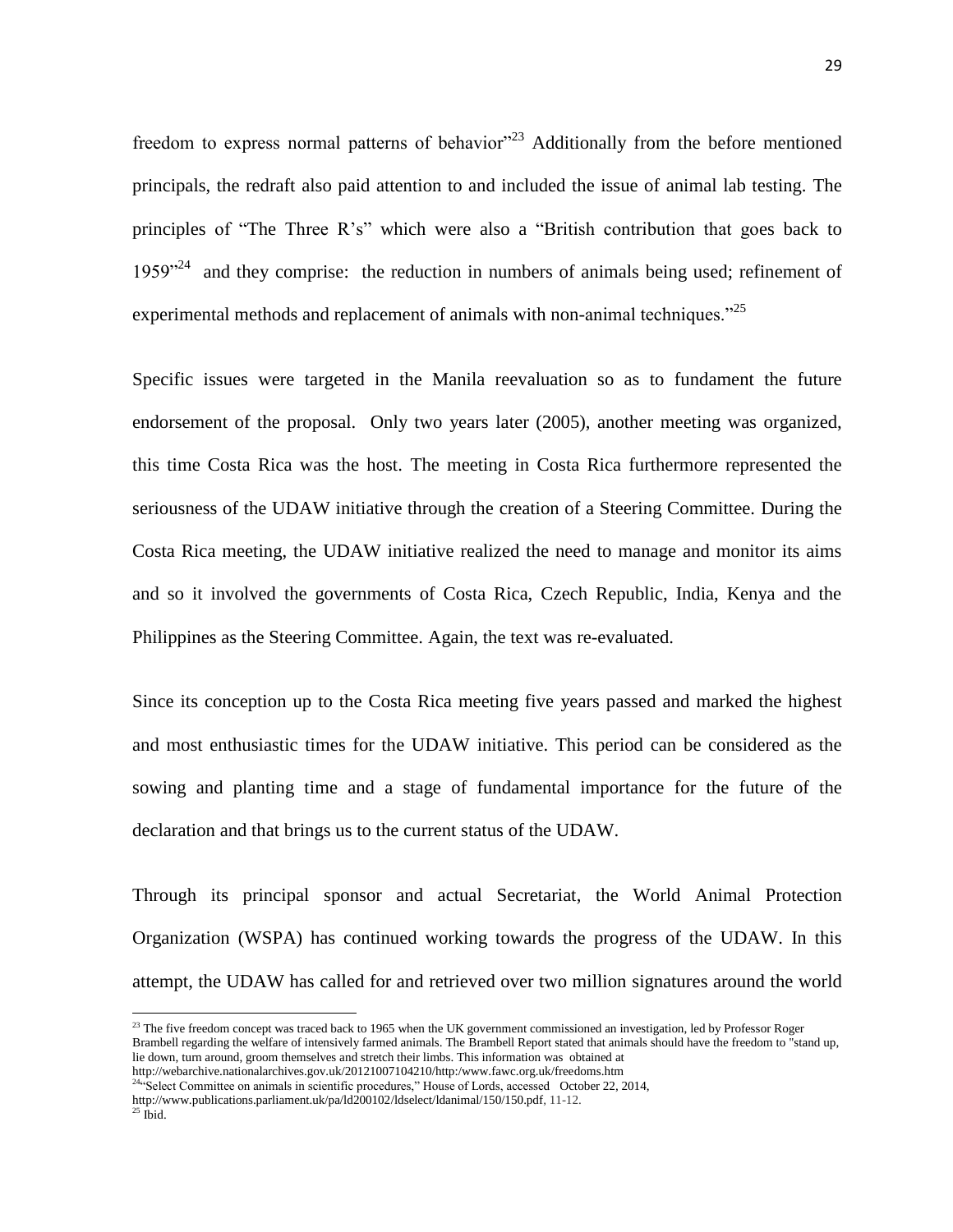and according to information on its website, 330 animal groups and 46 governments are on board. However, the road ahead from the enthusiastic period of the UDAW is a steep road.

At present the UDAW is closer to a recommendation in technical terms. Its nature is nonbinding and as such, unfortunately its rank is still that of a design for an invitation. The language of the declaration proclaims some states and international organizations aspirations, aspirations that hope to create binding obligations. The current declaration in itself holds the status of a document of intent in the context of a future negotiation. The status of the UDAW is subject to change through continuous backing and supportive actions, not only of its sponsors but also through academic debate, civil society and state governments, yet its status is uncertain for the time being.

# <span id="page-29-0"></span>**2.4 Importance and impact of the UDAW**

 $\overline{a}$ 

The significance of the UDAW lays in its intended universality. The idea of an international benchmark  $^{26}$  that would affect animal welfare around the world gives away the importance of the UDAW. The impact of the declaration amplifies and reaches policy making on animal welfare, working as a guideline and providing parameters as to implement domestic and international regulations or legislation. In the international system there is a huge gap regarding animal welfare, it ranges from advanced animal legislature in some Anglo speaking nations, going through beginner developing lawmaking level, to finally the void inexistent regulation of some unfortunate states.

<sup>&</sup>lt;sup>26</sup> Miah Gibson, "The Declaration of Animal Welfare." Deakin Law Review 16, no. 2. (July 2011): 550, Accessed June 29, 2014, <http://www.austlii.edu.au/au/journals/DeakinLawRw/2011/22.pdf>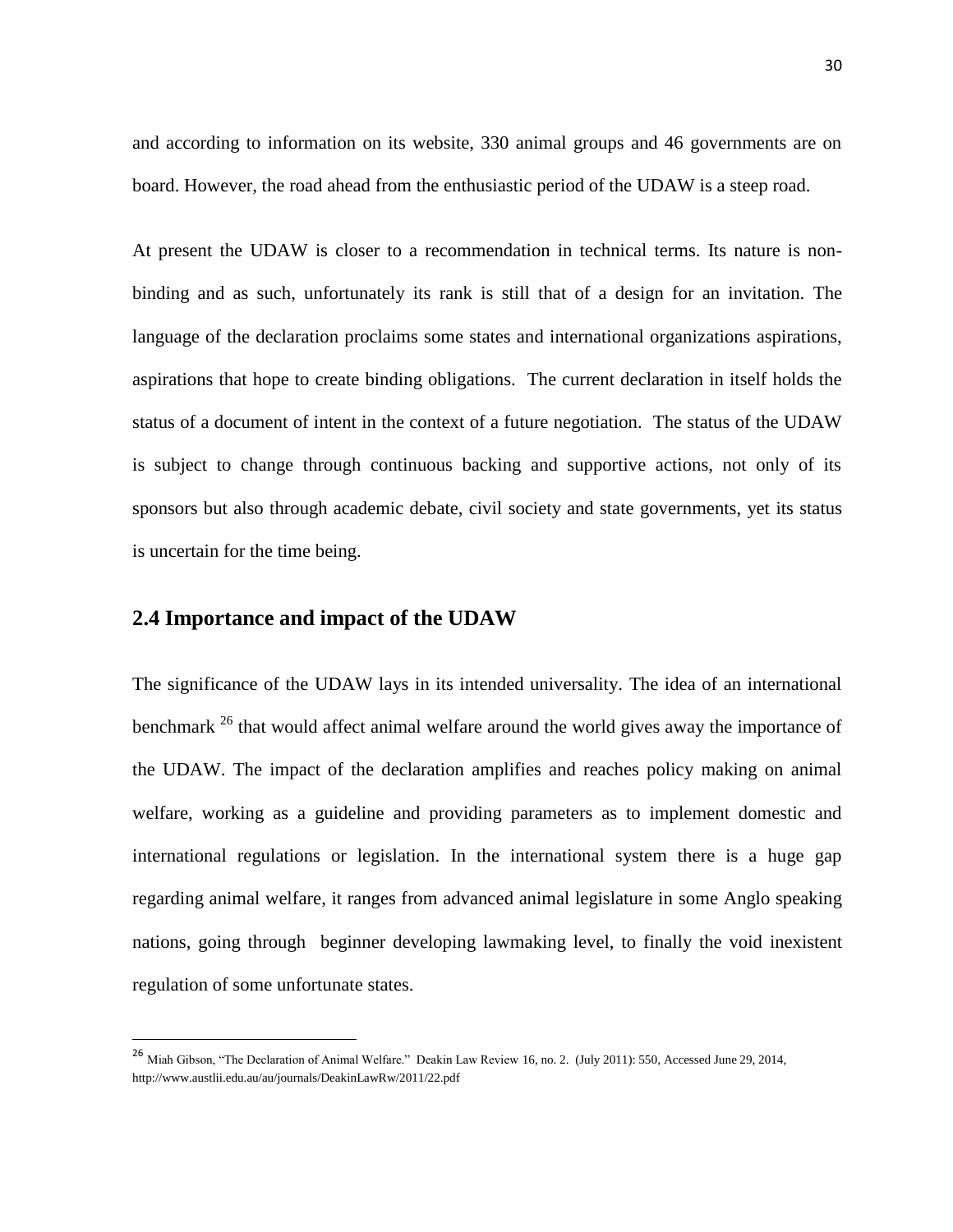The impact the UDAW would have on these gaps would be strategic and idyllic, especially in the unfortunate states with inexistent animal welfare regulations. On the contrary, the impact of the UDAW as a non-binding model in the economical aspect deserves almost no consideration, however if it were binding, the importance and the impact it would have on the economical realm would be enormous for better or for worse considering the approach (food production, livestock production among others). Animals play vital roles in the lives of people all around the world, they provide for food, for labor and for income. Agriculture and livestock are very important to the world's population.

Animal welfare is inherently included in the food production economy. Yet, only through formal and realistic acknowledgment of its importance will the impact of animal welfare legislation be evident and valorized in the food production economy. Unquestionably animal welfare affects food production and vice versa. However, the idea is misunderstood and misinterpreted in the economical rational. Care and maintenance of the factories equipment should stand besides feeding, sheltering and veterinarian attention to animals in the production industry. Regarding veterinarian attention, sheltering and feeding, they should not be confused with animal welfare. The ideal equity between maintaining animal and equipment maintenance points out to the cost factor.

Today's consumer demand not only requires quantity or quality but method of production. The way our livestock is produced matters. Some people actually care for the meat they eat or the animal used to produce the meat, or at least they care for the animal being humanely treated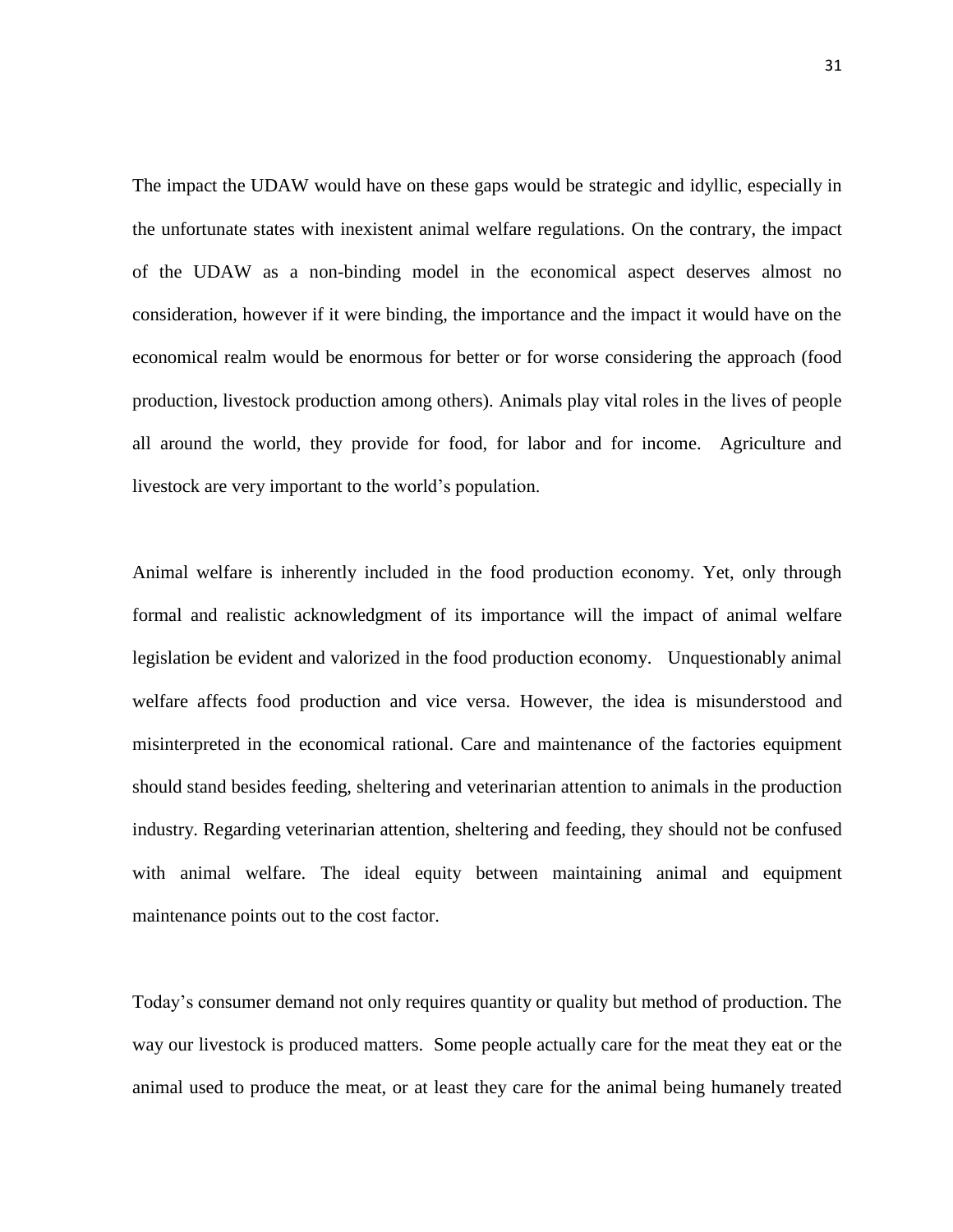and processed. In this context animal welfare legislation is compulsory in livestock production, happy healthy cows equals healthy milk. It is yet to be proven if it can be enforced in livestock productivity, happy healthy cows equal more milk. The costs of animal welfare friendly livestock production would be of great importance and would have huge impact not only in the economic realm but also in human health and other world issues.

In the long term, the UDAW and animal welfare legislation in general would importantly assist governments, producers and commercial entities in the measurement and analysis of animals as economic goods. In a shorter term, if massively socialized the UDAW could represents an important tool in animal welfare in public awareness. Its text summarizes the importance of animals for people and our environment. The UDAW serves as a starting point when campaigning for animal safety and care. It backs many reasons as of why animals matter or should matter to humans. Human health, social development, poverty and hunger reduction, disaster management and environmental sustainability all encompass animals.

# <span id="page-31-0"></span>**2.5 The UDAW and its content**

To understand the potential of the UDAW it is fundamental to analyze the drafts proposal content in itself. Its core and basic arguments are the sentience of animals and the reduction of their suffering. The aim is to understand and acknowledge that animals are sentient therefore they suffer. In turn leading people to change attitudes towards animals and to realize how they ought to be treated. The standpoint for the UDAW voices five main topics, human health,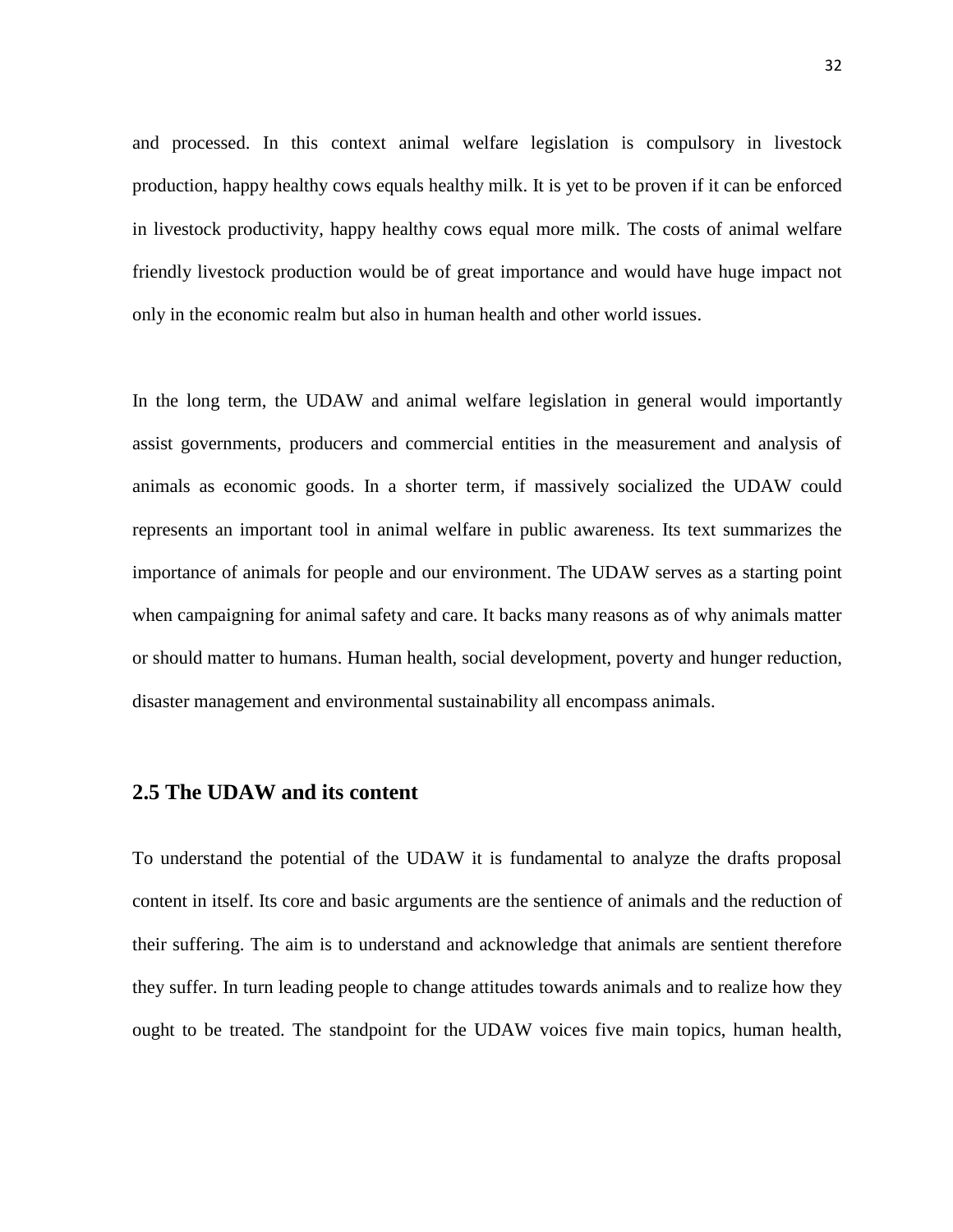social development, poverty and hunger reduction, disaster relief and environmental sustainability.

The five topics are core to the declaration, they work as units compatible and complementary to each other. Nonetheless, the UDAW also emphasizes in the awareness, acknowledgement, recognition, search and agreement as the vectors of the units, through these powerful words the declaration aims to cause action in the animal welfare sphere. The impact of the five powerful nouns combined with the five main units is essential to the proposals persuasion and mindset-changing goal regarding animals.

The first unit, human health states the significance of animal care and health. Through animal care and health the risk of animal related diseases is reduced therefore, human health disorders are also reduced. When speaking of animal related diseases, zoonosis is the principal concern. Zoonotic diseases are transmittable diseases, caused by bacteria or viruses, which in turn are caused by organisms that can live as well in humans as in animals.

The transmissions of zoonotic diseases are conducted through direct contact with infected animals, consumption of animal feces contaminated water (diarrhea), ingestion of infected meat (cysticercocis) and they could all be prevented and drastically reduces through education on animal care. Take for instance waterborne diseases, specifically "Diarrheal disease which alone amounts to an estimated 4.1 % of the total  $DALY^{27}$ global burden of disease and is responsible for the deaths of 1.8 million people every year (WHO, 2004). It was estimated that

<sup>&</sup>lt;sup>27</sup> "Water Sanitation Health," Burden of disease and cost-effectiveness estimates, accessed November 14, 2014, http://www.who.int/water\_sanitation\_health/diseases/burden/en/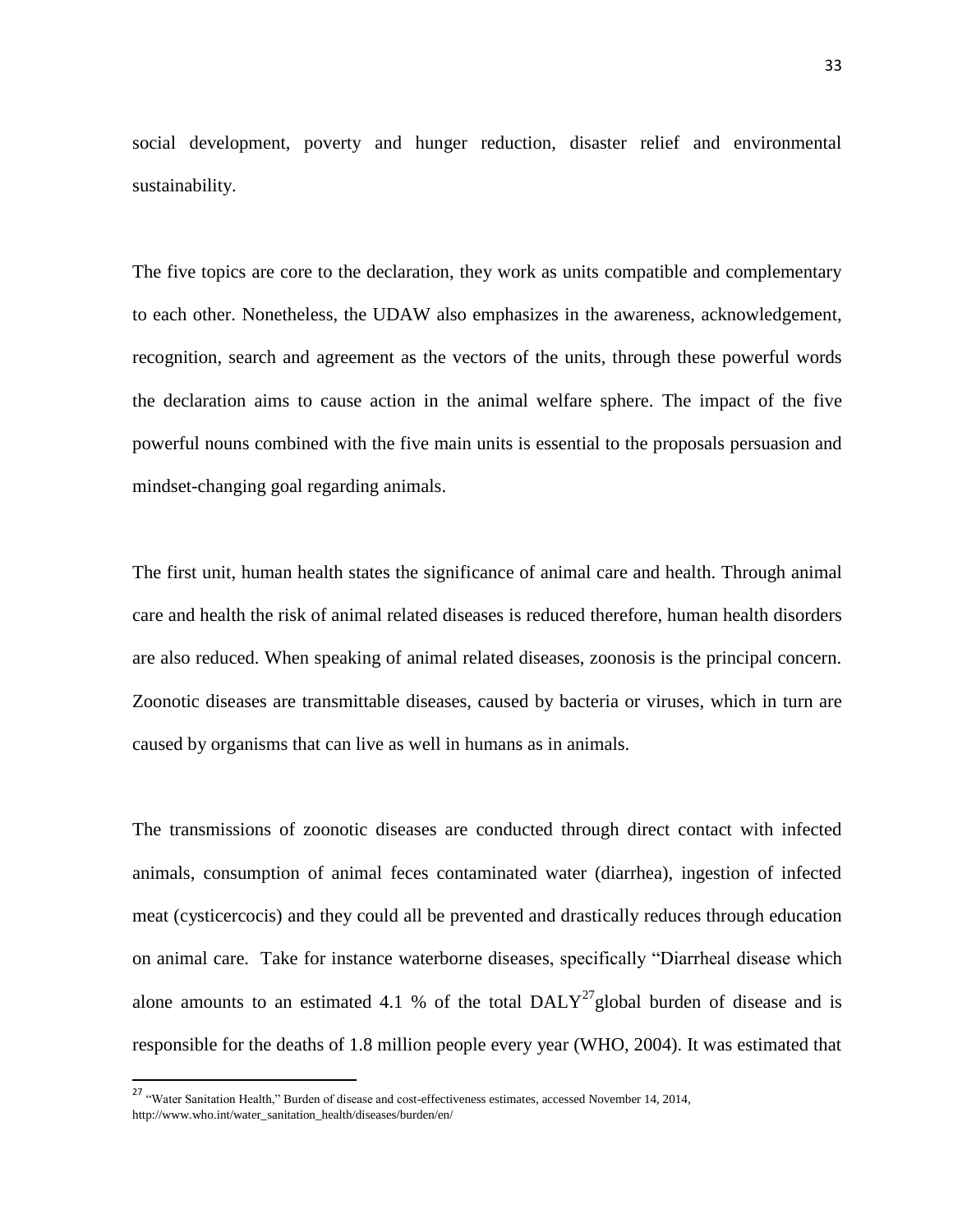88% of that burden is attributable to unsafe water supply, sanitation and hygiene and is mostly concentrated on children in developing countries."<sup>28</sup>Many other common zoonotic diseases can be listed with all their terrible symptoms and outcomes, however it is not the place or time to examine them, the fact is that zoonotic diseases are serious health risk for humans and specially children.

The second unit of the proposal is social development. Through the protection of animals in a society, we can evidence an essential part of it, the behavior and attitudes towards animals is a clear reflection of society and its culture. A perfect quote by prophet Mohammed summarizes what animal welfare means to social development "A good deed done to an animal is as meritorious as a good deed done to a human being, while an act of cruelty to an animal is a bad as an act of cruelty to a human being."<sup>29</sup>

Being considerate and caring towards animals can only bring a sense of doing the right thing just as consideration and care towards an individual. Studies have shown that animal cruelty or animal abuse is directly linked to domestic violence. Social development as mentioned before regards the behavior of people towards each other. Domestic violence, juvenile crime, bulling among others, are issues to be tackled in social development. Improvement in social development can be reached by teaching and socializing of compassion towards animals, a clear example of social improvement is in the Universal Declaration on Human Rights.

 $28$  Ibid.

<sup>&</sup>lt;sup>29</sup> "Why Animals Matter:"A Religious and Philosophical perspective, Islam Quotations, accessed July 24,2014[, http://www.think-differently](http://www.think-differently-about-sheep.com/Why_Animals_Matter_%20A_Religious_and_Philosophical%20_Perspective_Islam_Quotations%20.htm)[about-sheep.com/Why\\_Animals\\_Matter\\_%20A\\_Religious\\_and\\_Philosophical%20\\_Perspective\\_Islam\\_Quotations%20.htm](http://www.think-differently-about-sheep.com/Why_Animals_Matter_%20A_Religious_and_Philosophical%20_Perspective_Islam_Quotations%20.htm)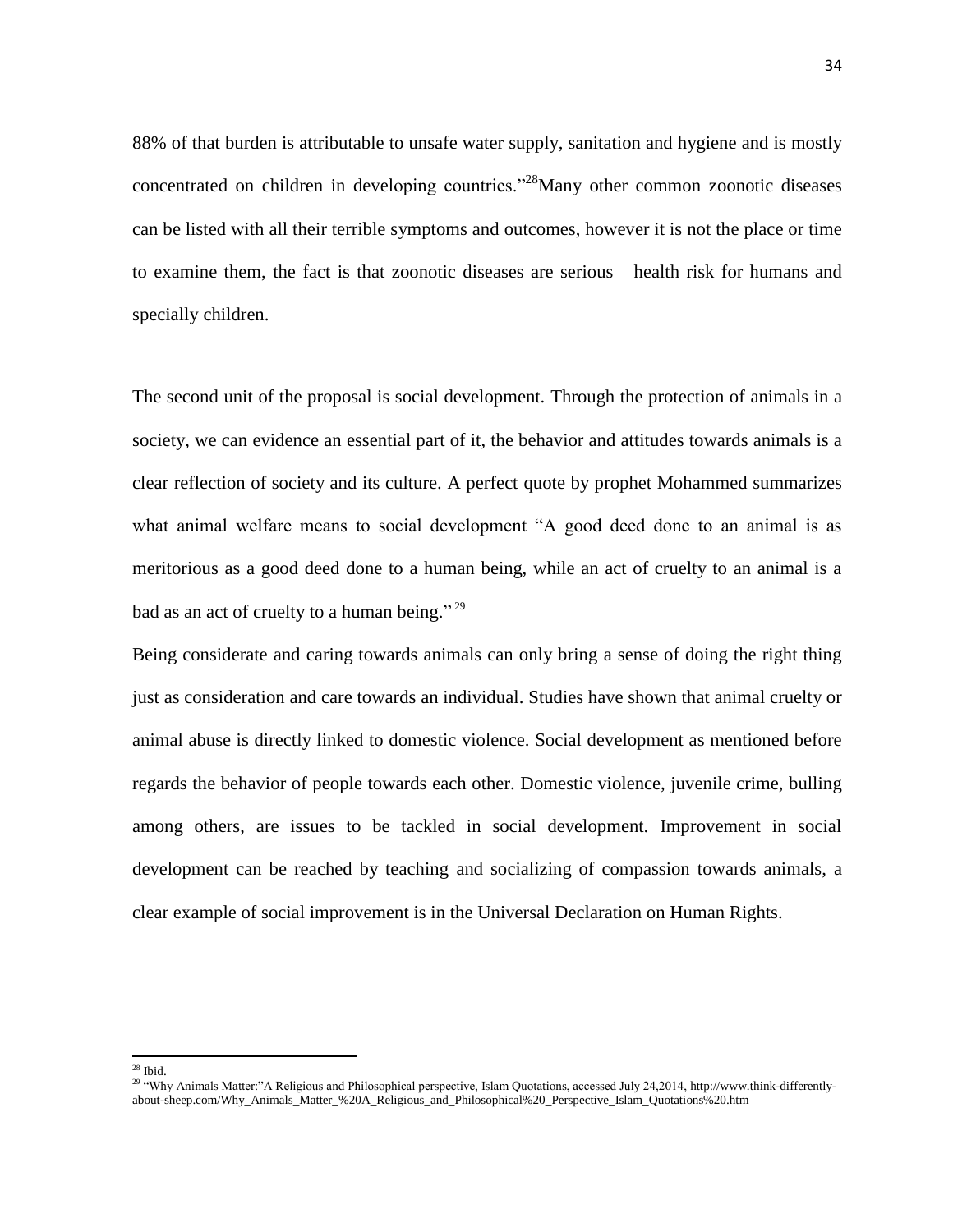The third unit of the UDAW contains two issues, poverty and hunger reduction. The argument behind this unit is that through the responsible and proper care of animals people improve their food productivity. Animal welfare influences poverty in the sense that people use their working animals to transport goods, work the land, trade their animals and consume their products (eggs, milk, meat etc.). Productivity and income of people especially rural populations depends on their animals, therefore their income, would be protected through animal care. Farming is a perfect example of the correlation between income and animal welfare, for thousands of years common people and farmers have cultivated relationships with their animals because their nutrition and later on their income depended on animals.

The second to last of the units contained in the UDAW speaks of disaster management. This issue is related in some level to poverty and hunger reduction. Animals represent goods to people, they are extremely important in the livelihoods of people. If animals are killed or lost in natural disasters owners are dispossessed of their income and nutrition source. In the case of drought or flooding, just like humans animals are also victims. It might be too much for some people and for governments to include animals in disaster management or response plans but they should reconsider and focus at least on the utilitarian importance of saving animals for the peoples benefit.

On the more humane side, imagine the suffering animals go through when in drought, it is straightforward starvation, and they die of thirst (dehydration); flooding causes suffering to both animal and owner, some animals are killed and some are lost, this impact is devastating emotionally to animals and owners and economically to owners and governments. This is why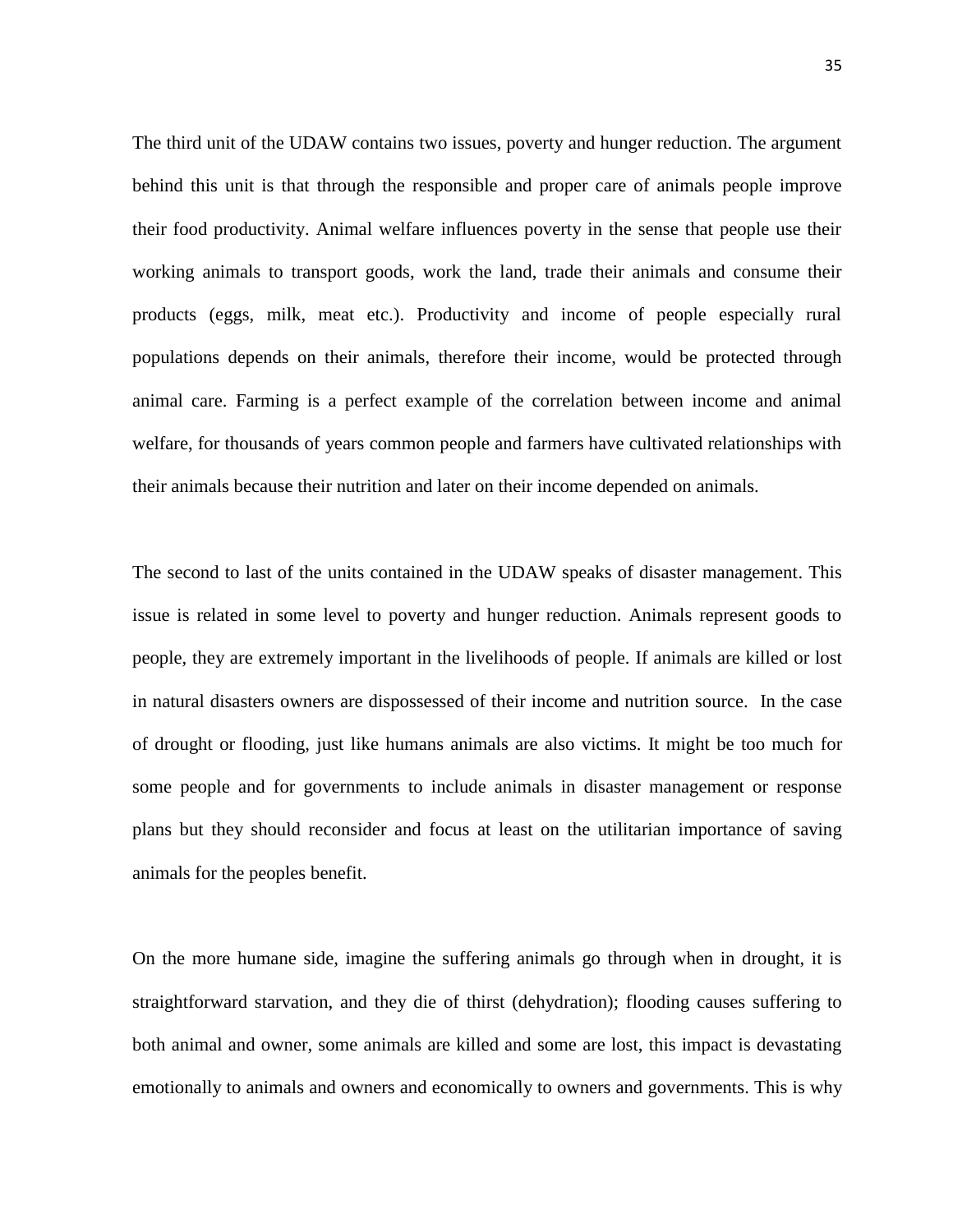the UDAW calls for animal welfare through disaster management, to help prevent unnecessary animal and human suffering; " helping governments and communities to recover and rebuild."30

The last unit of the proposal is crucial. It communicates the importance of environmental sustainability. One of the most debated animal related issues is that of intensive animal farming or factory farming and the horrific impact it has on the environment. It produces pollution, especially water supply pollution that again is related to human health issues, it affects land use (deforestation for grazing purposes) therefore producing climate change and the loss of biodiversity. Environmental sustainability is key to the UDAW proposal as it contains very strong arguments to present to the UN, it is consistent with not only the millennium goals but with the charter itself (Chapter IX).

# <span id="page-35-0"></span>**2.6 The Cooperation of the WAP, OIE and states in the UDAW endorsement.**

The creation and development of the UDAW has been the result of the cooperation between international organizations and states. To understand cooperation between IOs, NGO´s and states it is basic to recognize how international organizations work. Institutionalism plays an important role in the UDAW case. Through an institutionalism perspective collaboration of states, IOs and the animal welfare movement in itself can be explained. Robert Keohane articulates a simple reflection as to what institutions are "we speak of the United Nations and the World Bank, IBM and Exxon, as institutions; but we also consider "the international

<sup>30</sup> "Our Work," Animals in disasters, accessed October 22, 2014[, http://www.worldanimalprotection.org/our-work/animals-disasters.](http://www.worldanimalprotection.org/our-work/animals-disasters)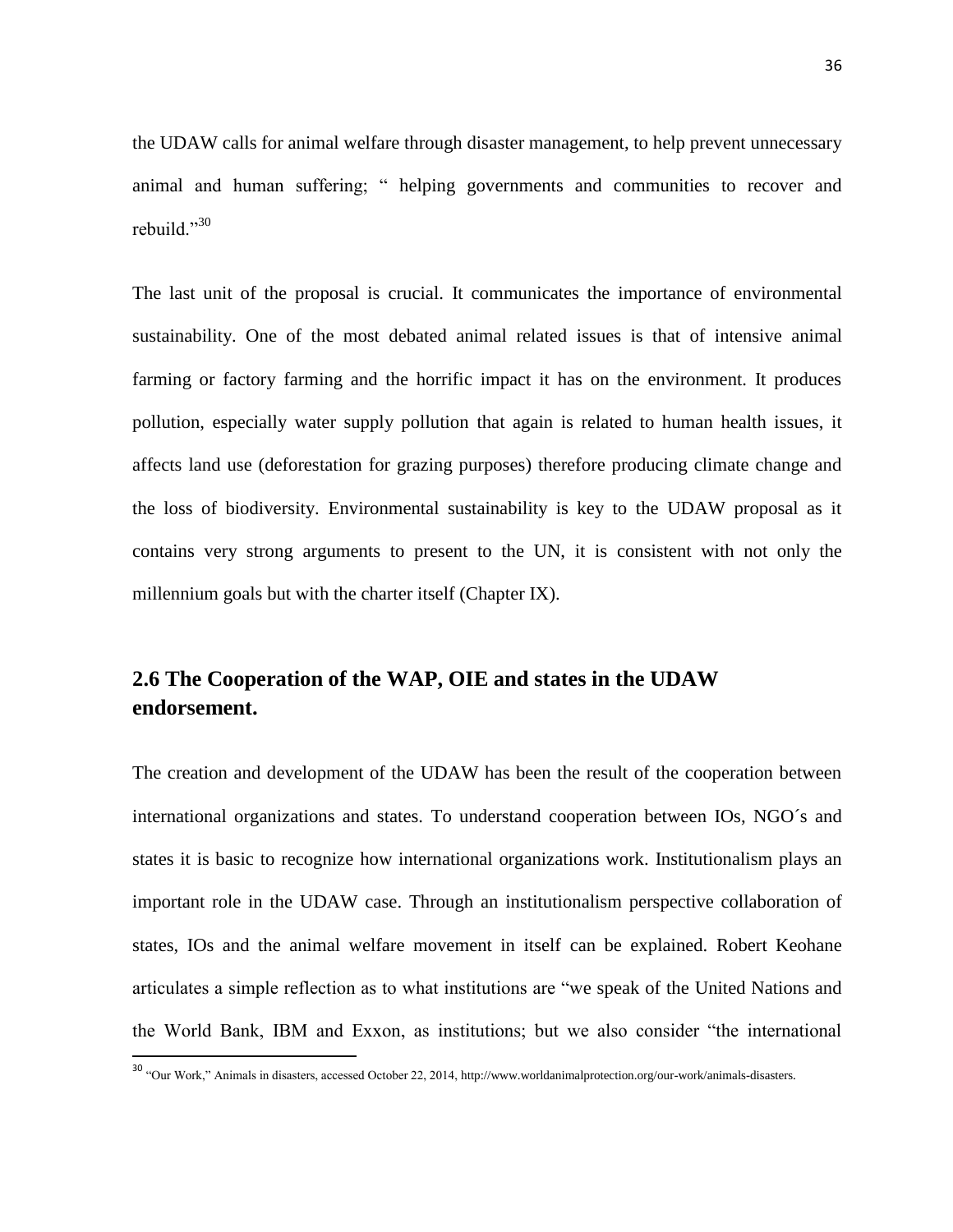monetary regime" and the international trade regime" to be institutions."<sup>31</sup>To understand the correlation of the WAP, the OIE and states in the UDAW endorsement, I will use and complement Keohanes notion facilitating and encompassing notion of institutions.

The roles played by IOs in the international system are various according to the nature of their practices or chosen activity, like Keohane portrays "a general pattern or categorization of activity or to a particular human-constructed arrangement, formally or informally organized." The WAP and the OIE are characterized by and formally categorized in the animal welfare and animal health NGOs and IOs institutions respectively. Rules and norms are an essential part of international organizations structure and are the ones who set out the directions of the game. Following Keohane perspective, "rules and norms are the ones to prescribe roles for actors, constrain activities or shape expectations." In the context of shaping expectations, the WAP and the OIE "have the *potential* to facilitate cooperation"<sup>32</sup> and this is the reason for them being the principal actors in the UDAW proposal.

In the cooperation of states and the IOs in the UDAWs endorsement, there is a singularity worth revealing. The UK and the WAP have a very special and illustrating story, which includes the logic of institutionalism. As Keohane mentions, rules don't need to be codified, they can be informal or implicit like the case of the British structure, a very strong cultural, political and economic structure. The role of the UKs government is well known for its strong

<sup>31</sup> Robert Keohane, "International Institutions: Two approaches," *International Studies Quarterly*, no. 32, (December): 383.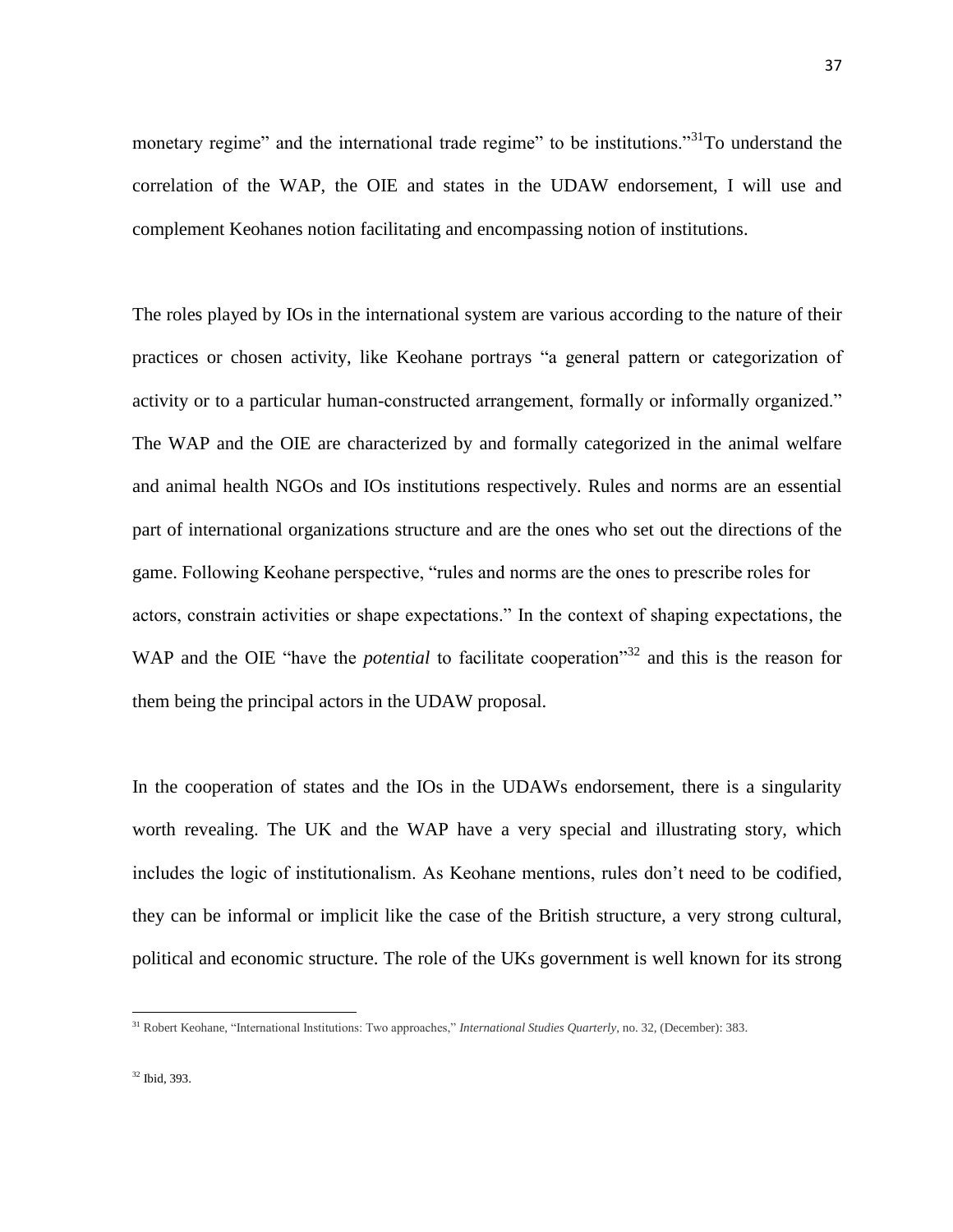structure. Contextualizing in the case of animal welfare and the UDAW specifically, the UK and the WAP are clear examples of institutionalized thought and behavior.

Research on the origins and evolution of the UDAW, ratify that the UK is the birthplace, the orchard and the leading state of the initiative. In this context, the WAP was given birth to, taken care of and raised and it was cultivated to its actual status by its state. As already mentioned in the chapter one, UK legislation has been the basis and platform for the UDAW initiative, the UK has proven to be a wise experienced and productive state regarding animal welfare sufficient reason for its leadership. Another European country was the birthplace of an important international organization of animal welfare specifically of animal health, the World Organisation for Animal Health; it was officially born to the name of "Office International des Epizooties."<sup>33</sup>

The OIE was founded in the early 1920s and immediately handed a special power and responsibility by the appointment of the League of Nations as to act as "the international sanitary police." <sup>34</sup> So another international institution was already cooperating internationally with animal care and health long before the WAP. During a period of around 30 years the OIE established cooperation with other international organizations like the Food and Agriculture Organization of the United Nations (FAO) and the World Health Organization (WHO).

Only recently in 2010 "the OIE and 176 of its members adopted the 5th Strategic Plan which sets a roadmap for OIE global missions in animal health and welfare over the years 2011-

<sup>33</sup> OIE "About us History 1924", accessed October 22, 2014[, http://www.oie.int/en/about-us/history/.](http://www.oie.int/en/about-us/history/)

<sup>34</sup> OIE "About us History 1928", accessed October 22, 2014[, http://www.oie.int/en/about-us/history/.](http://www.oie.int/en/about-us/history/)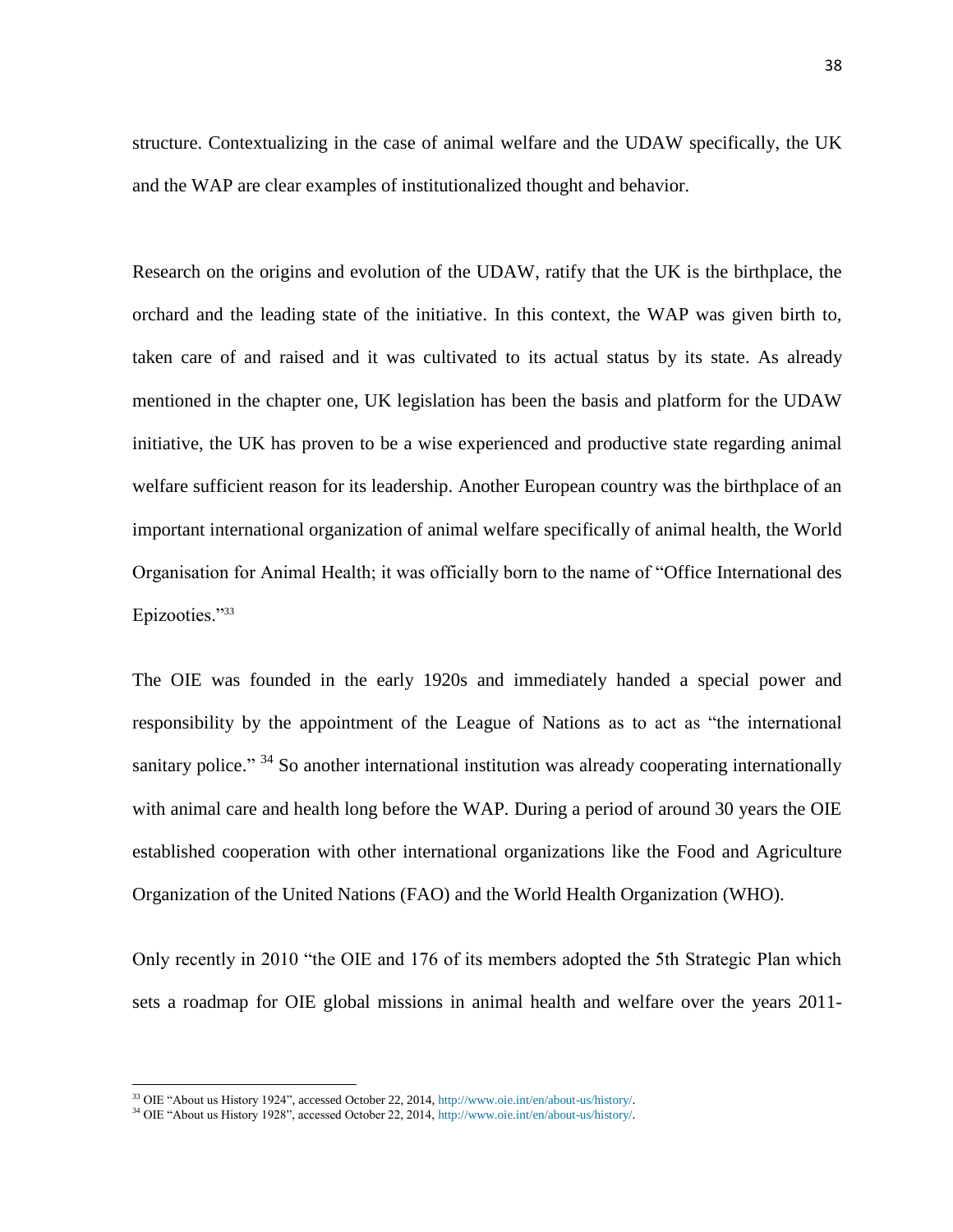2015."<sup>35</sup> However, this recent adoption shows only the rhetorical involvement of the OIE and raises the question of does it actually or still serve its purpose. Nonetheless, international institutions, formal, informally, intendedly or unintendedly created and organized, have been and are in the story of the UDAW initiative. Representing pillars for international animal welfare cooperation, and their potential should be furthermore re-potentiated because relations of cooperation, coordination and management are conducted through them. Society and government best act through them. International law is also best channelized through international organizations.

#### <span id="page-38-0"></span>**2.7 To what extent are states involved with the UDAW**

The research conducted in the analysis of the UDAWs potential as a non-binding proposal has given place to the question of the importance of states involvement. Without states involvement or endorsement, the initiative would be flat lined. It is imperative to analyze involvement and for that the WAP has created a measuring tool for this variable. "The Animal Protection Index ranks 50 countries worldwide on how well their legislation protects animals, $\mathfrak{z}^{36}$  it provides results on each country's report regarding the performance on animal welfare.

The Index scores each country with an overall score, the range for the scoring is: **A** representing the best results and **G** representing countries with the poorest performance and

<sup>&</sup>lt;sup>35</sup> OIE "About us History 2010", accessed October 22, 2014[, http://www.oie.int/en/about-us/history/.](http://www.oie.int/en/about-us/history/)

<sup>36</sup> "Our Work," Review animal welfare standards around the world, accessed October 22, 2014[, http://www.worldanimalprotection.org/our](http://www.worldanimalprotection.org/our-work/help-protect-animals-globally/review-animal-welfare-standards-around-world)[work/help-protect-animals-globally/review-animal-welfare-standards-around-world.](http://www.worldanimalprotection.org/our-work/help-protect-animals-globally/review-animal-welfare-standards-around-world)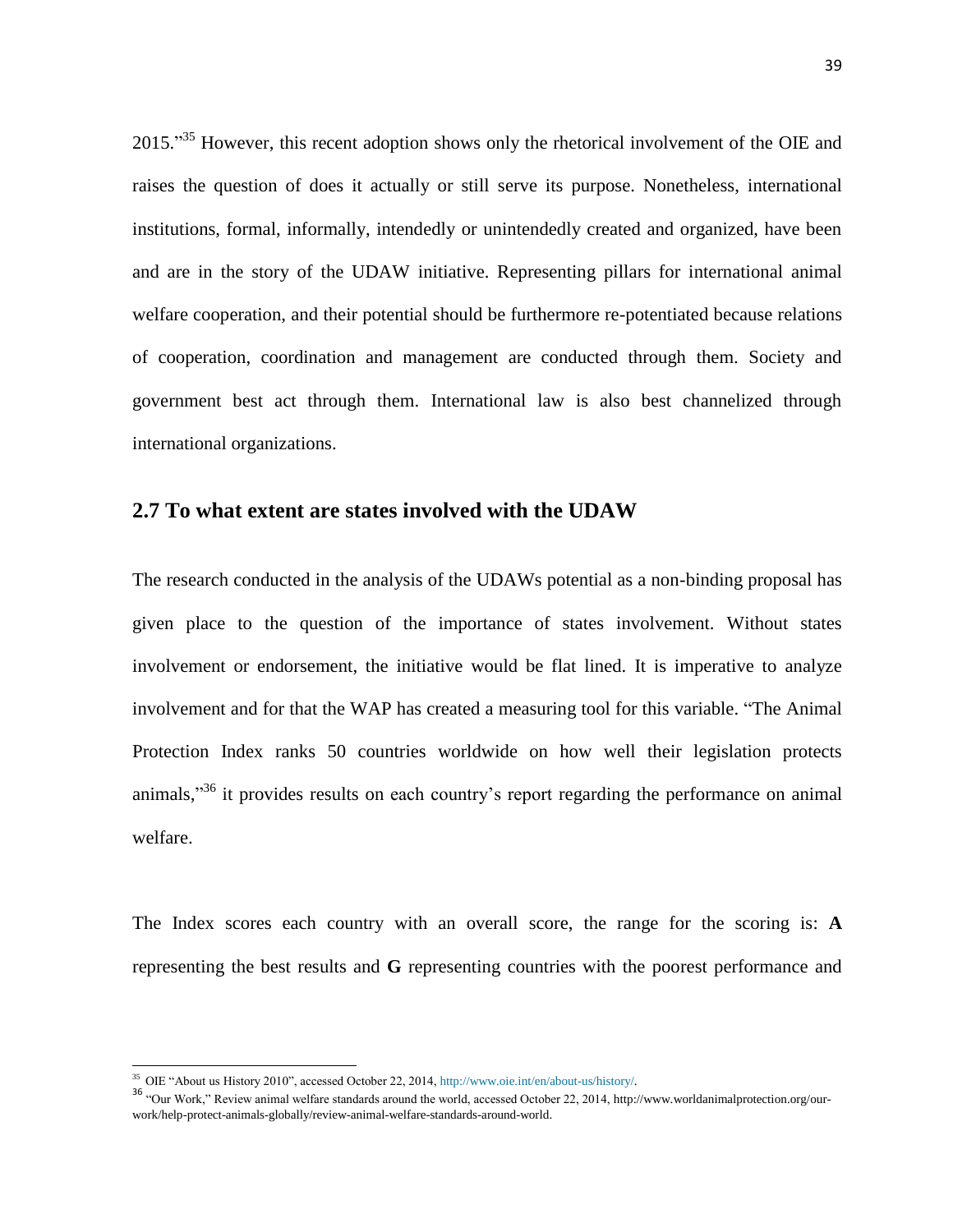the "most room for improvement."<sup>37</sup> Scoring of performance in the index uses indicators such as recognition of animal protection, governance structures and systems, animal welfare standards, provision of humane education and promotion of communication and awareness. These indicators in turn involve many activities as methods used for expected results; one is the status of UDAW endorsement by states.

The recognition of animal protection indicator examines the acknowledgment of animal sentience and the importance of animal protection as a value in society within each country. Governance structures and systems indicator surveys government commitment on animal protection through internal responsibility appointment, liability and designation of resources within government. The third indicator, animal welfare standards revises whether the OIE's animal welfare standards have been incorporated into public policy and the degree of engagement of the state with the OIE.

The fourth indicator, humane education observes if animal issues are included in the national education system. Finally, the last indicator, promotion of awareness and communication reviews if the government of each state is engaging in consultation processes with relevant sponsors on animal protection issues.

Using the world animal protection index, the extent of states involvement and specifically the endorsement of the UDAW shows the following results. Out of 50 countries throughout 5 continents; Africa, America, Asia, Europe and Oceania the results were: **1)** Africa's 9

 $37$  Ibid.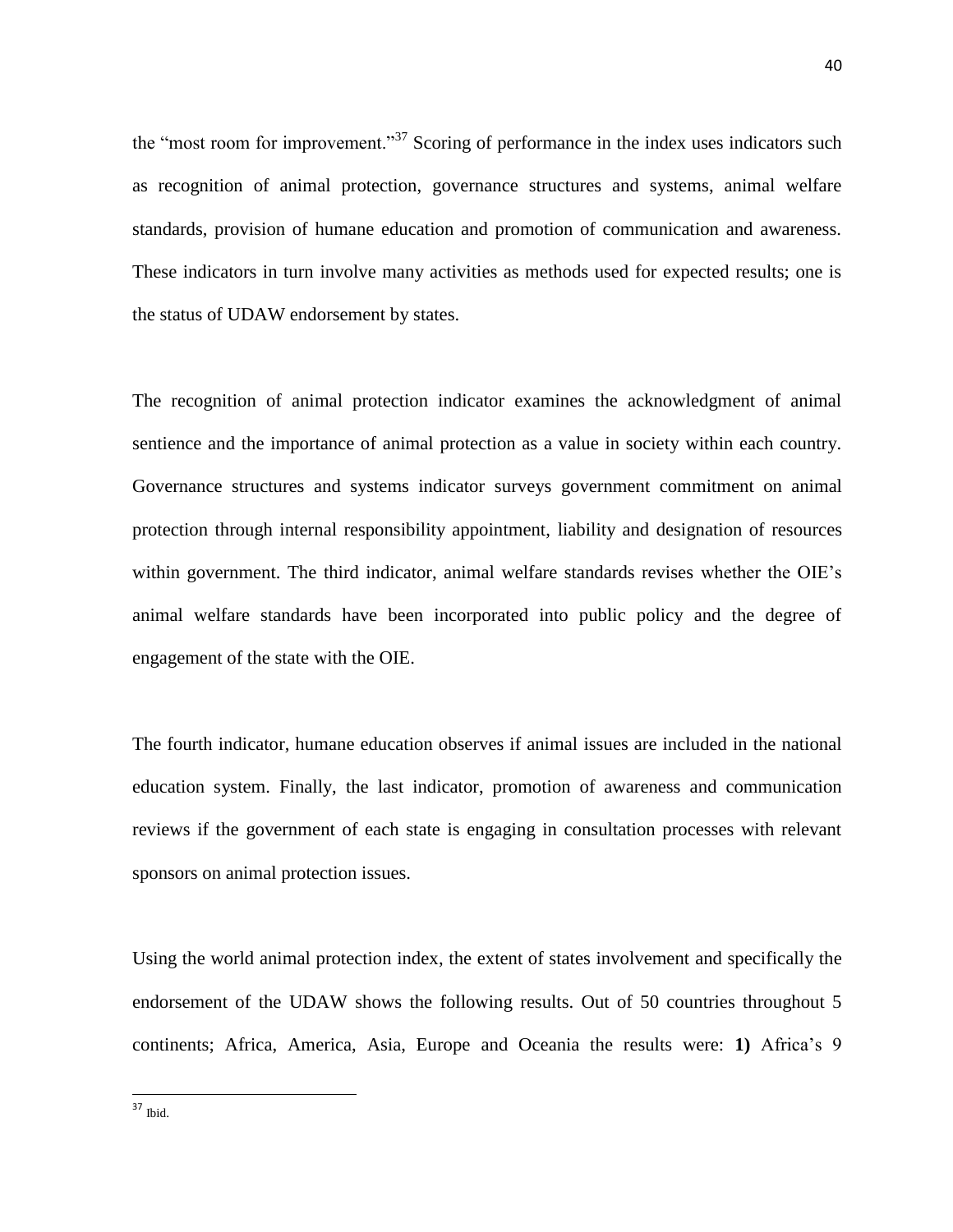surveyed countries all scored lower than C. **2)** Out of Americas 10 surveyed countries, 9 scored lower than C, only Chile scored B; amazingly the US and Canada both scored D. **3)** In Asia, 12 countries were surveyed and all of them scored lower than C, the leaders in the Asian continent were India Malaysia and the Philippines. **4)** The great Europe (16 countries surveyed) has the highest performance with the following results, the UK, Switzerland and Austria all scored A; while Denmark, Germany, Netherlands and Sweden scored B and the rest of the countries scored lower than C. Lastly, **5)** Oceania had 2 countries surveyed, New Zealand scored A and Australia scored C.

Therefore, to summarize the data, when it comes to animal protection; Europe holds three of the four best performing surveyed countries in the world. Even though America has the US and Canada, which are great producers of animal welfare literature and campaigning; its overall score is sadly regular at the most. Asia and Africa are the continents that need to work hard and have the most space to improve in the animal welfare realm considering the vast fauna they share. For a better understanding of the above-mentioned results, please check **Figure 1.**

## <span id="page-40-0"></span>**Conclusions and Recommendations.**

I venture to say that the UDAWs potential has everything to do with its stance. It has the potential of the Universal Declaration Human Rights. When most of the world's population and states realize the significance of animals in our livelihoods and the convenience in caring for them even if it is in an utilitarian manner, then the necessity for the UDAW will be elevated to a treaty and will become the international framework for animal welfare. As I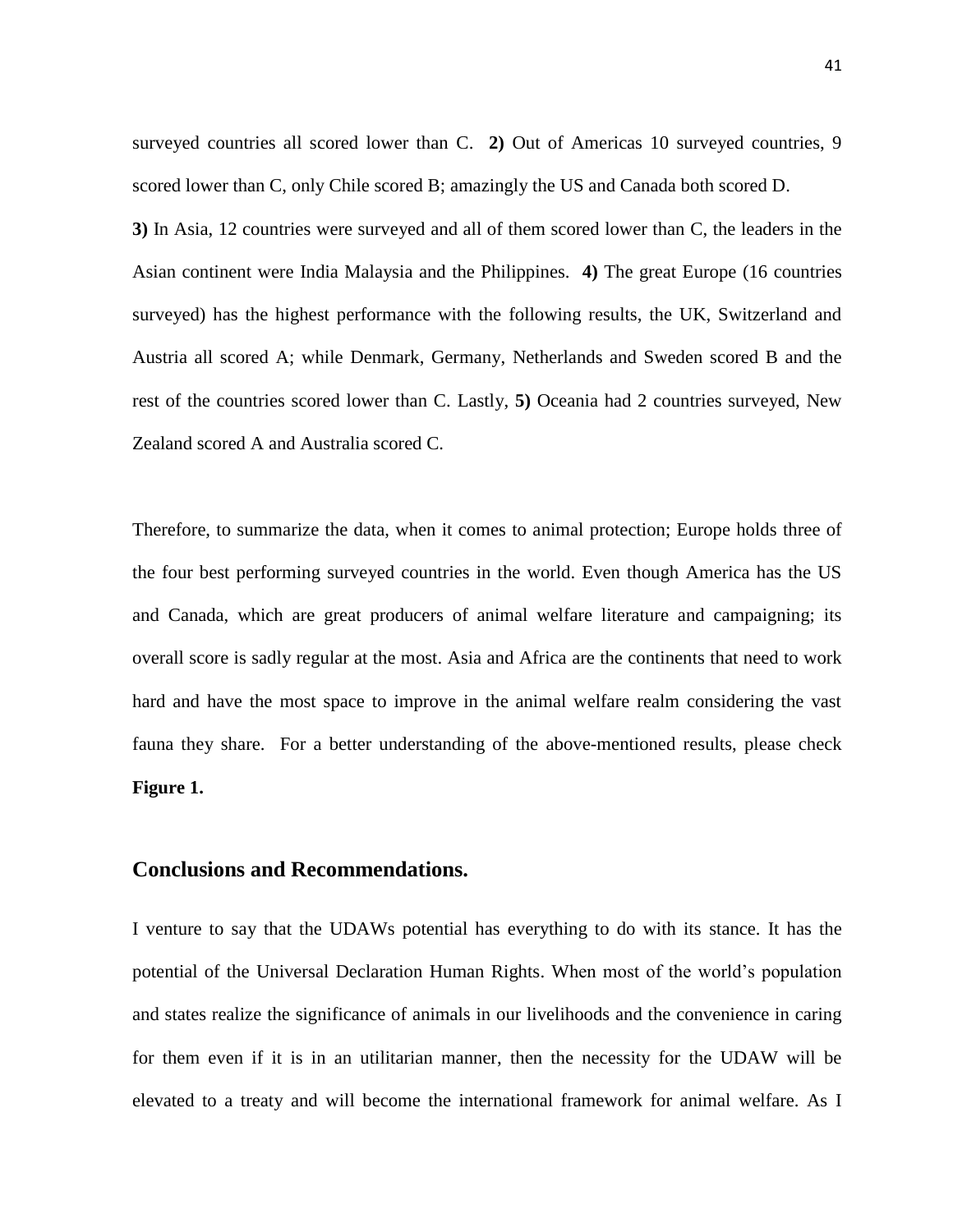mentioned before the potential of the UDAW rests in its universality, not in its lack of binding nature.

The "setting of precise standards of animal welfare and obligations on signatories to ensure that the standards and principals contained in the UDAW proposal are met" <sup>38</sup>will come afterwards, when the UDAW rises to the treaty or covenant level. Meanwhile its sponsors should focus in re boosting its potential through the socialization and promotion of its already achieved goals such as applying ethical pressure on states and other IOs to come on board, step up and take action towards animal welfare from the individual level up to governmental levels.

According to the data revealed through the Animal Protection Index, countries need to work practically and not only rhetorically in their endorsement of the UDAW. Regarding the potential of the UDAW among states, it "is likely to have a greater impact in countries with no animal welfare laws in place, by providing a benchmark by which to set animal welfare laws and policies."<sup>39</sup> The information found on the involvement and endorsement interprets as if the UDAW had only a slight potential in the hopes of an international framework. However, it does not mean that as a non-binding proposal its potential is strictly limited; on the contrary, its prospective is positive and constructive.

<sup>38</sup> Miah Gibson, "The Declaration of Animal Welfare." Deakin Law Review 16, no. 2. (July 2011): 547,

Accessed June 29, 2014,<http://www.austlii.edu.au/au/journals/DeakinLawRw/2011/22.pdf>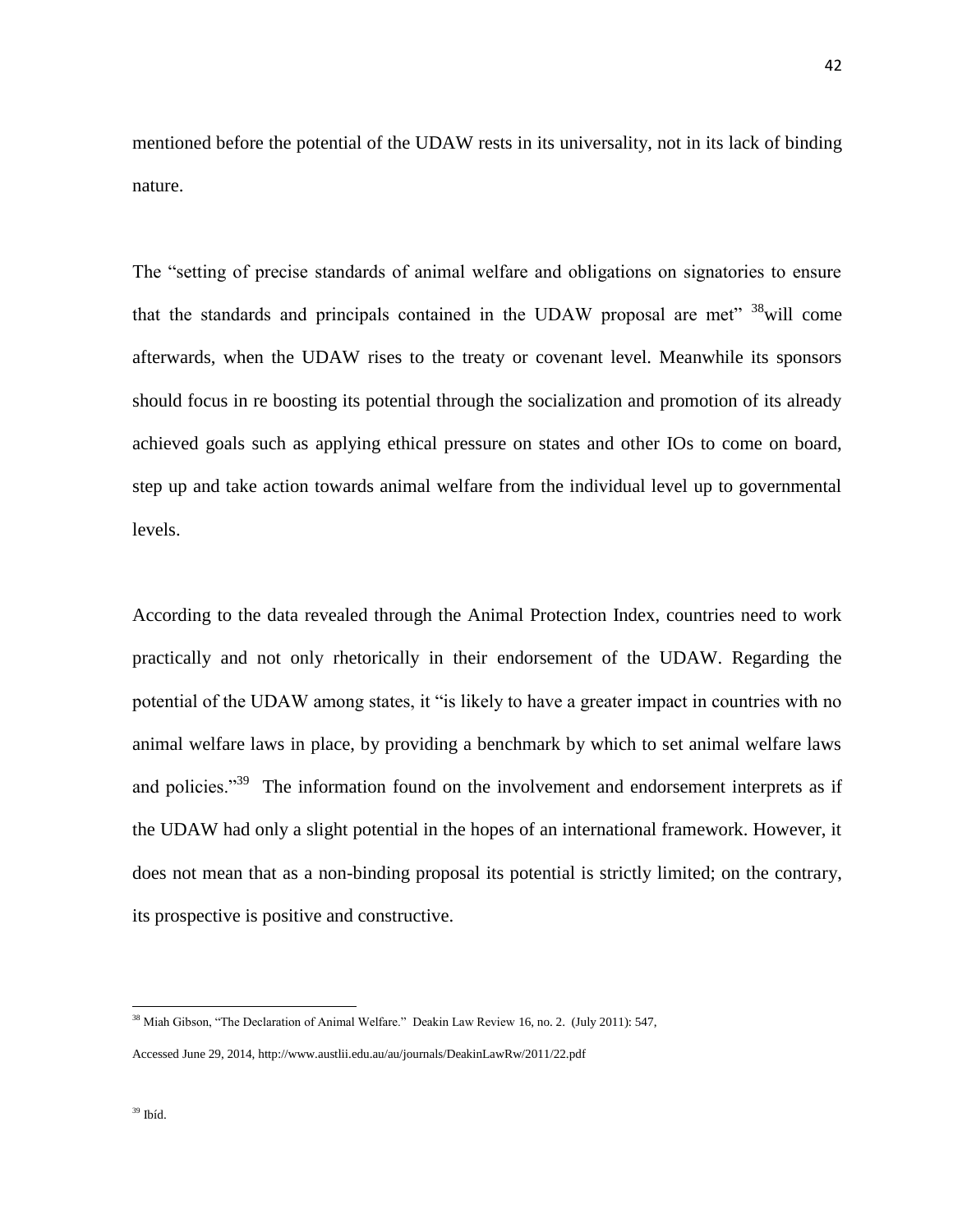Obstacles in the road of the UDAW are as any obstacles presented in any enterprise we take upon, they need to be analyzed, put under control and overcome. In international law, time is always an obstacle, in the specific case of the UDAW and animal welfare in general, time is the most significant obstacle. Declarations, treaties and norms in the international system tend to be bureaucratic and therefore take extended periods of time to be discussed, socialized, consented upon and adopted.

Another obstacle this time in the shorter term, is the deficiency in the process of socialization. Deficiency in socialization represents a key obstacle and it needs special attention and analysis. As mentioned in afore chapters, only through the socialization process will the UDAW attain its goals. Principles contained in the UDAW need to be shared in order to gain worldwide support. The WAP as the trustee of this process needs to spread the word perhaps in a more aggressive or recursive manner, reach out to the academic sphere, a fertile ground for the diffusion of animal welfare and the UDAW specifically.

Yet another obstacle is the lack of motivation produced by the extended periods taken for action and results to be seen. During research, being from Latin America, I was directed through the UK WAP office to contact the Costa Rica office in order to obtain some information. Sadly, I was informed that "for lack of budget and personnel, the Costa Rica office was no longer managing any information regarding the declaration." <sup>40</sup> The idea that haunts me is what they really meant, the UDAW to the Costa Rica office was a time and resource and inefficient consuming errand.

<sup>40</sup> Costa Rica WAP office. Carmen Hernandez. Personal communication by telephone. December 5, 2014.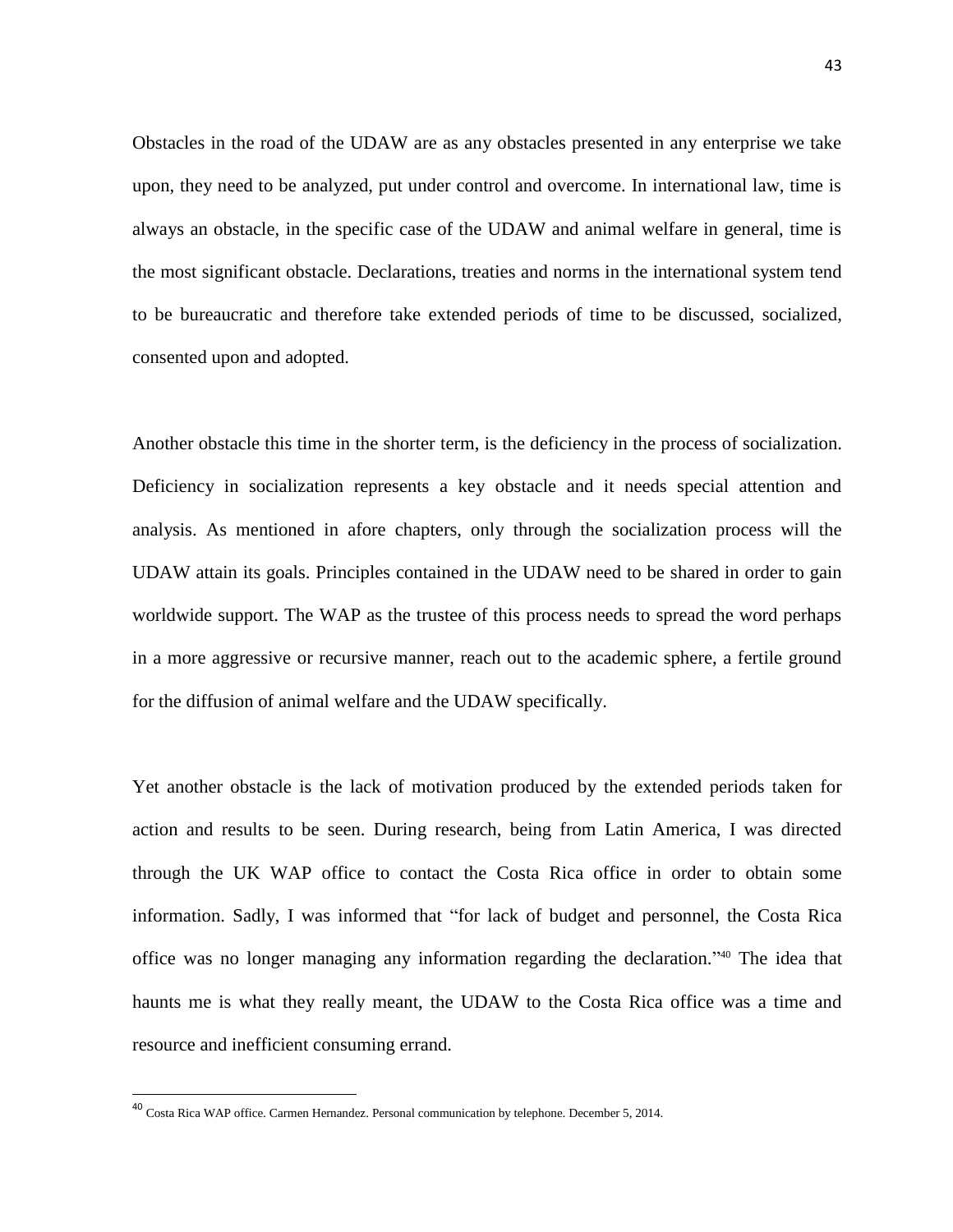Finally, we can compare the potential of the UDAW to a seed planted and it is on its way of growing into a well-structured robust tree. Robust mature trees take decades to become what they are; and so does reaching maturity in any enterprise or action we take in our lives. The UDAW will hopefully be fully-grown and ripe enough in a decade as to place animal welfare in a significant position in the global agenda.

All great movements, it is written, go through three stages: ridicule, discussion, adoption. It is the realization of this third stage, adoption that requires both our passion and our discipline, our hearts and our heads. The fate of animals is in our hands. God grant we are equal to the task.

Tom Regan, *The Case for Animal Rights*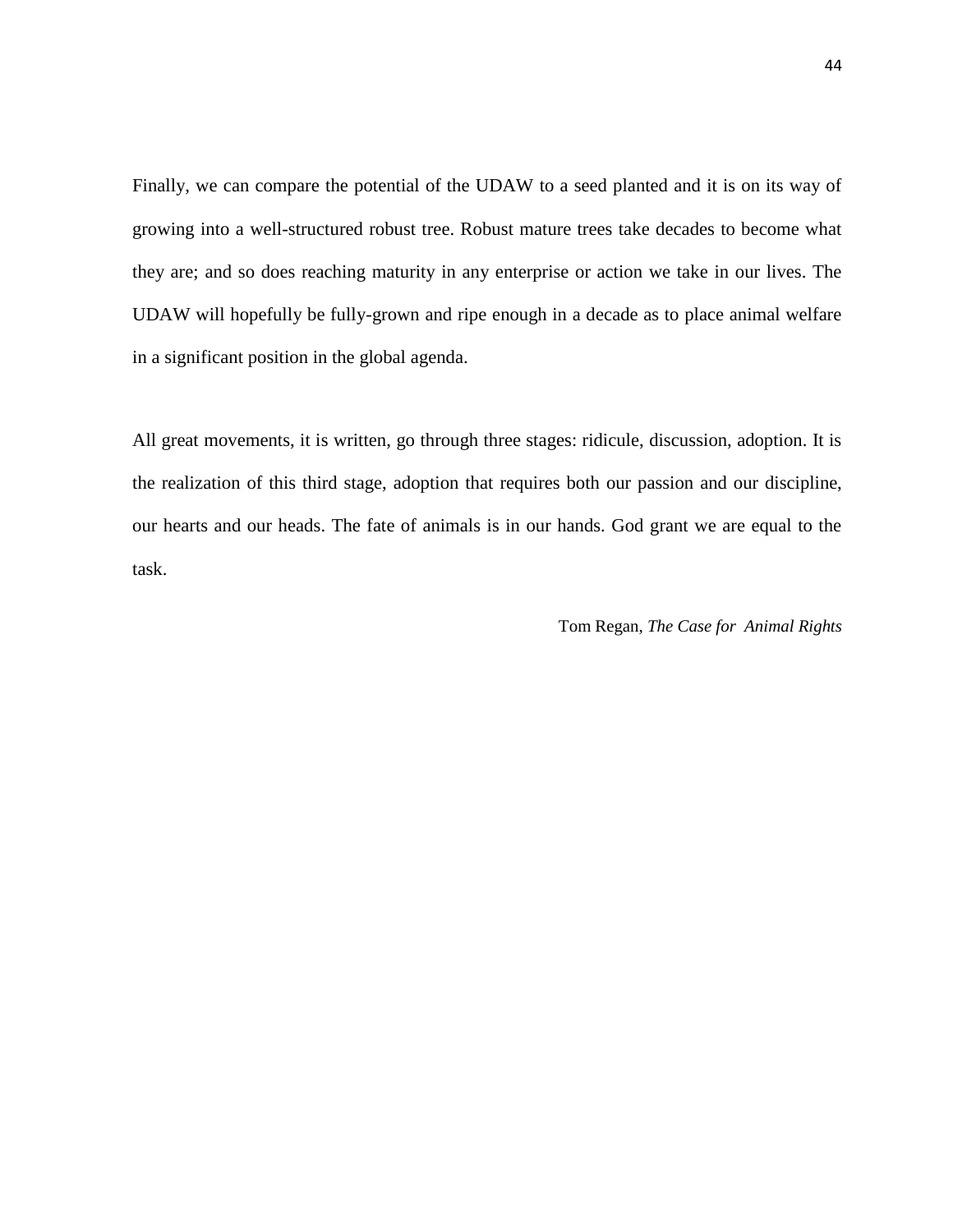

<span id="page-44-0"></span>**Figure 1. Country Performance on Animal Protection Scoring Chart.**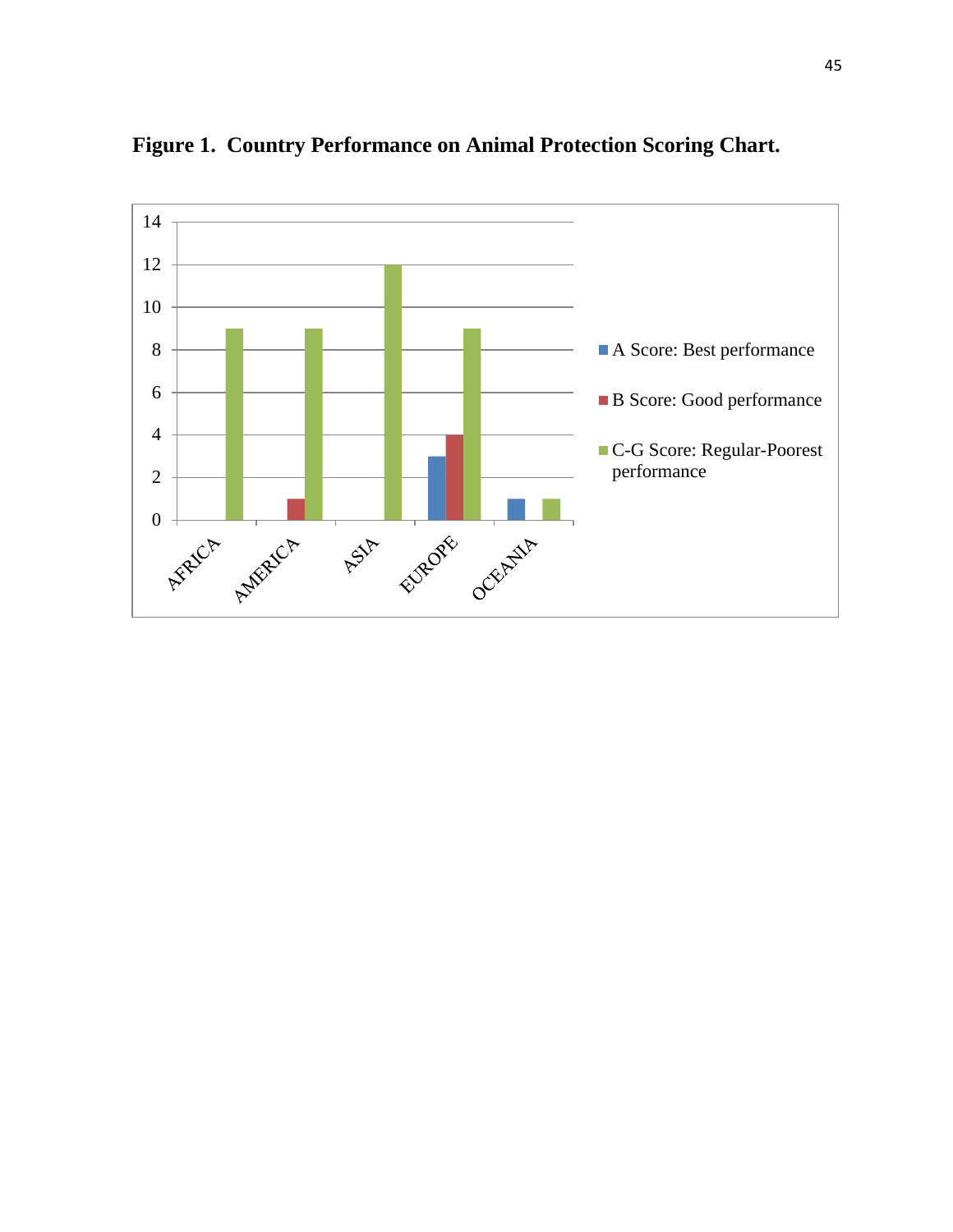# <span id="page-45-0"></span>**Reference List**

- OIE. About us History 1924. Office International des Epizooties. Accessed October 22, 2014. [http://www.oie.int/en/about-us/history/.](http://www.oie.int/en/about-us/history/)
- OIE. About us History 1928. International Sanitary Police. Accessed October 22, 2014. [http://www.oie.int/en/about-us/history/.](http://www.oie.int/en/about-us/history/)
- OIE. About us History 2010. Fifth Strategic Plan. Accessed October 22, 2014. [http://www.oie.int/en/about-us/history/.](http://www.oie.int/en/about-us/history/)
- UN. Chapter IV: The General Assembly. Functions and Powers. Article 13, 1. Accessed October 22, 2014<http://www.un.org/en/documents/charter/chapter4.shtml> "Chapter X:" The Economic and Social Council," Functions and Powers, Article
- 62, 1, accessed October 22, 2014. [http://www.un.org/en/documents/charter/chapter10.shtml.](http://www.un.org/en/documents/charter/chapter10.shtml)

World Animal Protection. Our Work. Help Protect Animal Globally. Accessed October 22, 2014,<http://www.worldanimalprotection.org/our-work/help-protect-animals-globally>

World Animal Protection. Our Work. Review animal welfare standards around the world. Accessed October 22, 2014, [http://www.worldanimalprotection.org/our-work/help-protect](http://www.worldanimalprotection.org/our-work/help-protect-animals-globally/review-animal-welfare-standards-around-world)[animals-globally/review-animal-welfare-standards-around-world.](http://www.worldanimalprotection.org/our-work/help-protect-animals-globally/review-animal-welfare-standards-around-world)

UNESCO. Social and Human Sciences. Declaration. Accessed October 22, 2014.

[http://www.unesco.org/new/en/social-and-human-sciences/themes/international](http://www.unesco.org/new/en/social-and-human-sciences/themes/international-migration/glossary/declaration/)[migration/glossary/declaration/.](http://www.unesco.org/new/en/social-and-human-sciences/themes/international-migration/glossary/declaration/)

WHO. Water Sanitation Health. Burden of disease and cost-effectiveness estimates. Accessed November 14, 2014, [http://www.who.int/water\\_sanitation\\_health/diseases/burden/en/](http://www.who.int/water_sanitation_health/diseases/burden/en/)

Think Differently About Sheep. Why Animals Matter. A Religious and Philosophical Perspective. Islam Quotations. Accessed July 24, 2014, [http://www.think-differently-about](http://www.think-differently-about-sheep.com/Why_Animals_Matter_%20A_Religious_and_Philosophical%20_Perspective_Islam_Quotations%20.htm)[sheep.com/Why\\_Animals\\_Matter\\_%20A\\_Religious\\_and\\_Philosophical%20\\_Perspe](http://www.think-differently-about-sheep.com/Why_Animals_Matter_%20A_Religious_and_Philosophical%20_Perspective_Islam_Quotations%20.htm) [ctive\\_Islam\\_Quotations%20.htm](http://www.think-differently-about-sheep.com/Why_Animals_Matter_%20A_Religious_and_Philosophical%20_Perspective_Islam_Quotations%20.htm)

Anderson, Jerry. Protection for the powerless: Political Economy History Lesson s for the Animal Welfare Movement. *Stanford Journal of Animal Law & Policy* No. 4. (July2011): 1-63.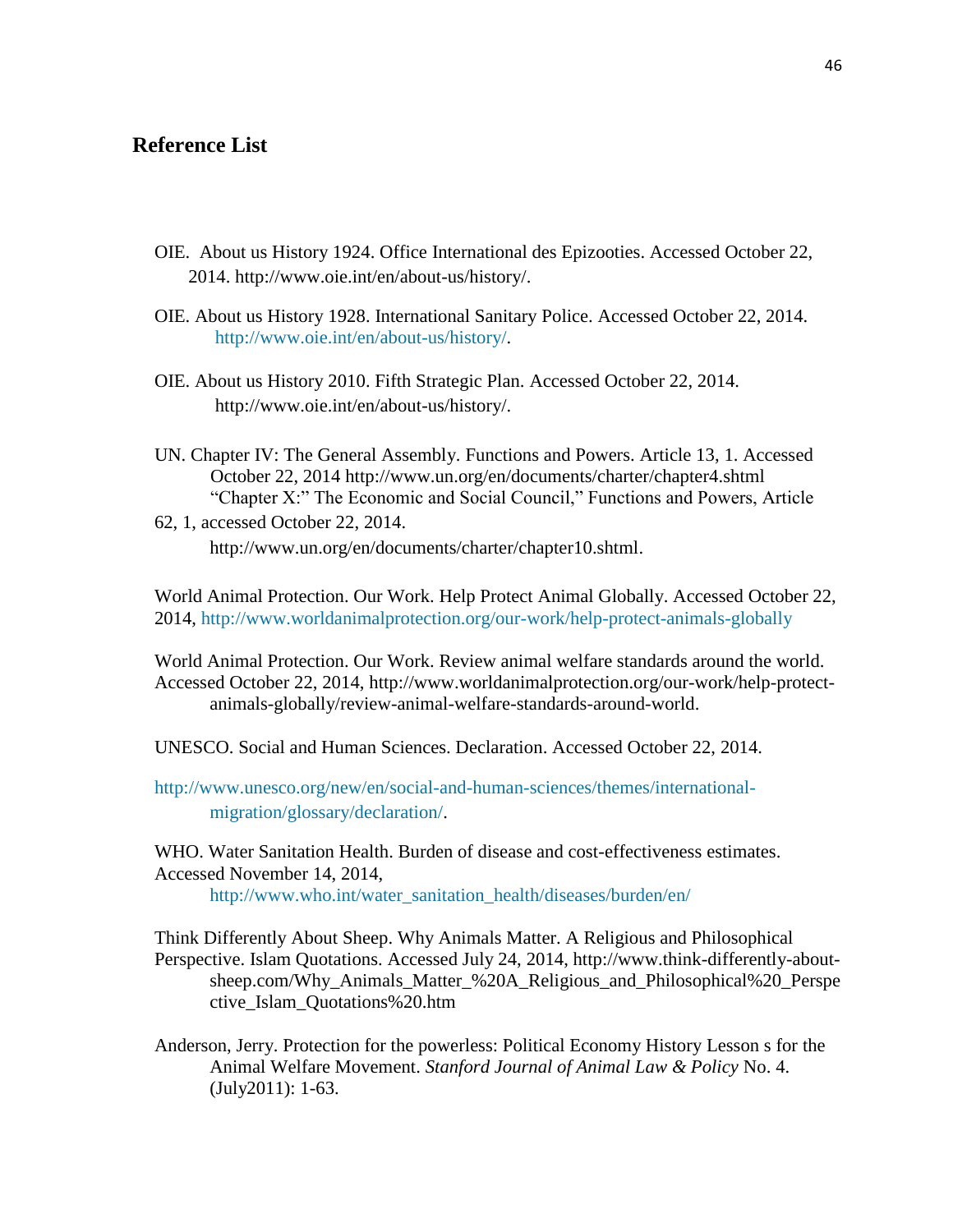- Tischler, Joyce. A Brief History of Animal Law Part I. *Stanford Journal of Animal Law & Policy* No. 1. (July 2008): 1-48.
- Tischler, Joyce. A Brief History of Animal Law Part II. *Stanford Journal of Animal Law & Policy* No. 5. (July 2012): 27-77.
- Abbott, Kenneth and Keohane Robert*.* Et al. *The Concept of Legalization,* International Organization, No.3. (Summer 2000). 17-35.
- Keohane, Robert. International Institutions: Two approaches. *International Studies Quarterly 32*, No. 4, (December 2004): 379-396.
- Karns, Margaret and Mingst, Karen. *The United Nations: Centerpiece of Global Governance. In: International Organizations. The Politics and Processes of Global Governance.* (Lynne Rienner Publishers 2004), 97-144.
- Gibson, Miah. The Declaration of Animal Welfare. Deakin Law Review 16, no. 2. (July 2011): 540-567, accessed June 29, 2014, <http://www.austlii.edu.au/au/journals/DeakinLawRw/2011/22.pdf>
- Risse, Thomas and Kathryn Sikkink. The Socialization of International Human Rights Norms into Domestic Practices. (Cambridge.University Press 1990), 1-38.
- Risse, Thomas. *The Power of Norms versus the Norms of Power: Transnational Civil Society and Human Rights*. (Tokyo – Washington DC 2000). 177-209.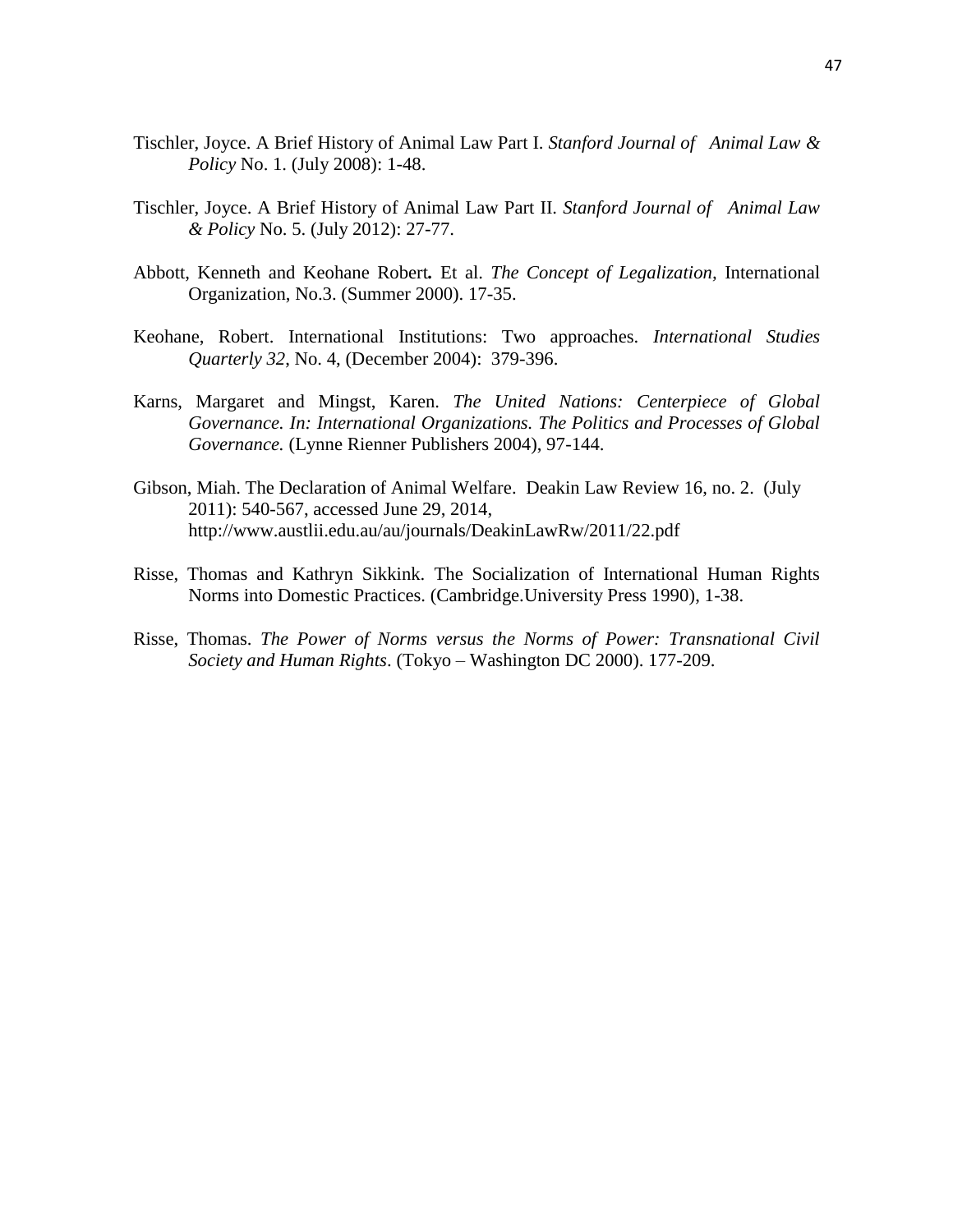# <span id="page-47-0"></span>**Annex 1.**

## **The Universal Declaration on Animal Welfare**

A proposal for a Declaration on Animal Welfare arising from the Manila Conference (On Animal Welfare) (March 2003) and the Costa Rica Steering Committee Meeting (2005)

#### **PREAMBLE**

[The Costa Rica Steering Committee, following on from the Manila Conference on Animal Welfare, confirms]

That animal welfare is an issue worth consideration by governments.

That the promotion of animal welfare requires collective action and all stakeholders and affected parties must be involved.

That work on animal welfare is a continuous process.

RECOGNIZING that animals are living, sentient beings and therefore deserve due consideration and respect;

**RECOGNIZING** that animal welfare includes animal health [and that veterinarians have an essential role in maintaining both the health and welfare of animals RECOGNIZING that humans [inhabit] this planet with other species and other forms of life and that all forms of life co-exist within an interdependent ecosystem;

**RECOGNIZING** the importance of the ongoing work of the OIE (World Organization for Animal Health) in setting global standards for animal welfare];

**AGREEING** that the term [state] includes people and civil society;

**ACKNOWLEDGING** that many, [states] already have a system of legal protection for animals, both domestic and wild;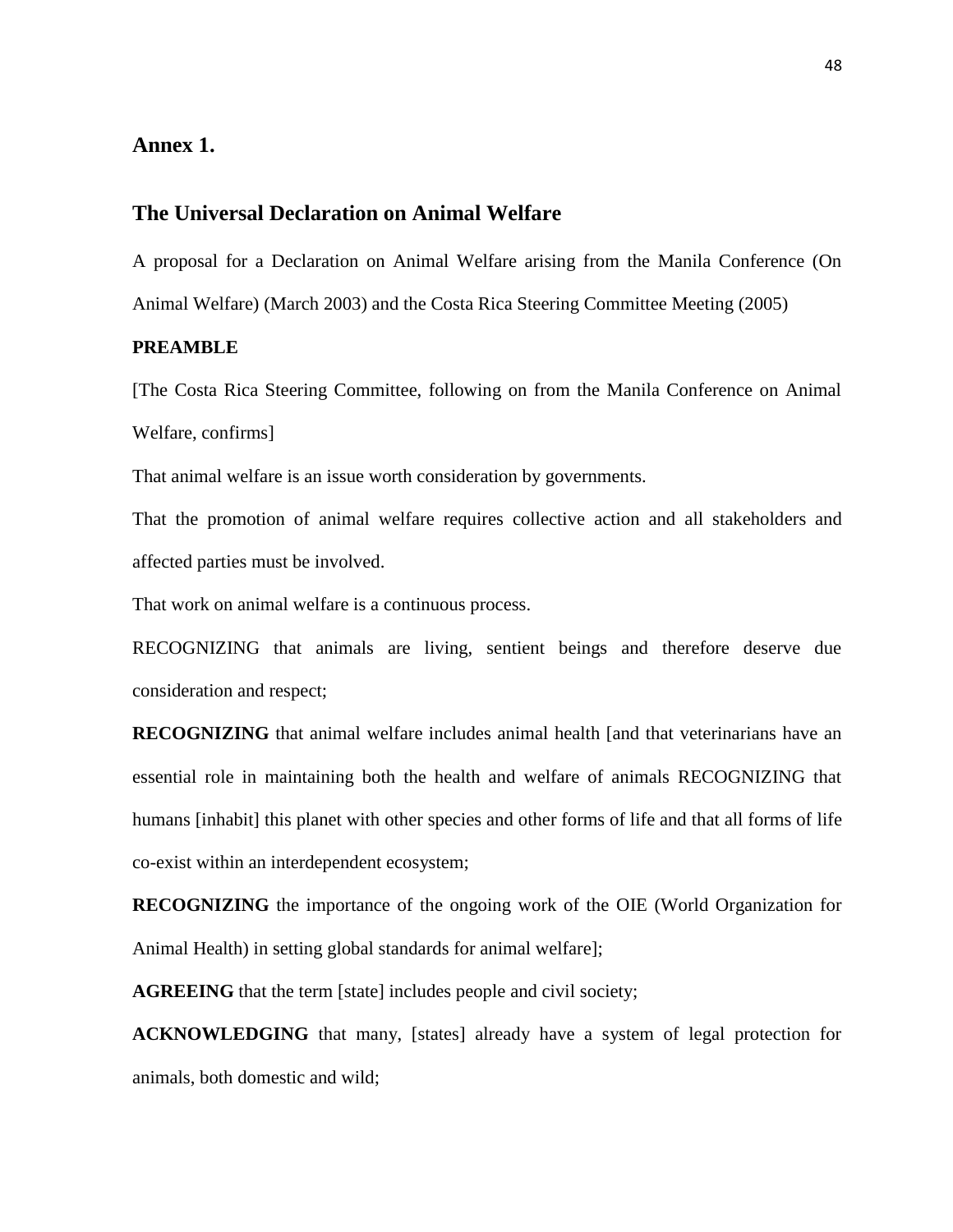**SEEKING** to ensure the continued effectiveness of these systems and the development of better and more comprehensive animal welfare provisions;

**ACKNOWLEDGING** that the humane use of animals can have major benefits for humans;

**AWARE** that the "five freedoms (freedom from hunger, thirst and malnutrition; freedom from fear and distress; freedom from physical and thermal discomfort; freedom from pain, injury and disease; and freedom to express normal patterns of behaviour)" and the "three Rs (reduction in numbers of animals, refinement of experimental methods and replacement of animals with non-animal techniques)" provide valuable guidance for the use of animals;

**RECOGNIZING** that the provisions contained in this declaration do not affect the rights of any [state];

## **PRINCIPLES OF THE DECLARATION**

1. The welfare of animals shall be a common objective for all [states];

2. The standards of animal welfare attained by each [state] shall be promoted, recognized and observed by improved measures, nationally and internationally. [Whilst there are significant social, economic and cultural differences between societies, each should care for and treat animals in a humane and sustainable manner][in accordance with the principles of the Declaration]

3. All appropriate steps shall be taken by [states] to prevent cruelty to animals and to reduce their suffering;

4. Appropriate standards on the welfare of animals be further developed and elaborated such as, but not limited to, those governing the use and management of farm animals, companion animals, animals in scientific research, draught animals, wildlife animals and animals in recreation.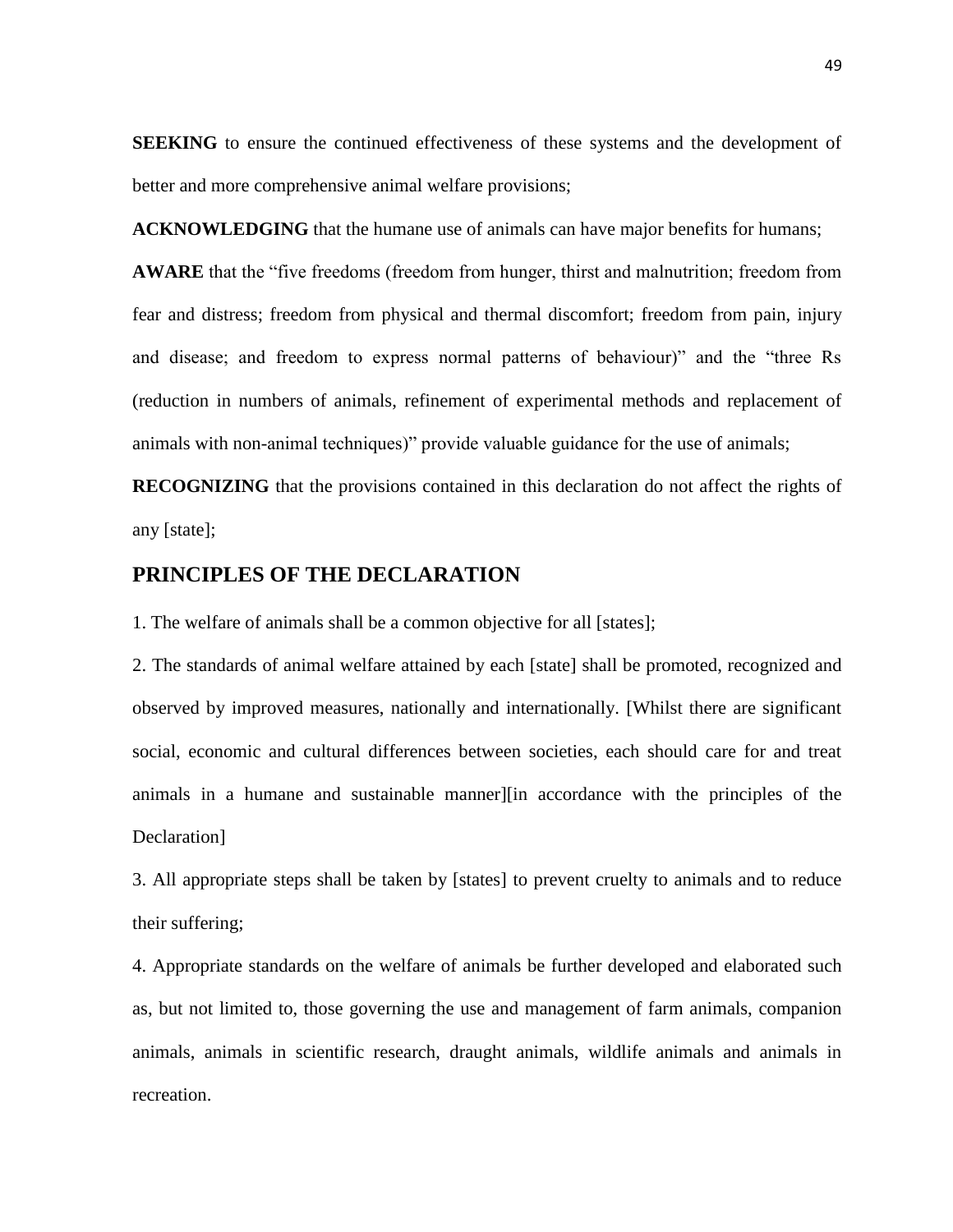## <span id="page-49-0"></span>**Annex 2.**

**Universal Declaration on Animal Welfare (UDAW)**

**Draft Text 2011**

# **PREAMBLE**

**[1] AFFIRMING** that animals are sentient beings and that their welfare is an issue worthy of consideration and respect by Member States;

**[2] CONSCIOUS** that humans share this planet with other species and other forms of life and that all forms of life co-exist within an interdependent ecosystem;

**[3] EMPHASIZING** that animal welfare should be guided by the best available science & ethical values;

**[4] RECALLING** that the "five freedoms (freedom from hunger, thirst and malnutrition; freedom from fear and distress; freedom from physical and thermal discomfort; freedom from pain, injury and disease; and freedom to express normal patterns of behaviour)" provide valuable general guidance for animal welfare;

**[5] CONVINCED** that good practices in animal welfare can have major benefits for humans and the environment, and that inclusion of animal welfare in policy discussions can strengthen efforts by governments and the United Nations on a range of issues including human and animal health, food security, poverty  $\&$  hunger reduction, disaster risk reduction  $\&$  relief, environmental sustainability and social development;

**[6] WELCOMING** *the FAO's integration of animal welfare into its poverty alleviation, disaster relief and livestock development programmes, as outlined in the FAO Expert Meeting Report "Capacity building to implement good animal welfare practices" (2008);*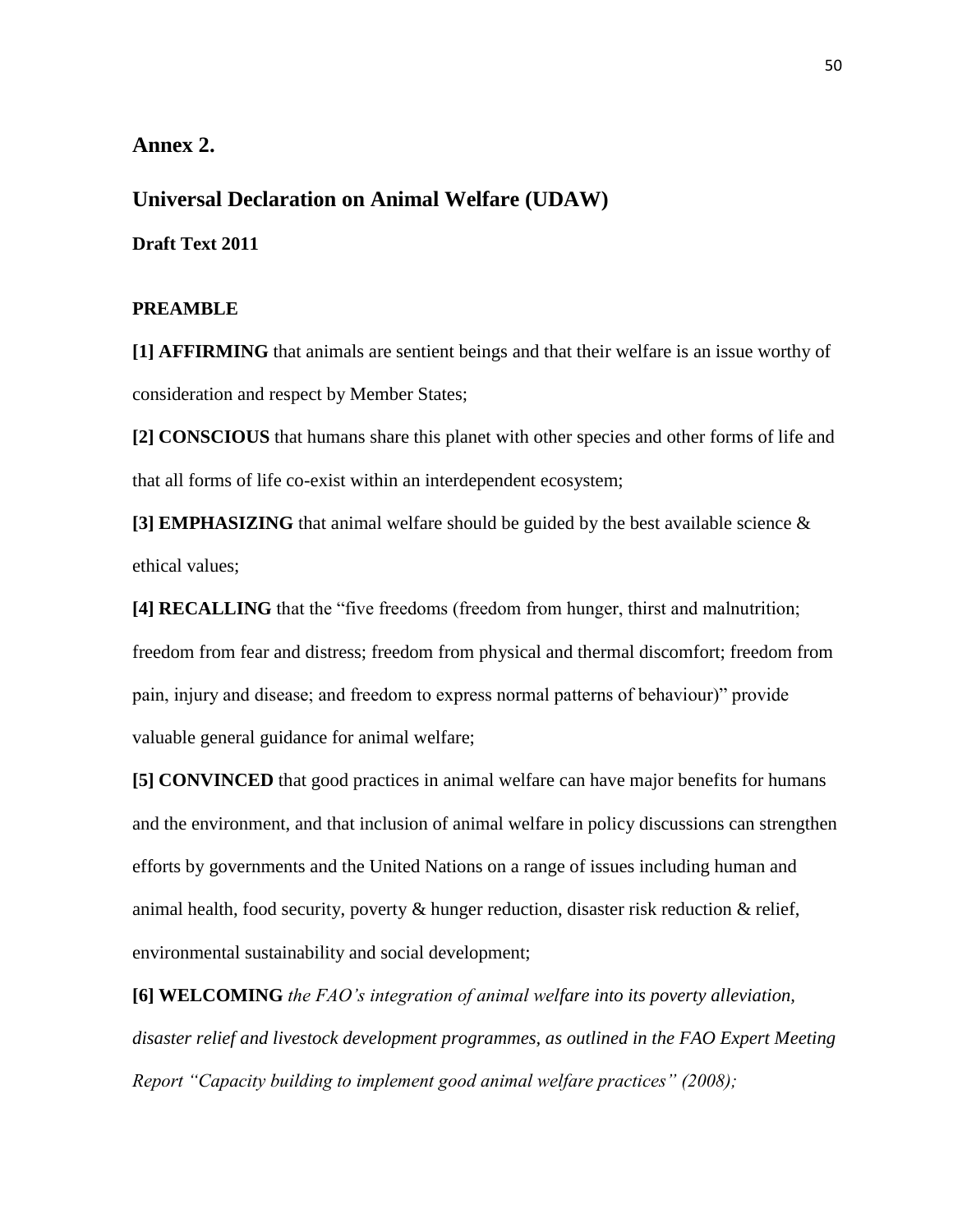**[7] RECOGNIZING** that many Member States already have a system of legal protection for animals, both domestic and wild, and that it is important to ensure the continued effectiveness of these systems and the development of better and more comprehensive animal welfare provisions;

**[8] CONSIDERING** that the promotion of animal welfare requires collective action and that all stakeholders and affected parties must be involved;

**[9] ACKNOWLEDGING** *that the provisions contained in this declaration do not affect the rights of any Member State;*

**[10] NOTING** *Resolution XIV adopted on 24 May 2007 by the International Committee of the OIE (recognized as an international animal welfare standard-setting body) expressing support in principle for the development of a UDAW.* 

*Proclaims the following Universal declaration as a means of improving the welfare of animals:*

The clauses in the Preamble section are numbered for ease of reference for discussion purposes only.

#### 1. **Article I:**

Animals are sentient beings and their welfare should be respected.

#### 2. **ArticleII:**

For the purposes of this Declaration, animal welfare includes animal health and encompasses both the physical and psychological state of the animal. The welfare of an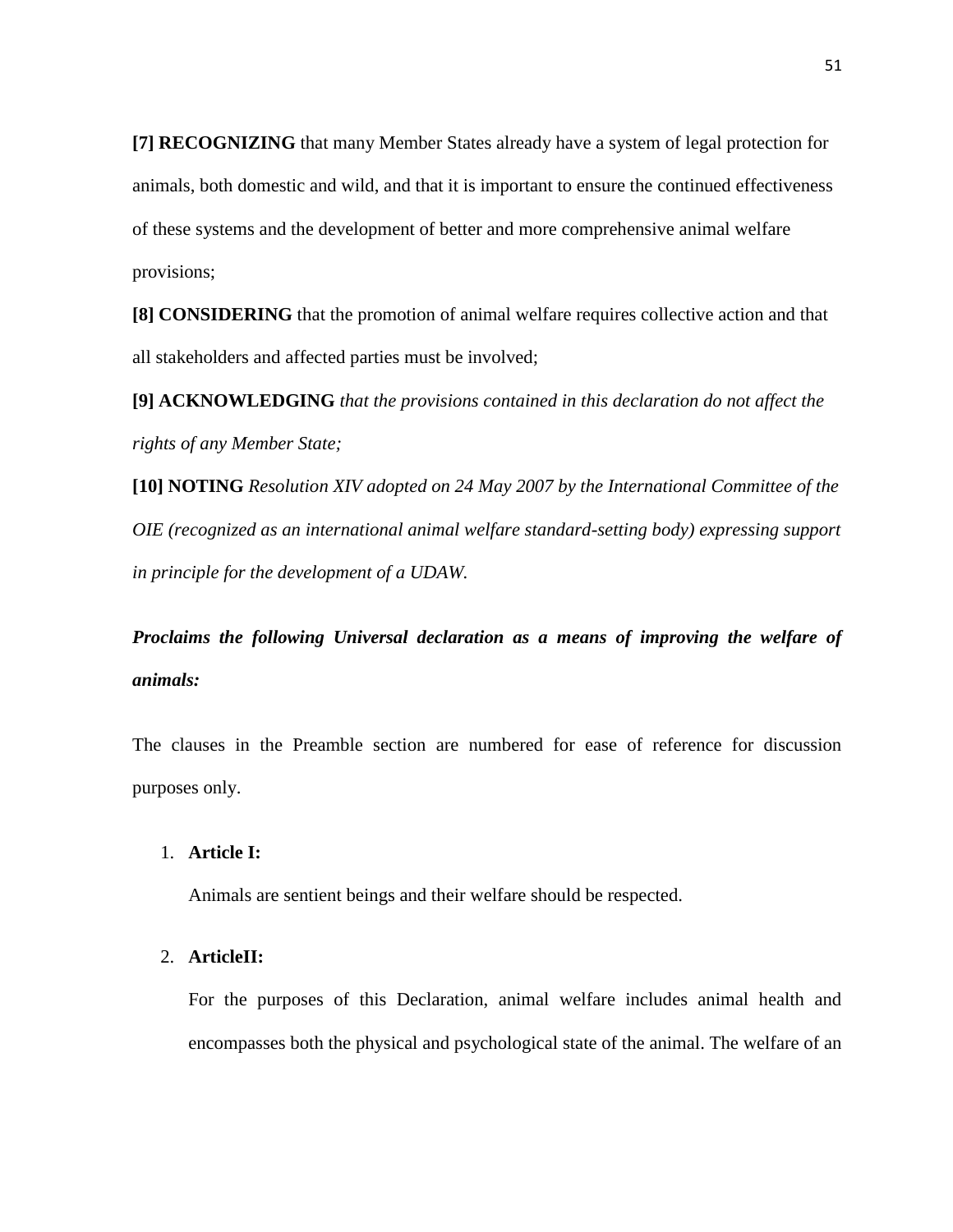animal can be described as good or high if the individual is fit, healthy, free from suffering and in a positive state of wellbeing.

#### 3. **ArticleIII**:

Sentience shall be understood to mean the capacity to have feelings, including pain and pleasure, and implies a level of conscious awareness. Scientific research confirms that all vertebrates are sentient animals, and indicates sentience in some invertebrates. This is an active research area and knowledge of sentience of different species continues to grow.

4. **Article IV:** All appropriate steps shall be taken by Member States to prevent cruelty to animals and to reduce their suffering. This Declaration provides a basis for states and peoples to:

-work to improve their national animal welfare legislation - introduce animal welfare legislation in countries where it does not currently exist - encourage those businesses which use animals to keep welfare at the forefront of theirpolicies

- link humanitarian, development and animal welfare agendas nationally and internationally
- inspire positive change in public attitudes towards animal welfare.

#### 5. **ArticleV**:

Appropriate policies, legislation and standards on the welfare of animals shall be further developed and elaborated on the basis of this Declaration including, but not